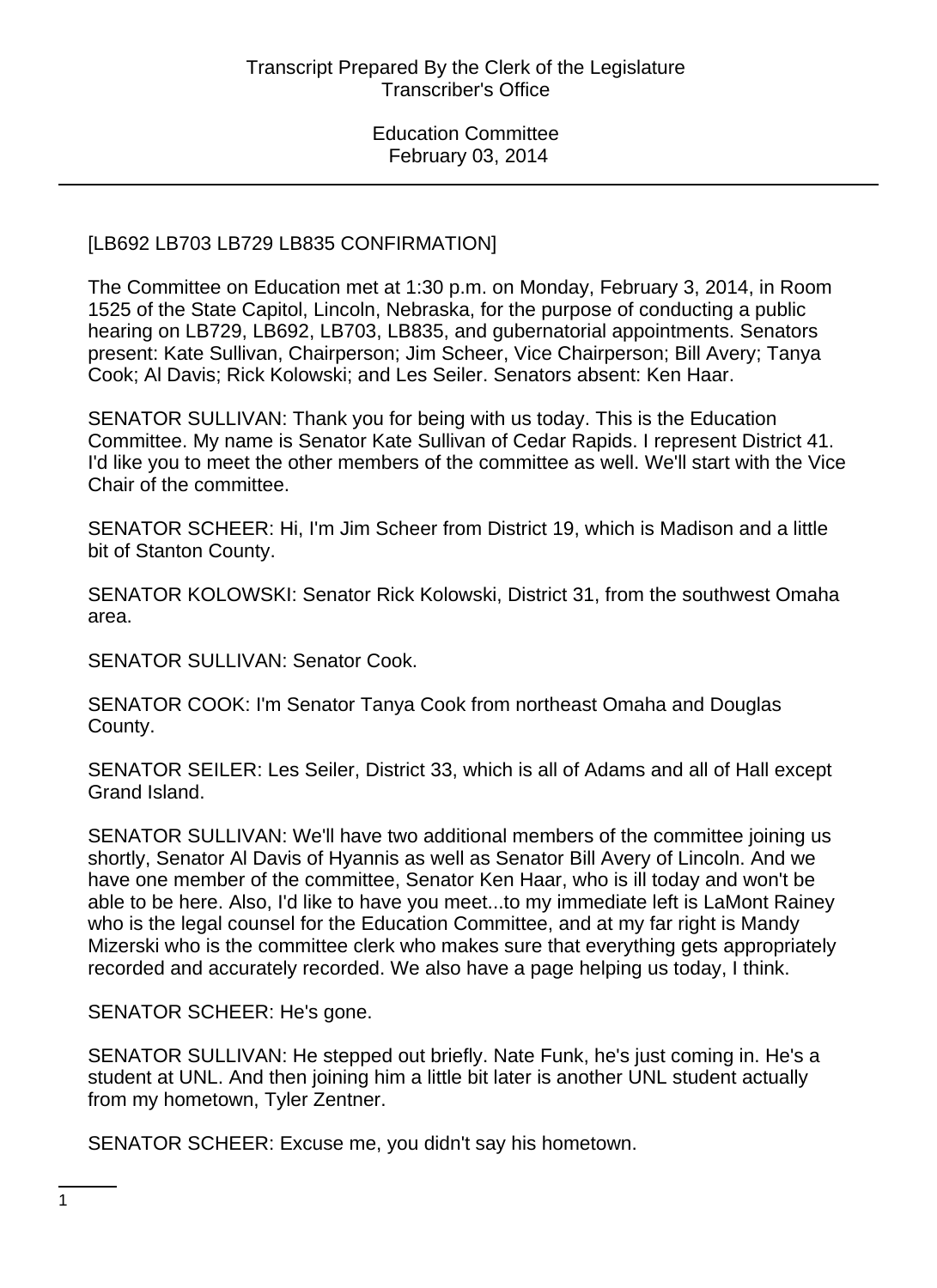SENATOR SULLIVAN: Oh, excuse me. Nate is from Norfolk. (Laugh) The tasks we have at hand today...the first thing we'll be doing is we'll be hearing confirmation hearings on three reappointments to the Nebraska Educational Telecommunications Commission. And the first person on that hearing will be calling in at 1:35. So I'll keep talking until then which doesn't seem hard for me to do. We also have at least four bills that we'll be hearing: LB729, LB692, LB703, and LB835. If you are planning to testify for any of these hearings, please pick up a green sheet which should be on the table at either entrance. If you do not wish to testify but would like your name entered into the official record as being present at the hearing, there's a form for you to fill out on the table as well. And both of those will be part of the official record of the hearing. With respect to the green sheet, I would ask that you fill it out in its entirety before you testify. Please print and, as I said, please fill it out completely. When you come up to testify, please hand that completed green sheet to the committee clerk. Again, this will make sure we have an accurate public record. If you do not choose to testify, you may submit comments in writing and have them read into the official record, but please let us know that that's your intent to do so. If you have handouts, we ask that you have 12 copies for the pages to hand out to the committee. And I believe that is our first phone call coming in for our reappointment. And the individual we will be hearing from is Mr. Richard Shoemaker. Mr. Shoemaker, are you with us today? Mr. Shoemaker. [CONFIRMATION]

 $\_$ : He just hung up. [CONFIRMATION]

SENATOR SULLIVAN: Oh, okay. (Laughter) And we will hope he will call back shortly. Waiting for him to do that, when you do come up to testify, we've been having a few little minor disturbances with the microphones. So please speak clearly into the microphone. And we'll see if we can get reconnected again. Mr. Shoemaker. [CONFIRMATION]

J. RICHARD SHOEMAKER: (Exhibit 1) Yes, this is he. [CONFIRMATION]

SENATOR SULLIVAN: Hi, okay. Mr. Shoemaker, this is Senator Sullivan, and we've just opened the hearing. And I've indicated to those present and the senators here that we'll be holding these confirmation hearings for the Nebraska Educational Telecommunications Commission. So to start with, could you please tell us a little bit about yourself and your background? [CONFIRMATION]

J. RICHARD SHOEMAKER: My background is, is I was formerly a teacher for seven years back in the '70s, got into the cable TV business, then got into the telephone business and now have been doing that for 25 years and now run a company called Pinpoint Holdings based out of Cambridge, Nebraska. [CONFIRMATION]

SENATOR SULLIVAN: So this is a reappointment. How long have you been with the commission? [CONFIRMATION]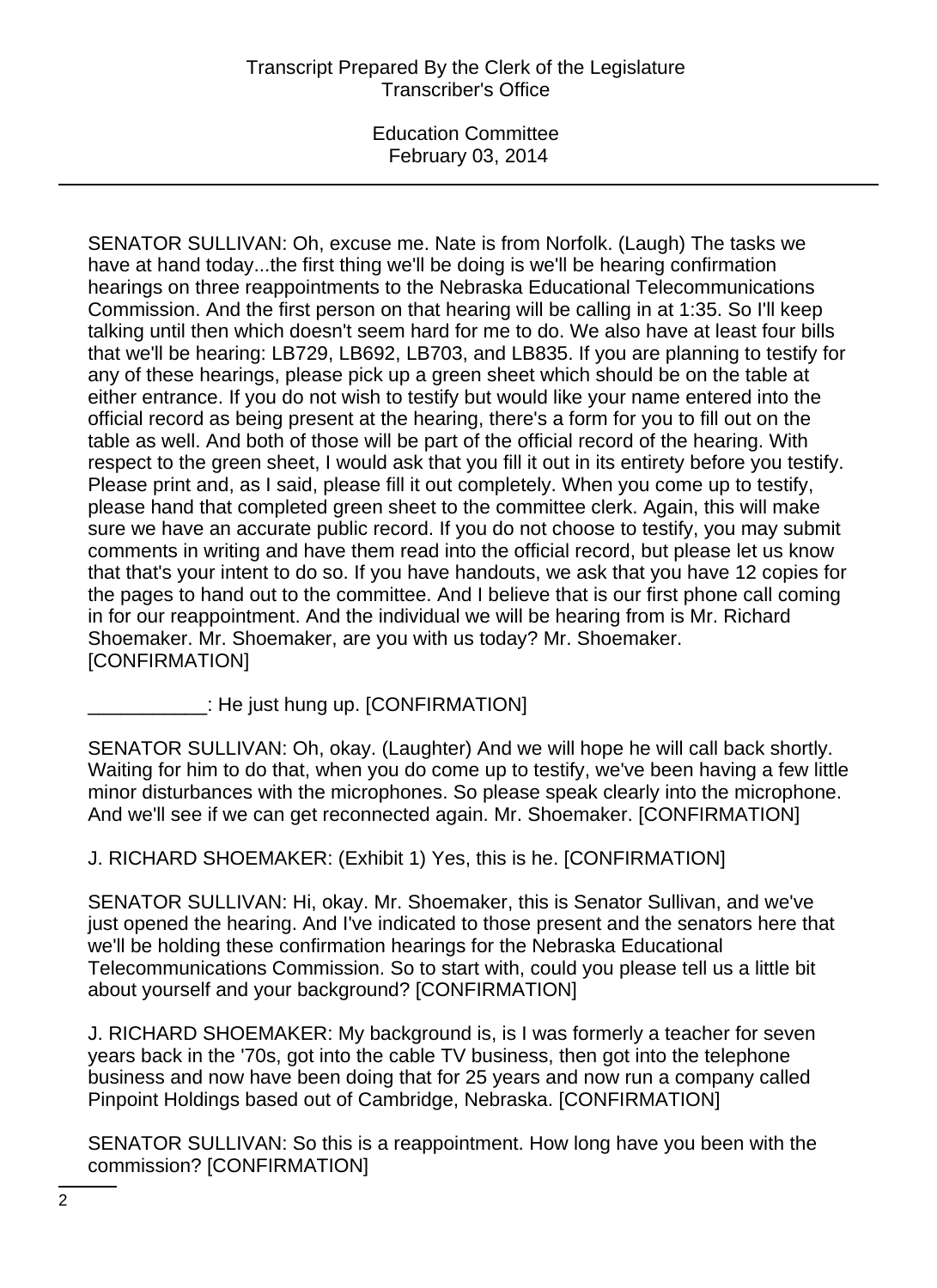J. RICHARD SHOEMAKER: You would have to ask me that. I have no clue. It's probably been at least 5, 6, 7 years. [CONFIRMATION]

SENATOR SULLIVAN: Any particular things that you'd like us to know about with respect to your involvement in the commission and why you'd like to continue to be a commissioner? [CONFIRMATION]

J. RICHARD SHOEMAKER: Sure, absolutely. I mean, my focus on the NET Commission has basically been to make sure that we have good programming out in the rural areas as well as good transmission systems within the rural areas. And so that really has been my number one focus all through the tenure of as long as I've been there. [CONFIRMATION]

SENATOR SULLIVAN: So you are located in rural Nebraska. I see you're from Cambridge, Nebraska. [CONFIRMATION]

J. RICHARD SHOEMAKER: That is correct. That's where I live. [CONFIRMATION]

SENATOR SULLIVAN: Okay, okay. Very good. Senators, any other questions you have for Mr. Shoemaker? Yes, Senator Cook. [CONFIRMATION]

SENATOR COOK: Thank you, Madam Chair. Thank you, Mr. Shoemaker, for agreeing to continue your service. What do you see as the top issue facing Nebraska Educational Telecommunications network or the issues that are presenting themselves as you work on that commission now? [CONFIRMATION]

J. RICHARD SHOEMAKER: I think it's terribly important that we...that the Nebraska Legislature continue the support that you've been supporting the entire system for the last umpteen years since it was built. I think that's critical quite honestly. The other thing that I think is really important is the programming aspect, maintaining the high-quality programming. I do know that throughout probably the last four or five years that the committee has been told by the staff of the NET organization the importance of keeping and maintaining the equipment...and the reason...in this technology era, and the reason why is because the equipment continues to evolve and change rapidly. And I think that is...we want to make sure that we stay on the forefront. Nebraska is really one of the finest public broadcasting systems in the entire country and is well respected that way. And so I think we need to think to keep that up and as a matter of fact I think as a commission we've done a very nice job of the transition between the change in leadership between Rod Bates leaving and also Mark Leonard coming on board. [CONFIRMATION]

SENATOR COOK: Thank you. [CONFIRMATION]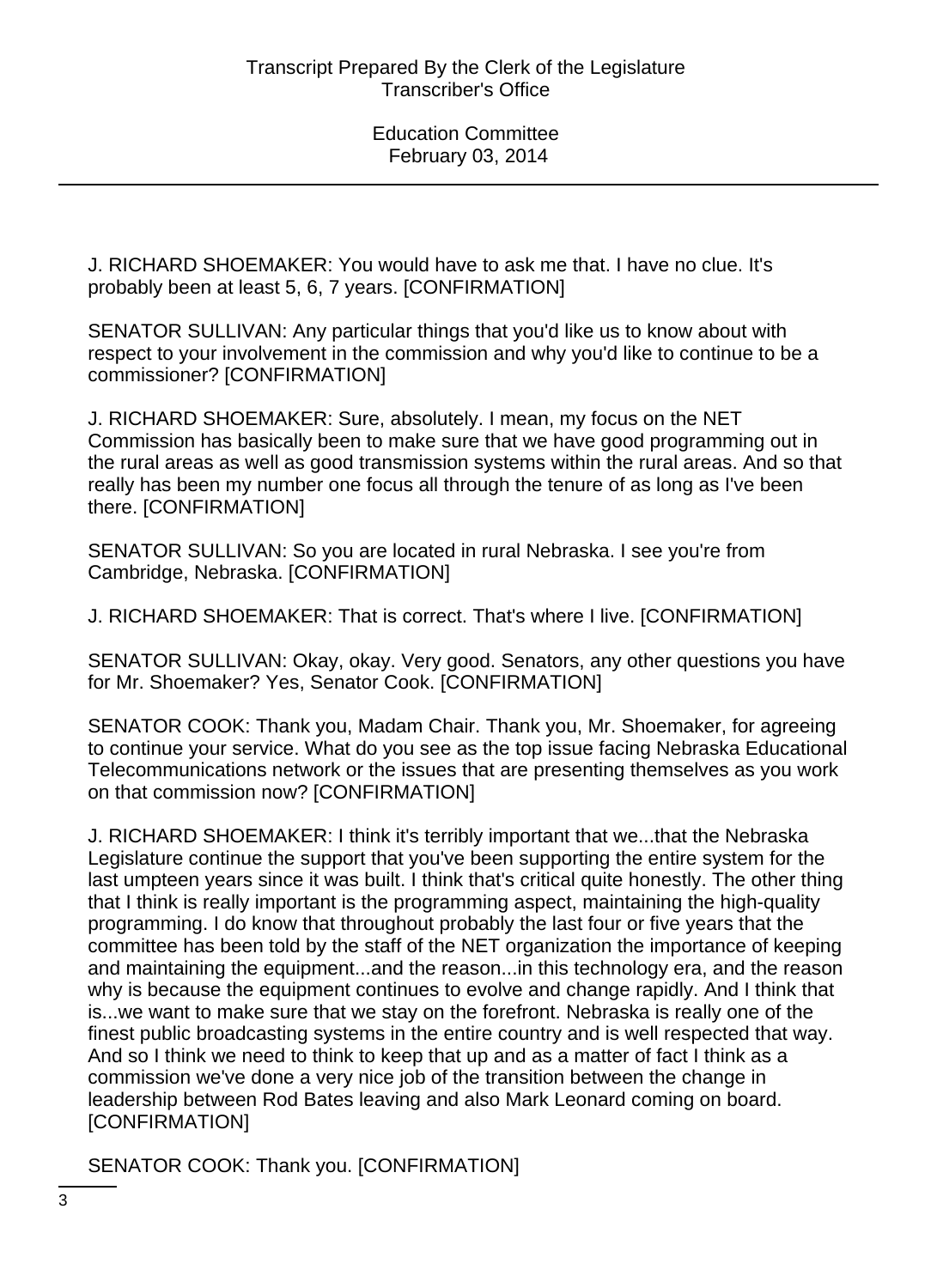SENATOR SULLIVAN: Mr. Shoemaker, your comments make me think about, with respect to the infrastructure and towers and all of that out in rural Nebraska, are we in good shape there? Are we in need of some improvements? [CONFIRMATION]

J. RICHARD SHOEMAKER: I think, you know, as I kind of travel the state, and I know there's been some areas...I would tell you the signal may show a good strength let's say in southwest Nebraska around somewhere in the McCook area. I do think that probably we could add a translator in the McCook area. My understanding now is talking with somebody the other night and they were talking about around the Superior area. But I think by and large it really is a fine, fine system because it covers...it is the only statewide network that we have in this state. And, you know, you can always tweak things. And I realize that's always a budgetary consideration, but I would tell you by and large it's really one of the best in the country. [CONFIRMATION]

SENATOR SULLIVAN: All right, thank you very much. Any other questions or comments for Mr. Shoemaker? Seeing none, thank you again for your service, Mr. Shoemaker, and also for calling in today for this hearing. [CONFIRMATION]

J. RICHARD SHOEMAKER: Okay, very good. Thank you. [CONFIRMATION]

SENATOR SULLIVAN: All right, the next person that we have for reappointment to the commission is Kenneth Bird. Welcome, Mr. Bird. [CONFIRMATION]

KENNETH BIRD: (Exhibit 2) Thank you, Senator Sullivan. Greetings, everyone. [CONFIRMATION]

SENATOR SULLIVAN: Could you please tell us a little bit about yourself and your service on the commission? [CONFIRMATION]

KENNETH BIRD: Thank you. Again, my name is Ken Bird. This is my third...starting would be my--if reappointed--my third term on the commission. I'm currently chair of the commission. I served on the foundation board prior to my involvement with the commission. I think it's one of our gems of Nebraska, and I'm pleased to continue supporting our programs and NET. [CONFIRMATION]

SENATOR SULLIVAN: Thank you very much. Can you speak specifically...I know you've been involved in education for many years... [CONFIRMATION]

KENNETH BIRD: Thank you, ma'am. [CONFIRMATION]

SENATOR SULLIVAN: ...specifically about NET's role there? [CONFIRMATION]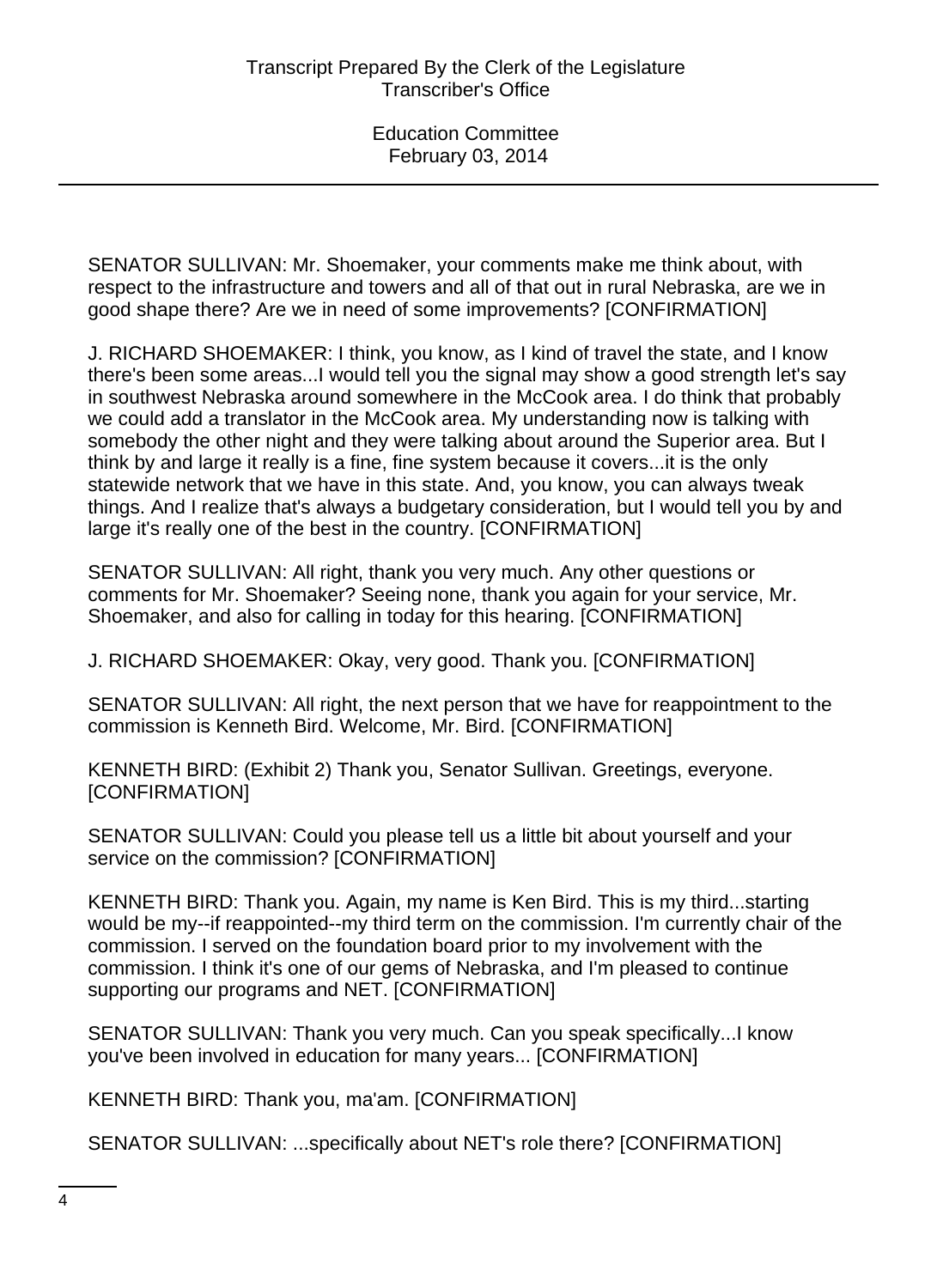KENNETH BIRD: Thirty-eight years in public education, retired as superintendent of the Westside Community Schools, my last five years I have been involved in setting up a program to serve unserved, underserved young people in poverty in the Omaha area helping them finish high school, go to community college, and get jobs. All of that for me ties to work on the commission. The role of the commission is a robust communication system across our state helping our young people and our educators do a better job is critical. And NET is well-positioned to do that. Thank you. [CONFIRMATION]

SENATOR SULLIVAN: Okay, very good. Any hopes for the future I guess in that respect? [CONFIRMATION]

KENNETH BIRD: Well, from a personal standpoint with the program I have great hope for what we're doing. I think we're identifying programs and services for our young people that are going to help position our workforce for this state in a way that we wouldn't be able to do without total support across the community. The young people that I'm working with particularly, 100 percent of them are on free and reduced lunch and have I think in many ways been overlooked in our programming. And we really have a good focus on that now. And thank you for the question, Senator. [CONFIRMATION]

SENATOR SULLIVAN: Okay, any other questions for Mr. Bird? Senator Scheer. [CONFIRMATION]

SENATOR SCHEER: Yes. Could you possibly give us just a list of where all the transmitters are for the...? [CONFIRMATION]

KENNETH BIRD: Well, I do have that right here for you, Senator Scheer. No, I...(laughter) That was not fair but, you know, I know two people in the audience that are here that could. But Senator Kolowski has that also on the tip of his tongue. [CONFIRMATION]

SENATOR SCHEER: When he gets up, I'll ask him too. [CONFIRMATION]

KENNETH BIRD: All right. Thank you, Senator Scheer. [CONFIRMATION]

SENATOR SULLIVAN: Any other questions for Mr. Bird? [CONFIRMATION]

KENNETH BIRD: Senator Cook, how are you? [CONFIRMATION]

SENATOR SULLIVAN: Well again... [CONFIRMATION]

KENNETH BIRD: Thank you, all. [CONFIRMATION]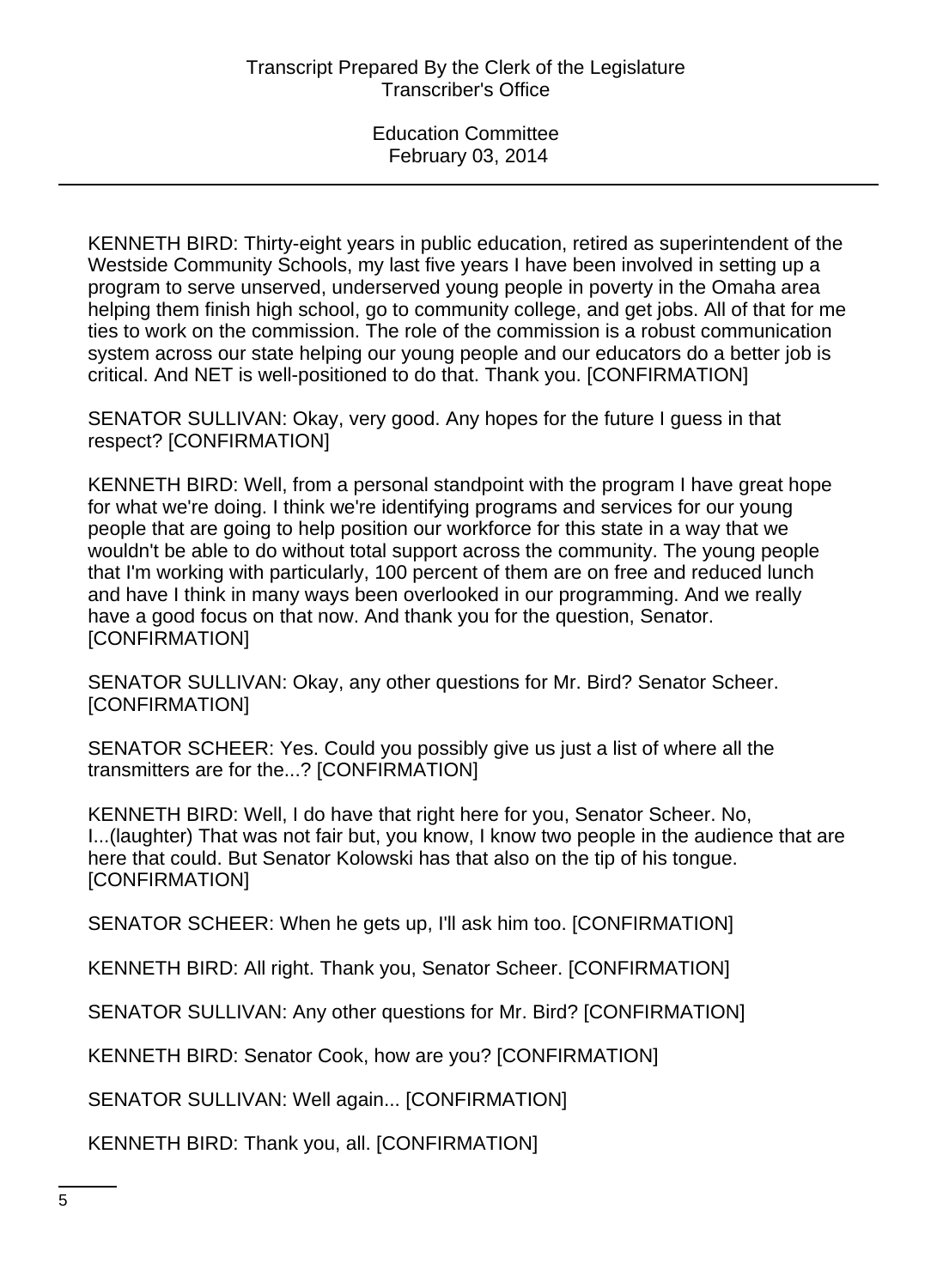SENATOR SULLIVAN: Okay, thank you for your service. [CONFIRMATION]

KENNETH BIRD: Yes. [CONFIRMATION]

SENATOR SULLIVAN: And thank you for being here today. [CONFIRMATION]

KENNETH BIRD: You're welcome. Thank you. [CONFIRMATION]

SENATOR SULLIVAN: All right. Our third appointment is Frederik Ohles. Welcome. [CONFIRMATION]

FREDERIK OHLES: (Exhibit 3) Thank you. [CONFIRMATION]

SENATOR SULLIVAN: And could you please tell us a little bit about your background and your service on the commission? [CONFIRMATION]

FREDERIK OHLES: Gladly. Thank you. I'm Fred Ohles spelled F-r-e-d O-h-l-e-s. I serve as president of Nebraska Wesleyan University. I've held that role and been a Nebraskan, lived in Lincoln here since 2007, and it's been my honor to serve as an NET commissioner since the fall of 2011. I've lived most of my adult life in the Midwest and on the Great Plains. By training I'm a college history professor. I taught European history for 4 years and have served in administrative roles in higher education for the past 28 years. [CONFIRMATION]

SENATOR SULLIVAN: Very good. What particular role do you think NET plays in higher education? [CONFIRMATION]

FREDERIK OHLES: NET provides an excellent public service across the board to Nebraska and for higher education it's very beneficial that we have such superb original programming on both television and radio. NET cooperates in many forms with independent higher education providing services and curriculum. And I'm delighted that NET is also so active in the K-12 arena which supports the preparation for the work that we do in higher ed. [CONFIRMATION]

SENATOR SULLIVAN: As you begin a potential reappointment, are there any particular goals or ideas that you'd like to carry forward as a commissioner? [CONFIRMATION]

FREDERIK OHLES: I would say that NET is challenged by rapidly changing information and communications technologies, and it's important that we pay attention to being current in those areas. And we all know of the constraints on public expenditures that are apparent all through our state. And I think we need to pay careful attention to how we use our resources in those circumstances. [CONFIRMATION]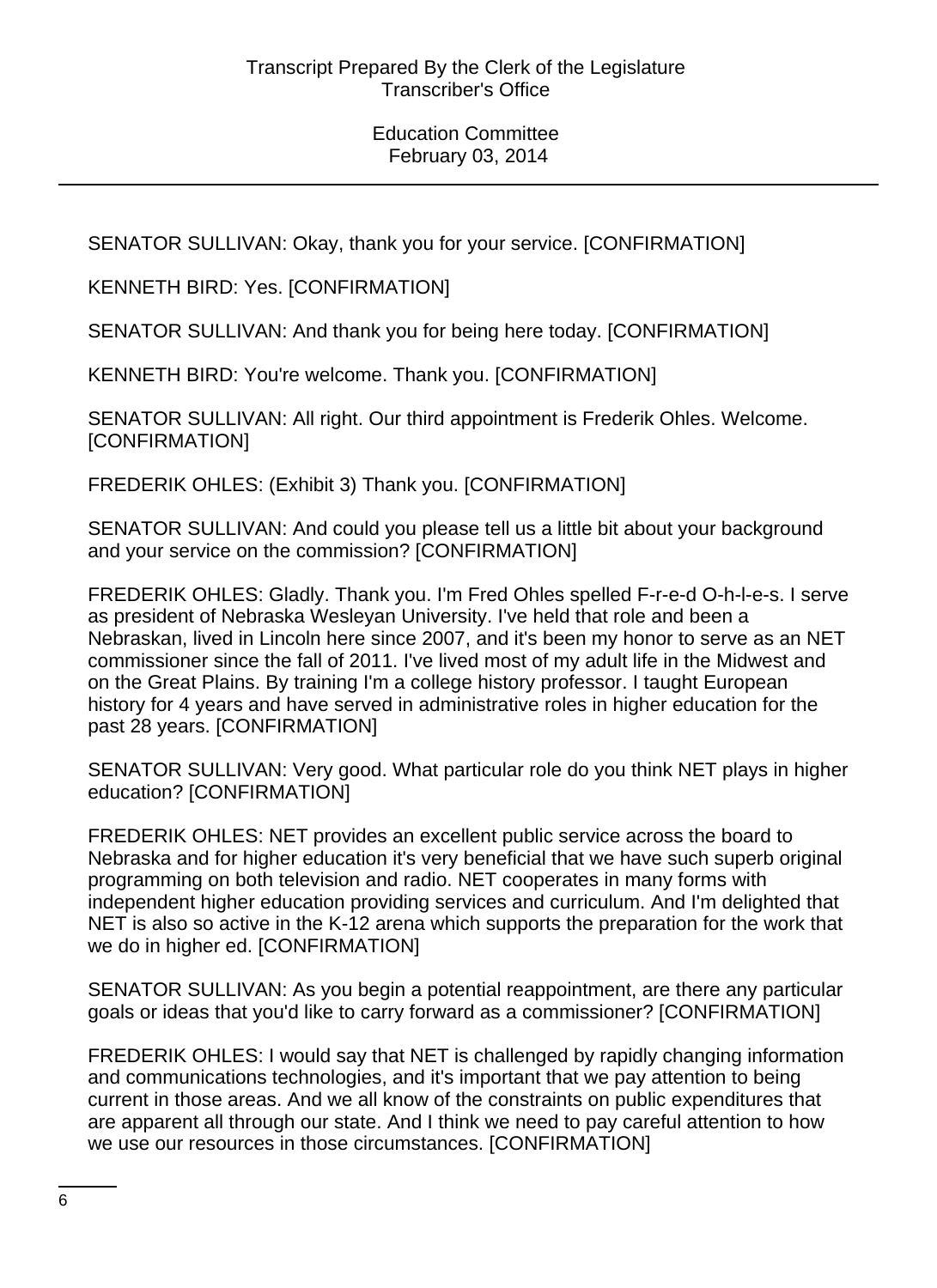SENATOR SULLIVAN: Okay, very good. Thank you, Dr. Ohles. [CONFIRMATION]

FREDERIK OHLES: You're welcome. [CONFIRMATION]

SENATOR SULLIVAN: Any other questions for him? Seeing none, thank you for your service and desire to continue serving. [CONFIRMATION]

FREDERIK OHLES: You're welcome. Thank you. [CONFIRMATION]

SENATOR SULLIVAN: One thing I failed to do with all three appointments...probably should have done it individually, but is there anyone wishing to testify in support of any of these appointments? Anyone wishing to speak in opposition, or in a neutral capacity? Well, then that closes these confirmation hearings. Wanted to see if I had forgotten anything in terms of some housekeeping details; I did hear one little sound. So just as a reminder if you have cell phones with you or pagers, if you would kindly shut them off, put them on silent mode so that they aren't serving as a distraction when we have testifiers. The introducers for each of the bills we have before us will make the opening initial statements, followed by proponents, opponents, and those in a neutral capacity. And closing remarks are reserved for the introducing senator only. We'll be using the light system today, and each testifier, not including the introducer, will have five minutes to make their comments. So when the yellow light comes on, you should be wrapping up your comments. And when the red light comes on, that's the end of your five minutes. So, as I said, we will be hearing four bills today. And the first one we will start with is LB729 being introduced by Senator Kolowski to create the Task Force on Expanded Learning Opportunities for School-Age Youth. Welcome, Senator. [CONFIRMATION]

SENATOR KOLOWSKI: (Exhibits 1 and 2) Thank you. Good afternoon, Chairwoman Sullivan and members of the Education Committee. My name is Senator Rick Kolowski, R-i-c-k K-o-l-o-w-s-k-i, and I represent District 31 in southwest Omaha. Over the interim, my office and a team of experts worked on LR211 to study and define the need for increased access to quality expanded learning opportunities for K-12 children in Nebraska. Expanded learning opportunities, ELOs, include a broad range of programs that provide children with academic enrichment and/or supervised activities beyond the traditional school day and beyond the traditional school year. I have included the Nebraska Board of Education's policy statement in your handouts which goes into further detail about the importance of ELOs in our educational landscape. From LR211, our team concluded that the next step is to develop a Blue Ribbon Task Force to undertake a two-year process of information gathering activities, internal discussions, and policy recommendations about ways to increase support for expanded learning opportunities. LB729 creates this task force with the goal of addressing the following: meeting Nebraska's unique rural needs while at the same time continuing to sustain our quality urban programs, exploring how ELOs fit into our plans to address poverty,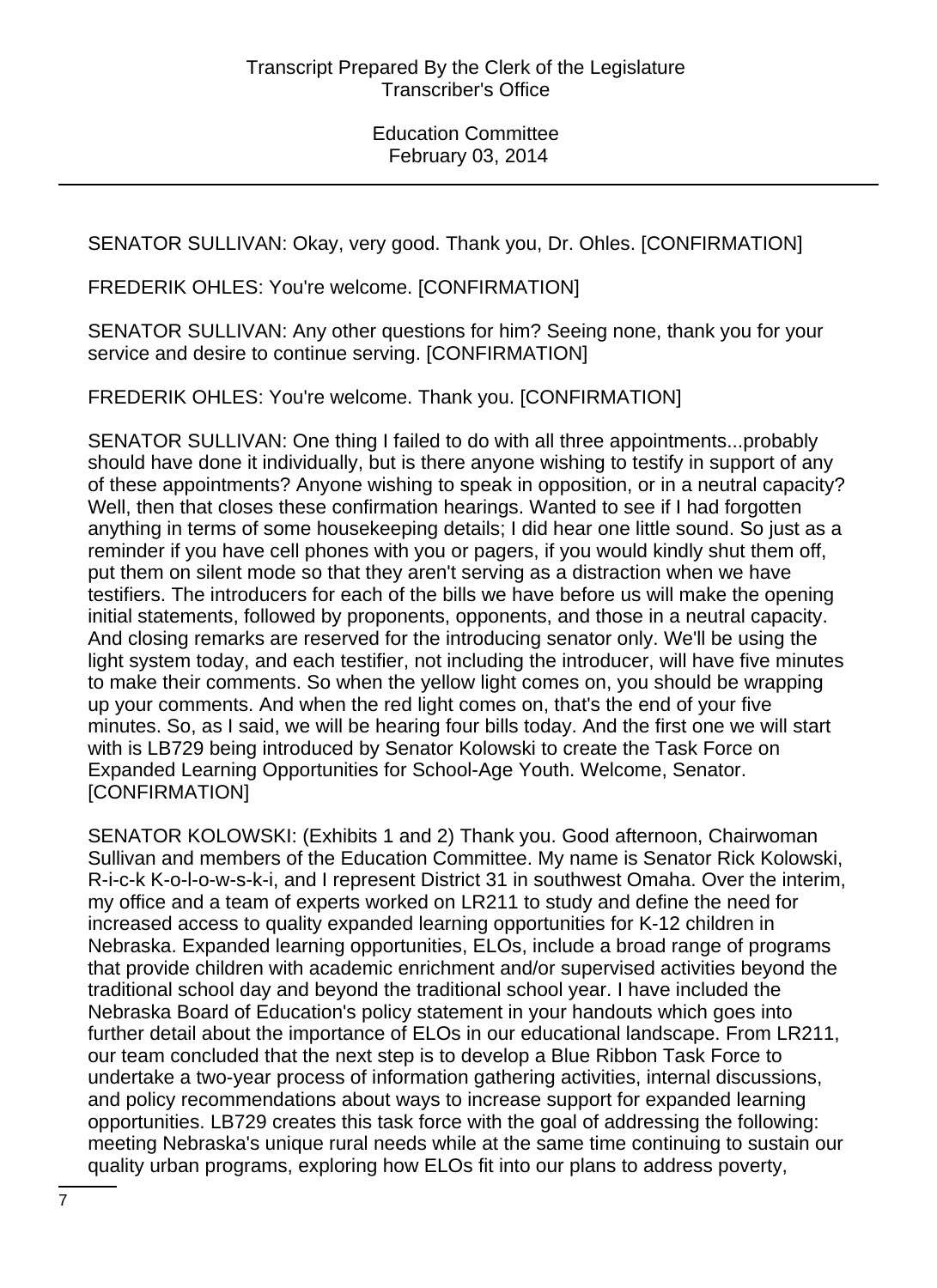Education Committee February 03, 2014

developing statewide quality standards for ELOs in a way that incentivizes school-community partnerships, reviewing our current funding sources to determine whether they are supporting quality programs, determining ways to create sustainable funding sources with public-private partnerships, and finally, developing a statewide grant program to enhance the range of 21st Century programs. We have made significant changes to the appointment process in LB729 since it was introduced. I have included a rough draft of the amendment that turns this into a resolution. After speaking with Speaker Adams and Senator Sullivan, we decided to transform this bill into a legislative task force similar in structure to the Beatrice State Development Center Task Force several years ago and Senator Lathrop's LR424 investigative task force this year. In the amendment, the Executive Board would appoint five senators to the task force. This five-member task force would reach out to experts and gather the necessary information to report back to the Legislature with recommendations for policies that would support expanded learning opportunities. I believe the task force is an appropriate first step to increase access to expanded learning opportunities for all of Nebraska's Youth. We have a great group of experts testifying today, so I will conclude my testimony and ask that you hold questions until my conclusion. Thank you very much. [LB729]

SENATOR SULLIVAN: Thank you, Senator. We will now hear proponent testimony on LB729. And by the way, Senator Davis from Hyannis has just joined us. So welcome, Senator. [LB729]

SENATOR DAVIS: Thank you. [LB729]

JEFF COLE: Good afternoon. My name is Jeff Cole, J-e-f-f C-o-l-e. Thank you, Senator Sullivan and members of the committee, for the opportunity to testify today for this important topic. The network I lead, Beyond School Bells, is a public-private partnership at the Nebraska Children and Families Foundation that works with expanded learning advocates and practitioners to build partnerships and support policies that lead to more high-quality sustainable ELOs for more Nebraska youth, especially for youth from some our state's highest-need communities. Several of our key partners from across the state are here with us today. So we're excited to be here in support of this bill. We're excited about the unique timely opportunity that the proposed task force would create to launch an in-depth study of the key issues related to ELO programs and are fully committed to working with the task force to develop a high-quality report. Why do we feel this study is so important for you to authorize at this moment? As you have heard in an earlier hearing in December, ELOs are a research-based, reality-tested solution to many of the challenges we are facing in helping to provide the next generation of Nebraskans the things they need to learn the multifaceted responsibilities of citizenship. The State Board of Education's September 2003 policy statement that you have on ELOs give us a solid foundation to launch this more in-depth study. Building on that policy statement in November, in partnership with UNL Beyond School Bells hosted a statewide summit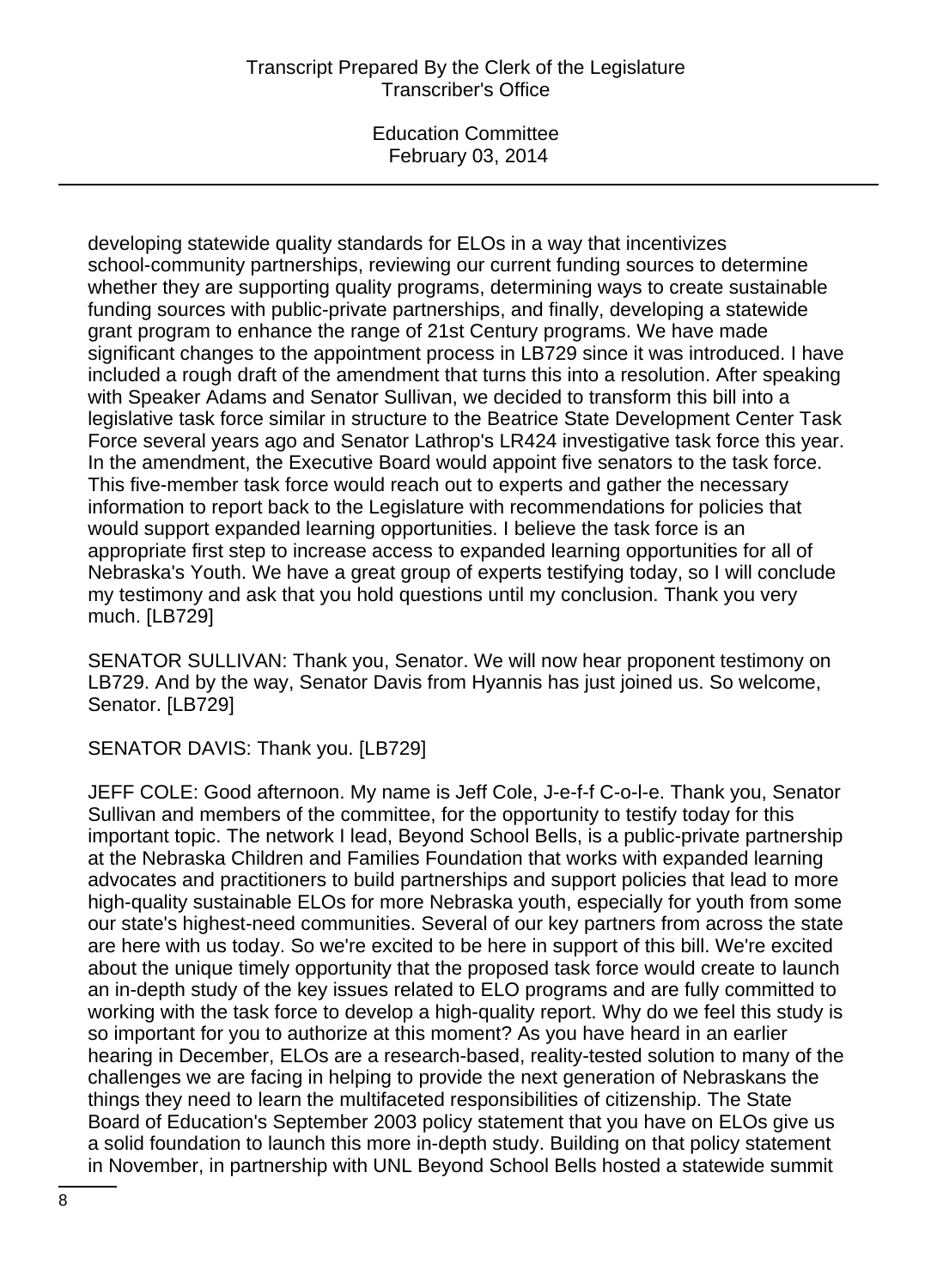Education Committee February 03, 2014

that began a discussion of some key ELO issues. At the summit, we reviewed emerging national research and had small-group discussions where we found that ELOs are having a dramatic impact on youth development in Nebraska. Specifically the research in these discussions showed that regular participation in high-quality ELOs leads to better attendance, fewer disciplinary issues, and better course work and grades. ELOs support and enhance but don't duplicate the learning and growth that takes place in our state's high-quality public schools. ELOs help address the opportunity gap dividing high-poverty and high-income youth in both urban and rural settings. ELOs create opportunities for youth to get the engaged, hands-on, STEM learning experiences that are so essential for their futures. ELOs help both our parents and law enforcement to provide safe enriching spaces for youth to go when their parents are at work. ELOs are based on assets that exist in almost every Nebraska community, strong public schools and diverse public and private organizations and volunteers that want to support the youth in their communities. And finally, ELOs powered by school-community partnerships are cost efficient, but as a novel approach to education they face challenges, especially around sustainability. Because of this growing body of local, state, and national research in best practice and the State Board's policy statement supporting ELOs, we feel that the timing for this task force could not be better. Beyond School Bells believes that in-depth research on the seven items identified in LB729 will provide this committee and leaders from across the state with much needed up-to-date information that can be used to grow high-quality, sustainable ELO systems in our Nebraska communities. If realized, the research and outreach that the task force will conduct as this report is developed will help to identify those common principles of quality that can drive ELO program development statewide. It can identify existing resources available to support ELO programs and opportunities for public-private partnerships to build sustainable programs in communities of all sizes. Explore opportunities for data sharing and to promote better alignment between the array of programs both school and community based that are already involved in this important work. And perhaps most importantly, to identify strategies that Nebraska communities of all sizes can use to ensure that all children and families, especially those facing the most challenging educational environments, have access to high-quality ELO experiences. In closing, as you consider the array of activities that you can take to support educational achievement for all Nebraska youth in this short session, we hope that you make establishment of an ELO task force a priority as it is a vital, low-cost step this committee can take this session that will have profound, far-reaching effects. Why do we see the potential for such far-reaching impact? In this era of national education reform that is in the minds of many education stakeholders out of step with Nebraska's education realities, if successful in creating state and local policy that can grow and sustain high-quality ELO programs, we are convinced that Nebraska will emerge as a high performing, comprehensive, statewide education system that the rest of the nation can learn from. We can show how--with thoughtful attention to time, opportunity, and the vital role of school-community partnerships--ELOs can help address the opportunity gap and provide the lifetime array of supports both in school and out of school. We know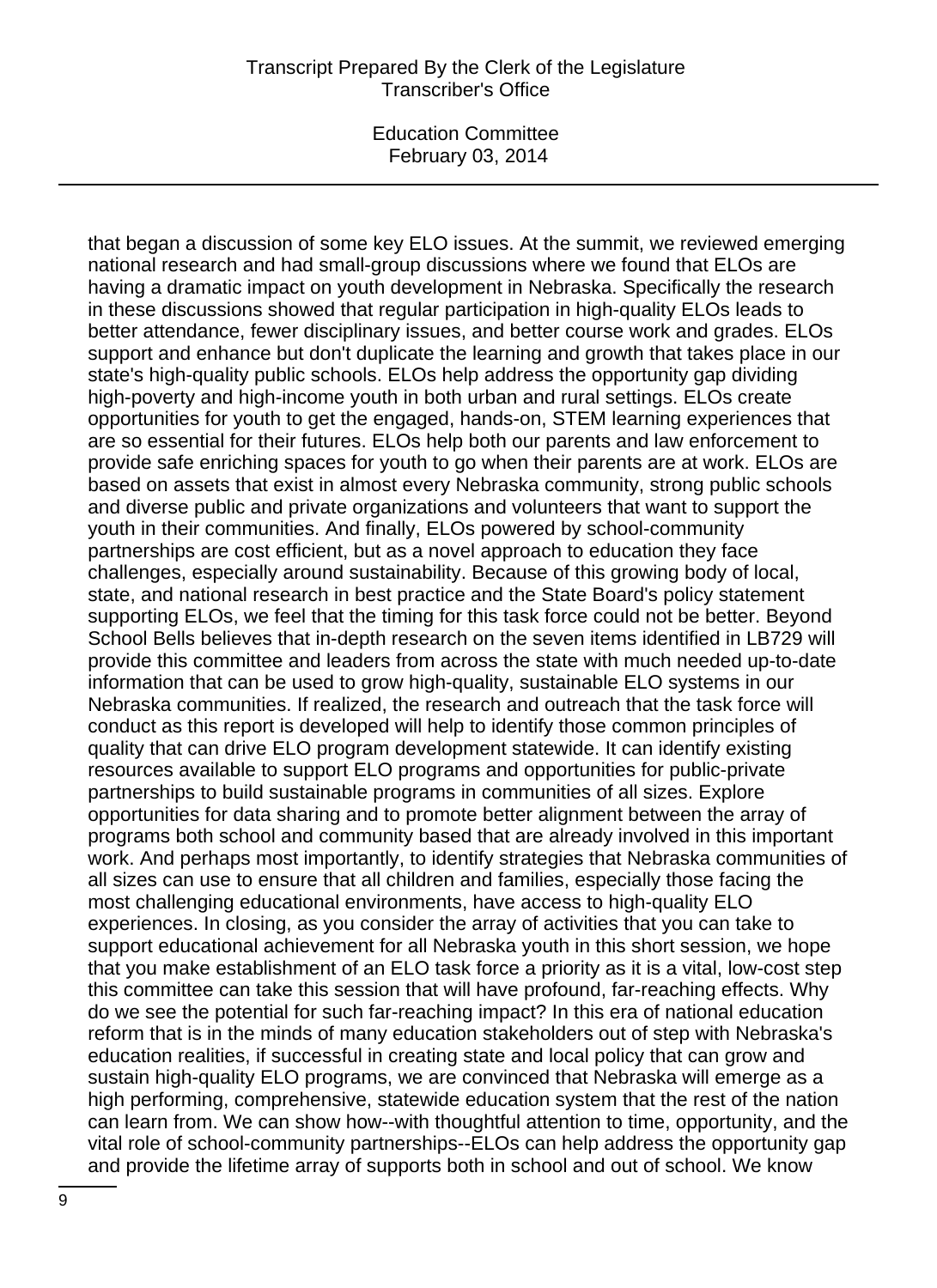that all children need to be well-educated, productive citizens. Authorizing this task force study would be an important step in realizing that long-term goal we all share. Again, thank you for your time. [LB729]

SENATOR SULLIVAN: Thank you, Mr. Cole. Both you and the senator mention the importance of high quality. In the work that you've been doing thus far, how have you assured or ascertained if in fact the program being offered is quality? [LB729]

JEFF COLE: Right, well, that's a key question that I think the task force would be well-positioned to answer. One of the things that we look for is close alignment with the school day program so that we know there's some continuity, not duplication of what's going on during the school day but continuity with the academic content that Nebraska schools are teaching. We would also look at the opportunity to bring in youth development professionals, folks who have a different skill set than the school day teachers to again complement and provide those hands-on learning experiences. So looking for alignment, looking for active learning, hands-on learning, those are some of the key benchmarks. But we know we need to do more to develop a common kind of statement of principles about what quality ELO constitutes. And that's really one of the reasons we're very excited about working with this task force. [LB729]

SENATOR SULLIVAN: I think you mentioned in your testimony something about this approach being not only important but low cost. What do you base your opinion on? [LB729]

JEFF COLE: Yeah, I think one of the things when you think about expanded learning opportunity programs emerging nationally is this concept of extended day programs, where you're extending the school day for the entire body of students. And when compared to an extended day program, an expanded learning opportunity program where you're working with a targeted group of young people, not the whole school population; and bringing in a second shift of youth development professionals, not the existing school staff; and bringing in community partnership dollars to leverage those public dollars, it becomes a much, much more cost effective strategy. What we've seen nationally...Massachusetts is probably the best example of a state that's doing both extended day and expanded learning opportunities, and you see about a six-to-one differential. You can run six expanded learning opportunity programs for the cost of one extended day program. And the research based around expanded learning is much more solid than the very beginning research around extended day success. [LB729]

SENATOR SULLIVAN: Any other questions for Mr. Cole? Okay, thank you for your testimony. [LB729]

JEFF COLE: Thank you again. [LB729]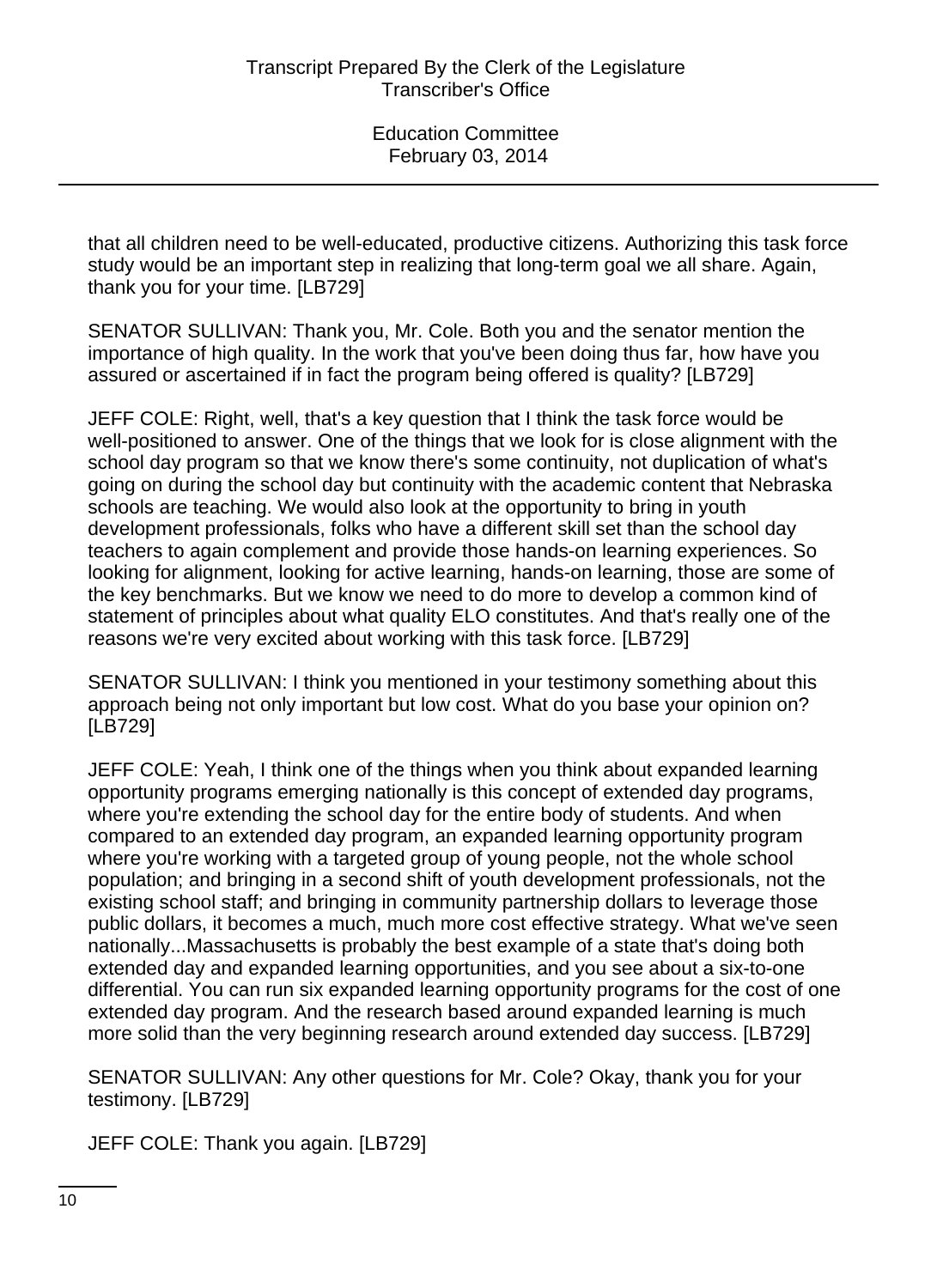# SENATOR SULLIVAN: Welcome. [LB729]

KAREN STEVENS: (Exhibit 3) Thank you. Speaker (sic) Sullivan, members of the committee, I'm delighted to be here today to talk with you too. I'm Karen Stevens, K-a-r-e-n S-t-e-v-e-n-s, at the Nebraska Department of Education. I'm the director of the 21st Century Community Learning Center program which is a federally funded competitive grant program that's been administered by the department since 2001. We at the department are pleased to support this bill and the possibility of a task force to explore some opportunities to ensure quality access to these kinds of programs throughout Nebraska. I passed out two things to you today. On the top is the letter Jeff mentioned earlier, that our Board of Education had passed some quality principles last fall. I'm pleased to tell you that last Monday they voted to support the resolution. And so I was authorized to hand carry over and express on their behalf our State Board of Education's support for this particular bill. Underneath that is a little handout that describes our 21st Century program in a little more detail that I thought you might like to have. Our 21st Century program is based on a school-community-family partnership. And as I said we've been doing this now for about 12 years. But there's some undergirding principles that I wanted to share with you because some of you already have some of these CLCs in your own communities now. And they're quite different from community to community because they reflect that community's interest and values. Today I wanted to emphasize some of the things that we think are commonalities among all of them. And that is that every grantee that receives some of our funds has to address three overarching goals. One of them--and they're on that sheet--is increasing academic success. One is increasing positive behavioral supports. And one is engaging the family. Those are researched statewide in every one of our programs. Some of our CLCs have other objectives, but in the effort to ensure quality on those three, that goes with all of our programs. There's also an emphasis on the principles of quality, and Dr. St. Clair had supported this when she came to talk to you earlier about the various ways that we look at quality. We would welcome that opportunity to discuss this further with members of the task force; some things that we've tried, some things that we're interested in trying, the variety of methods on bringing about quality toward those three objectives in our after school program. So to that end, I would like say that the Department of Education and the State Board of Education are very pleased that you're considering this possibility. And in whatever manner your task force operates, we would be delighted to work with you on that. [LB729]

SENATOR SULLIVAN: Thank you, Mrs. Stevens. A couple of questions just with respect to the grants you administer now, is it a matching grant? [LB729]

KAREN STEVENS: No, the first five-year grant is not required to be a match. It's a direct grant. We put \$5,385,000 a year into those grants. After five years, they're welcome to compete for what we call a sustaining grant. And then we do require an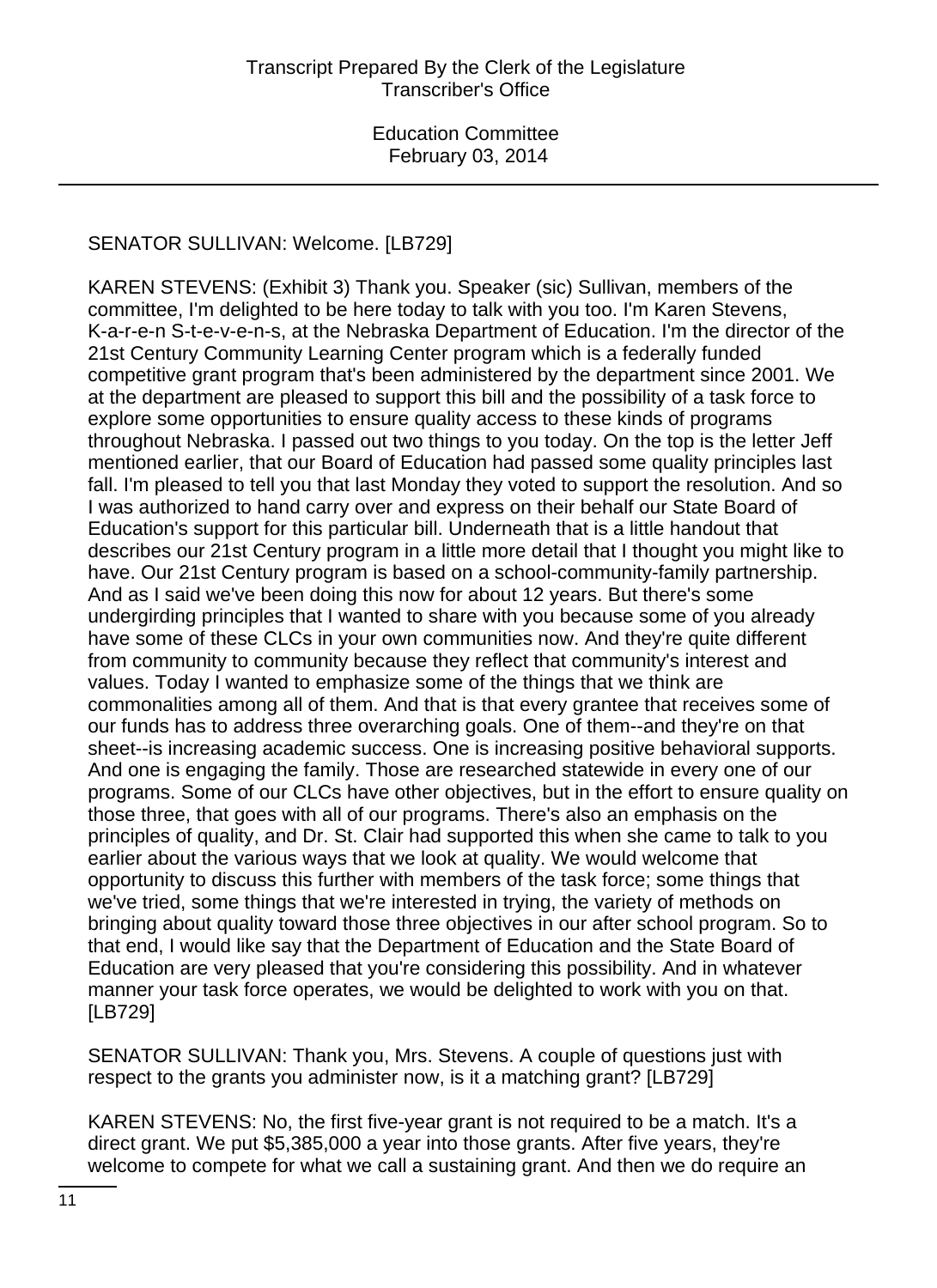in-kind from either the school or the partners or usually both. [LB729]

SENATOR SULLIVAN: And how many schools are participating? [LB729]

KAREN STEVENS: We have over 100 sites, 37 communities. [LB729]

SENATOR SULLIVAN: So then you're dealing with lots of different sizes of school districts. [LB729]

KAREN STEVENS: Yes, ma'am. [LB729]

SENATOR SULLIVAN: How do you base the size of the grant depending upon the size of the school? [LB729]

KAREN STEVENS: Well, the applicant in the competitive grant is free to support...to apply for what they would like to have, but we have kind of a formula in our grant application. We're right in the middle of an application right now, and there's a formula on-line based on the number of students they intend to serve 30 days or more and the number of dollars that we think is an appropriate framework for that activity. And it runs about \$7.50. My grant manager will not be happy that I'm talking to you about that because she's the one that handles all of it. But it's about \$7.50 per student per day when we're getting them started. But we're having a really difficult time determining...when people say, how much does it cost? I can divide the numbers of the 16,000 students that are being served with our \$5 million, but it's not an accurate reflection of the money because we're only putting in about 25 or 30 percent of the dollars once they start going with in-kind community support, schools donating various things. So I think as you talk to the people that are coming up after me, each one of them can probably talk to you more specifically about the cost of the program. But for our grants and to get them started, we have kind of a formula on how much we think it takes to provide that framework those first five years. [LB729]

SENATOR SULLIVAN: And does that include quality criteria? [LB729]

KAREN STEVENS: Yes, it does. Yes, it does. We start off the first year with observation surveys, teacher gathering information with those programs. And we do that every year. In order to receive the money, they will participate in our evaluation, as well as do their own evaluation if they want to go into some other areas. [LB729]

SENATOR SULLIVAN: Okay, any other questions for Mrs. Stevens? Senator Scheer. [LB729]

SENATOR SCHEER: Thank you, Senator Sullivan. Nice seeing you again. Welcome. [LB729]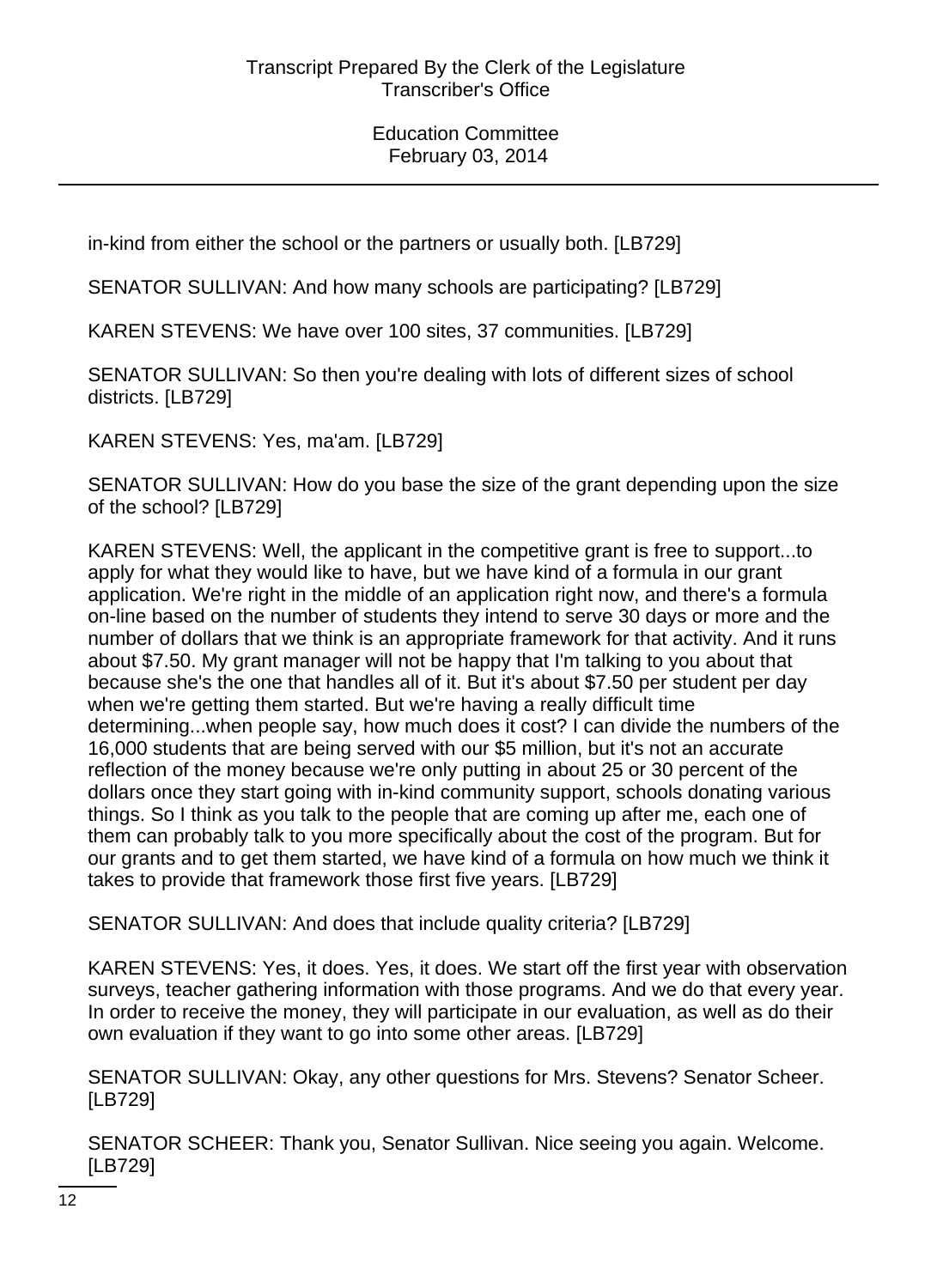### KAREN STEVENS: Hi. [LB729]

SENATOR SCHEER: Just out of curiosity, in looking at your pamphlet I noticed that the number of your CLCs reduced this year for the first time. Can you...is it just some were phased out of the bonding dollars, or was there consolidation to the extent that maybe two sites merged into one? Or... [LB729]

KAREN STEVENS: I don't think the consolidation is the one that affected that. We had one community who chose not to continue. [LB729]

SENATOR SCHEER: Oh, okay. [LB729]

KAREN STEVENS: We also have...and I think she's in the audience...not this year but several years ago, one that wasn't eligible to compete for those dollars even though they wanted to compete because we have to have a 40 percent free and reduced lunch count rate in the building in order to apply. And it was good news for their community. They got just a little bit higher than that. They weren't eligible to apply again. [LB729]

SENATOR SCHEER: Okay, thank you. Thank you, Senator. [LB729]

SENATOR SULLIVAN: Any other questions for Mrs. Stevens? Thank you for your testimony. [LB729]

KAREN STEVENS: Thank you. [LB729]

SENATOR SULLIVAN: Welcome. [LB729]

KYLE McGOWAN: (Exhibit 4) Good afternoon, Senators. I'm going to apologize in advance for my cough drop that I have in my mouth and a little bit of a cold I'm fighting. My name is Kyle McGowan; I am superintendent of Crete Public Schools, K-y-l-e M-c-G-o-w-a-n. Crete schools has been a benefactor of the expanded learning opportunities. We're in favor of LB729 and the possibility of doing a more in-depth study of the advantages of extra time for students. If you're not familiar with Crete, we're just southwest of Lincoln about 30 miles, and we have an enrollment of 1,850 students. Within that group of students, some of the expanded learning opportunities that we already take advantage of is with preschool, early childhood services. We serve today about 180 children birth through age 4. We have before and after school programs at our elementary and our middle school. We have programs after school for high school students to help them prepare for college entrance exams. We have over 350 students in summer school programs each summer. So that's just a few of what I would consider expanded learning opportunities. When we talk about factors that influence academic success, two things that we can control are the quality of the program, of the instruction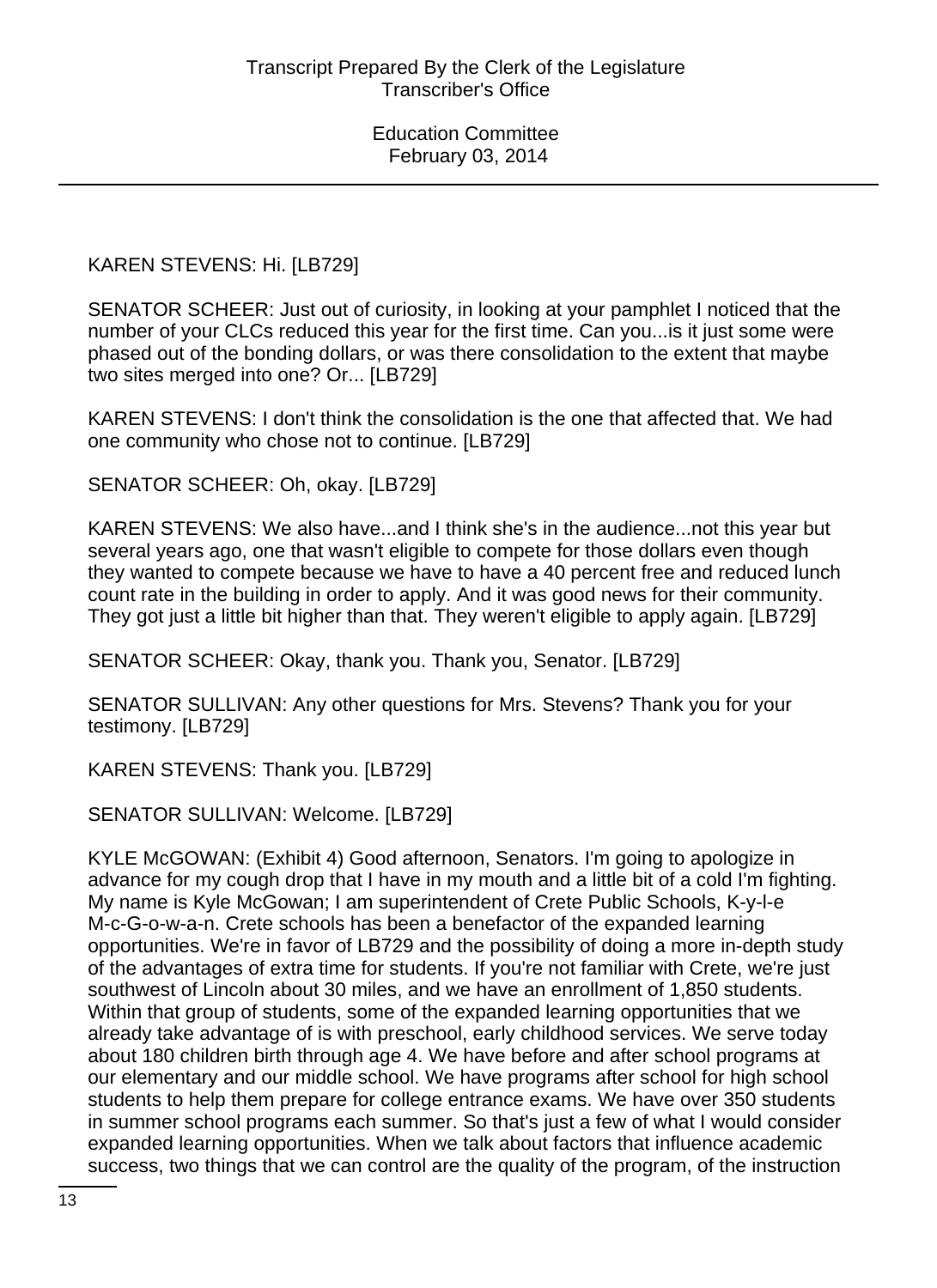and the time on task. So when we talk about expanded learning opportunities, I see that as an opportunity for schools to provide more time on task and to make sure that we have quality programs which the other speakers have already mentioned. Extending the traditional school calendar, whether we talk about the 8:30 to 4:00 or the 9 months of instruction, really takes advantage of facilities that we already have. I mean I would argue certainly in small town Nebraska your school might be the most expensive buildings that you have. And for them not to be used 12 months out of the year, may be not an efficient use of your resources. I would also argue it's an opportunity for teachers to make some more money. So I know that we pay our teachers \$22 an hour for after school work with kids and during the summer. So this bill, LB729, would be a step in...let's look at the research, let's look at programs that are working and maybe programs that aren't working and see if we can direct our funds to get the most for our shopping dollar. Thank you for your time. [LB729]

SENATOR SULLIVAN: Thank you, Dr. McGowan. So your ELO programs primarily use your current staff. Is that correct? [LB729]

KYLE McGOWAN: Our summer schools programs...yeah, I would say that would be accurate. We have what I would say on any given day what we would call support staff to the number of about 15 to 20 staff members that aren't necessarily certified teachers. But within the entire staffing for before and after school programs, we would have at least 3 or 4 of those teachers that have chosen to teach in this expanded learning opportunity that are certified educators. And in the summer school, they're all certified educators other than the support staff that we hire as aides. [LB729]

SENATOR SULLIVAN: And so then the summer school lasts just a portion of the summer I presume. [LB729]

KYLE McGOWAN: Last year it has been 20 sessions for us. [LB729]

SENATOR SULLIVAN: Okay. [LB729]

KYLE McGOWAN: And since you brought it up, we really looked at expanding that to 35 sessions. And frankly we're having a hard time finding certified teachers to staff it during the month of July. [LB729]

SENATOR SULLIVAN: And then you mentioned an after school program for teenagers. [LB729]

KYLE McGOWAN: Yes. [LB729]

SENATOR SULLIVAN: How do you select the pool of students for that? [LB729]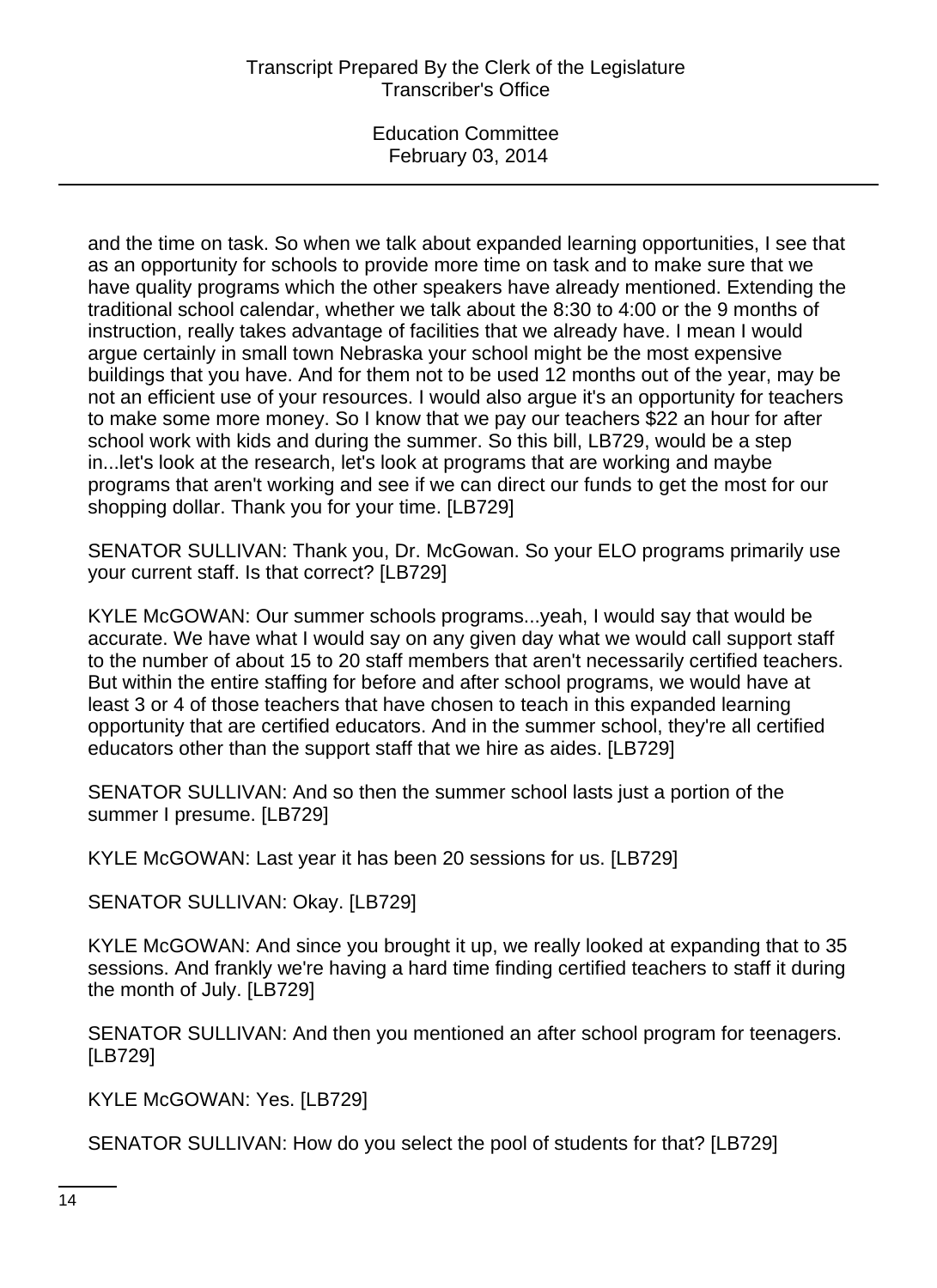KYLE McGOWAN: We offer it to any student who wants to participate. And it's been really well attended by our Hispanic students and students that would be first time college goers, and it's been very well received. And again, a part of that quality is having quality teachers working with those kids after school. [LB729]

SENATOR SULLIVAN: Okay, any other questions for Dr. McGowan? Senator Scheer. [LB729]

SENATOR SCHEER: Somewhat of a comment, I guess ultimately a question because the first testfier talked that those that would be providing services for an after...normally would be noncontractual staff ultimately. In your particular instance you are using those. And I guess personally I was somewhat glad to see that because I think that offers a broadened perspective because if we're looking for certified people to come in, especially in rural areas, they just may not be available. And so it simply opens the door. And the question--getting around to it--is, do you then see any type of falloff from any of that staff during their regular instructional day that would cause you to have concern about doing that more on a broader basis? [LB729]

KYLE McGOWAN: Yeah, I think that's a great question because I think every staff member, every teacher has to answer that for themselves if they have children at home, if they feel that they can't give another 100 percent for an extra hour or two hours a day, and some can't. During the school year, we would only have 3 or 4 teachers that would participate in that before or after school program. In the summer, in June and July, that would primarily staffed by those teachers. [LB729]

SENATOR SCHEER: Okay. Thank you, Senator. [LB729]

SENATOR SULLIVAN: Thank you, Senator. Senator Kolowski. [LB729]

SENATOR KOLOWSKI: Thank you, Madam Chair. Dr. McGowan, thank you very much for your testimony and for being here and for the excellent job you do in your district. I wanted to ask you if you have any fees at all that are charged to the students as far as usage, any cost that they have to incur for materials or anything else outside of the regular opportunity of taking that particular experience. [LB729]

KYLE McGOWAN: None for those programs, and in fact there are pieces to each of those programs that, you know, that we've learned that we just have to account for. And we talked about the after school program for college-going high school students. And we have no money for snacks, so our teachers send out an e-mail to all of our staff members saying, hey, if you have something extra, can you leave it off? And it makes a little difference for students, who spend there six, seven hours, and have a little something to snack on. Transportation is incredibly important for preschool because in Nebraska both parents are working. And so when we have an early childhood program,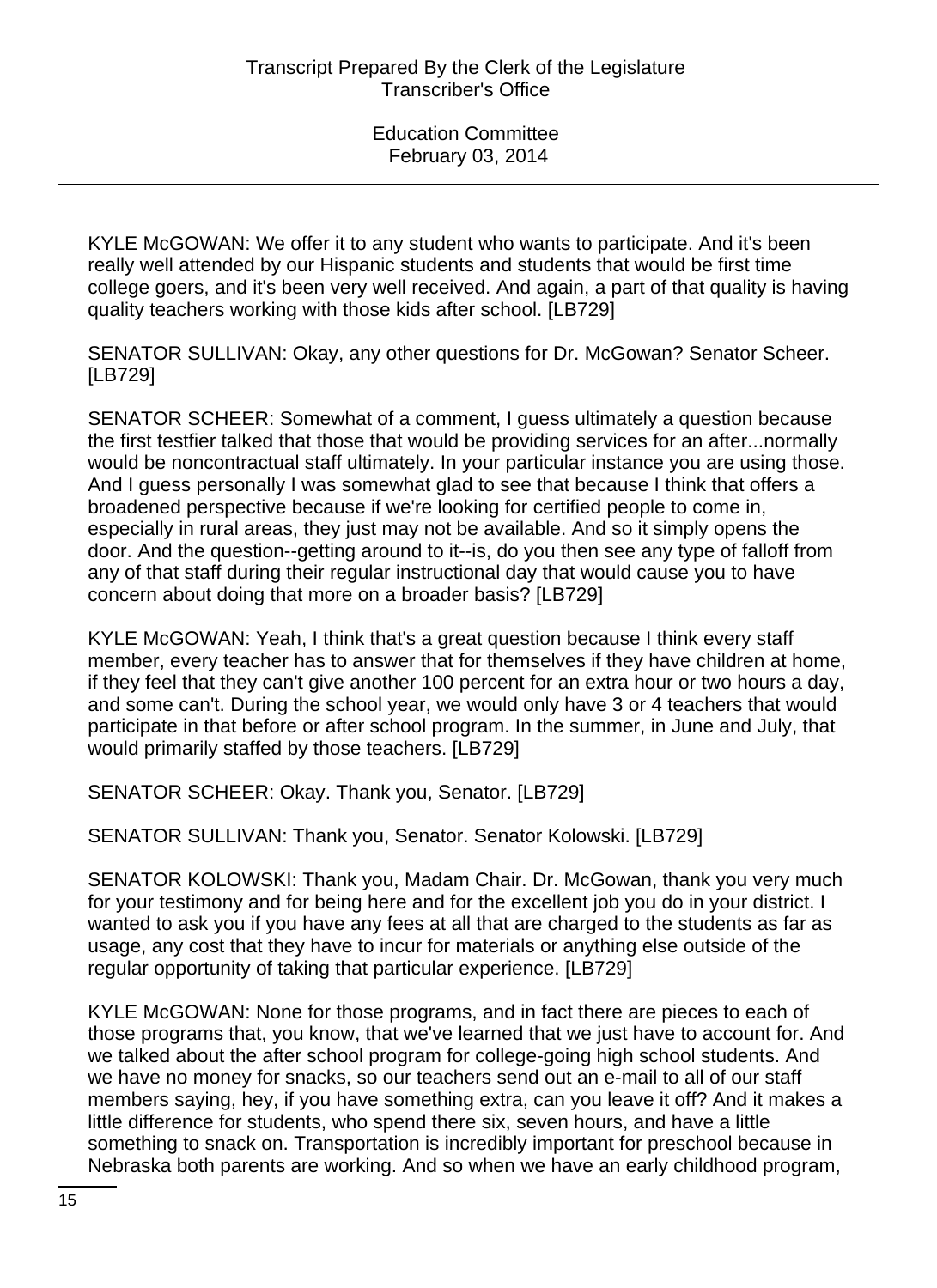we have to have transportation as a part of it. Now, the before and after school programs don't offer any transportation outside of our regular bussing service which doesn't account for very much of what's available but does have some positive impact; otherwise, no fees. [LB729]

SENATOR KOLOWSKI: And do you have curriculum community support as far as business industry assisting and those things? [LB729]

KYLE McGOWAN: Yeah, we have great support particularly from our hospital, the county extension agent. Really I would have to say anyone that we ask for to share their talents, whether it's some senior citizens showing how to tie blankets. We did that not too long ago and so great support. [LB729]

SENATOR KOLOWSKI: Thank you. [LB729]

SENATOR SULLIVAN: Any other questions? Thank you, Dr. McGowan. Welcome. [LB729]

LEA ANN JOHNSON: (Exhibit 5) Thank you. Senator Sullivan and members of the Education Committee, my name is Lea Ann Johnson, L-e-a A-n-n J-o-h-n-s-o-n. As the director of 25 CLC schools, I am here to support the development of a task force for expanded learning opportunities and the key activities as outlined in LB729. Lincoln CLC stakeholders are appreciative of Senator Kolowski's passion to ensure Nebraska's most valuable and vulnerable children and youth have access to high-quality ELO programs. I have had the distinct pleasure to work with a broad base of community-based stakeholders and ELO providers who contribute both financial support and program services to children and youth at 25 of our highest-need schools. Over the past 14 years, we have learned many lessons about the important role ELO provides to children, youth, and their families in our community, lessons we believe can serve as a springboard to an ELO task force in their efforts to improve program quality and accessibility of ELO to all of Nebraska's children and youth. I welcome the opportunity to briefly share a few of the lessons from Lincoln that are likely not uncommon to many of my colleagues in Chadron, Sidney, North Platte, Kearney, Columbus, and Omaha. Lesson number one: It takes strong school and community partnerships to ensure positive results and outcomes for students. Partnerships focused on shared vision, shared leadership, shared operating principles, shared resources are the cornerstone of our work. Lincoln CLC student data shows that when involved with ELO programs, students' achievement is positively impacted. Over the past two years, students who attended CLC after school programs consistently outperformed CLC non-after-school-student attendees on all NeSA assessment tests. Lesson number two: It takes multiple funding streams to support high-quality ELO programs. No one system can impact student success alone or in isolation. When we effectively and efficiently braid our limited resources, not only do we support student capacity to succeed, but we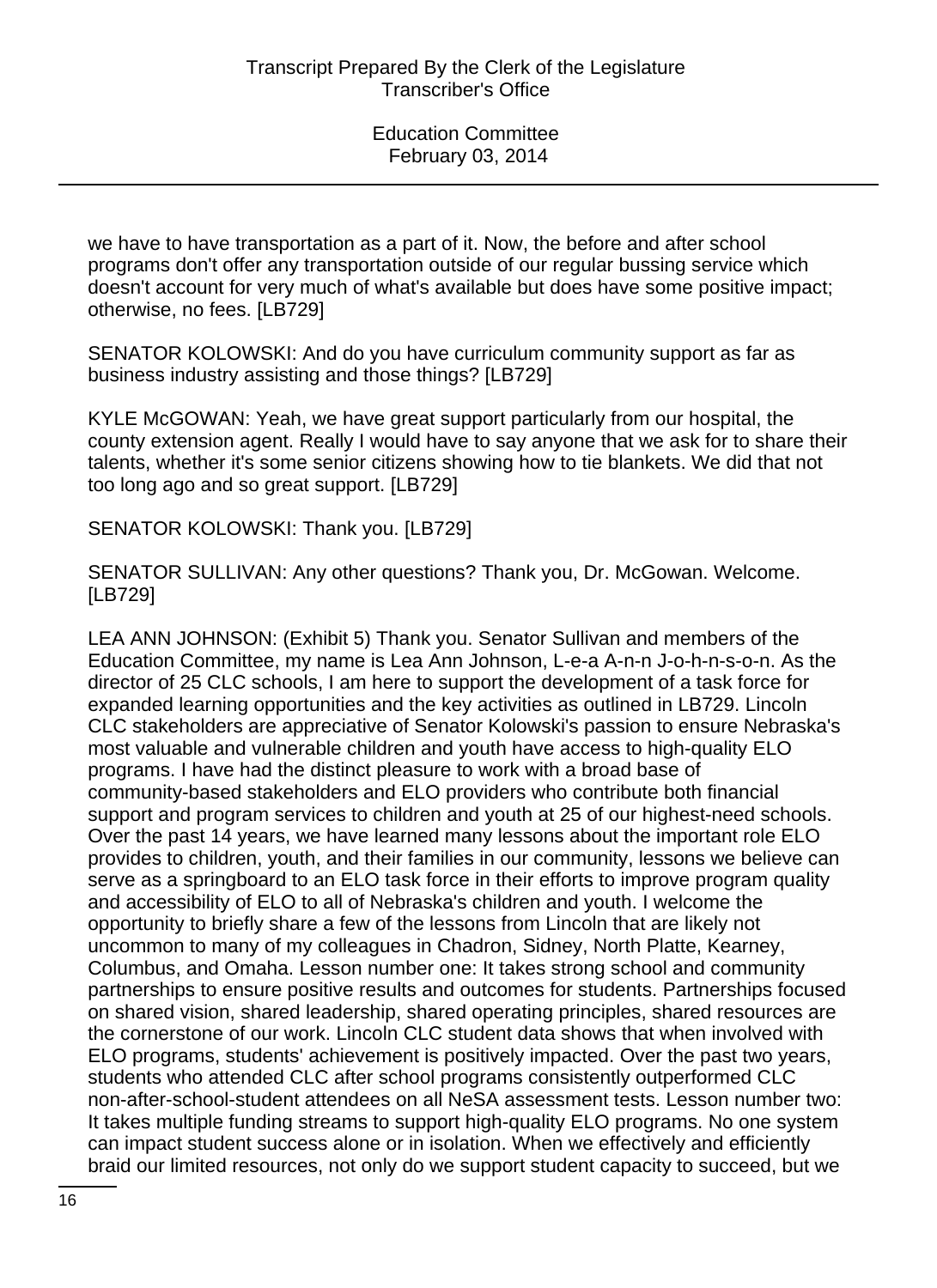Education Committee February 03, 2014

also strengthen our partner's capacity. In 2012-2013, Lincoln community-based organizations provided over \$2 for every 21st Century dollar received. However, we still have CLC sites where we have a waiting list and where students' needs may go unmet. As you are aware, balancing budgets, whether it is your family's, your school district's, a community-based organization, private foundation's, or even our state budget, it's a daily challenge. Our community nonprofits' capacity is being tested, and financial support for ELO programs must move beyond client fees, child care block grant funds, and limited 21st Century dollars. Lesson number three: Families living in poverty continues to grow in our community. Today our district experiences 44 percent free and reduced lunch participation among our students. Based on Lincoln's newly released Vitals report, 12,500 children are living in poverty; 77 percent of Lincoln's children have working parents. Parents who are working hard, often working two jobs which increases the need for ELO programs. We know poverty and the issues related to poverty impact our students in the classroom. Our CLCs have been able to provide ELO opportunities which align and connect to the school day offering more time on task while engaging students in enriching ways and keeping them safe during those after school hours. Lesson number four: We borrow from our early childhood friends. The attention to research, program quality and staff professional development is essential for high-quality services. ELO providers must challenge themselves to mobilize and respond to the changing needs of students, families, and schools. They must become fully prepared stakeholders in meeting the needs along a continuum of care for our students that are school age. And finally, we've learned there is much work to be done as we continue to improve the level of ELO quality and accessibility in our community and communities across the state. Lincoln Public Schools and our community-based partners are excited to work with the proposed task force. We thank you again for championing our children, our youth, and our families. Expanded learning programs offer an effective, affordable way of helping young people realize their full potential. Thank you for your time. [LB729]

SENATOR SULLIVAN: Thank you, Mrs. Johnson. A couple of questions: You mention in your testimony that some of the things you're doing are not unlike other locations, Chadron, Sidney, North Platte. So is there a network or is there communication and collaboration among these CLCs and the ELOs? [LB729]

LEA ANN JOHNSON: Yes, there is in several different ways. Definitely through the Nebraska Department of Education, through the 21st Century grant opportunities, we have opportunities to get together as project directors, conference calls, meetings on an annual basis. And then also with the Beyond the Bells network that Jeff Cole is the director of, we are frequently brought together. And we are currently looking at the coalition of schools that I had identified...communities that I had identified in coming together on a regular basis to share, you know, what's working, what's not working, what's the research showing us, what do we know, and what are we hearing from national trends? [LB729]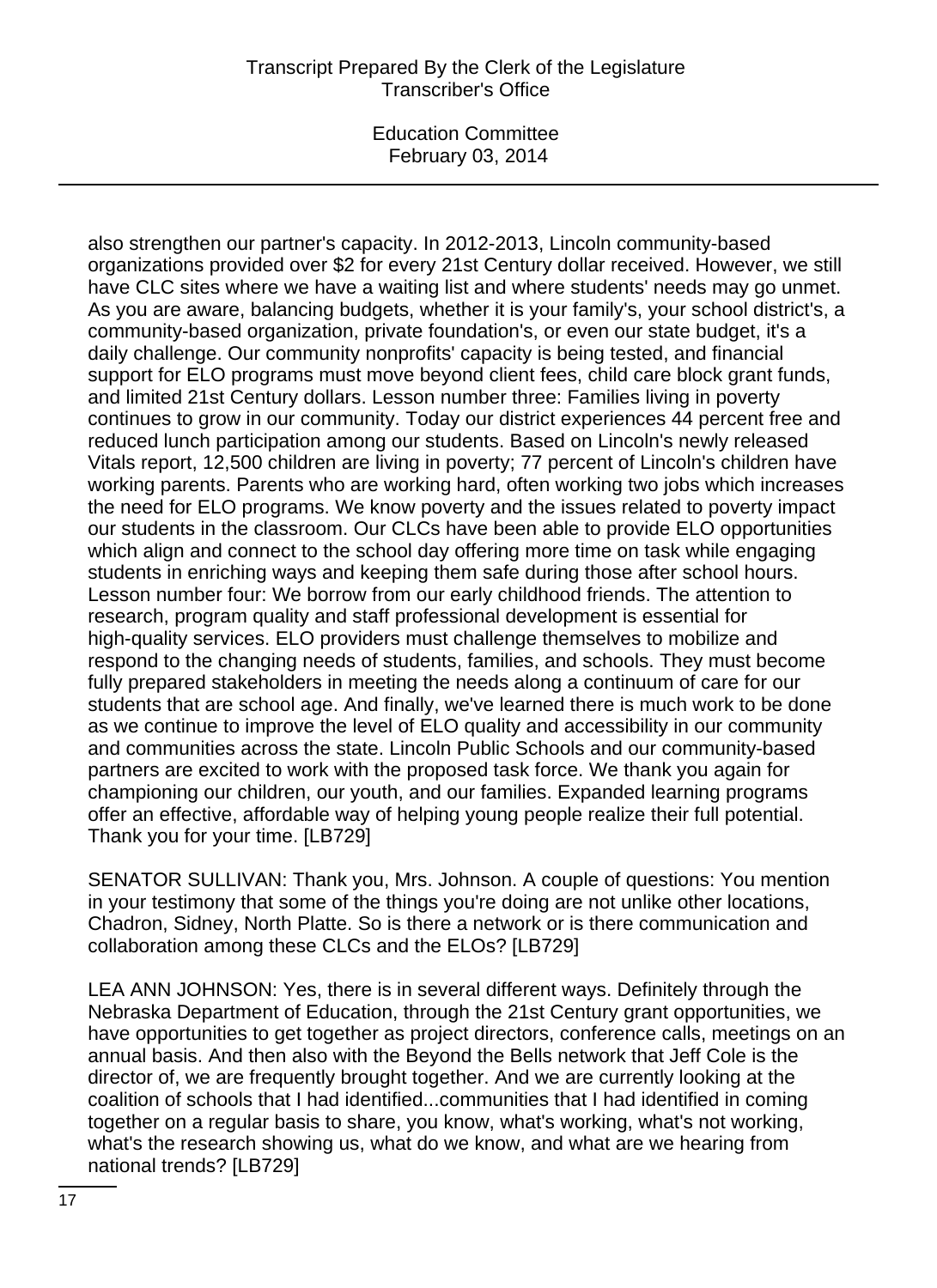SENATOR SULLIVAN: You mentioned also in your testimony that in some of your Lincoln sites you have waiting lists and also unmet student needs. What exactly do you mean by that? [LB729]

LEA ANN JOHNSON: What I mean is we have waiting lists for students to participate in our after school programs. We have partners who are at capacity in their ability to hire staff. We have...sometimes it's a space capacity, licensing capacity because many of our elementary programs...all of our elementary programs are licensed. And so with those barriers, we have students that aren't able to get into programs. [LB729]

SENATOR SULLIVAN: Okay. Do you see that there is the potential for either overlap or certainly the need for coordination in terms of ELOs and our efforts in early childhood education and programming? [LB729]

LEA ANN JOHNSON: I see it is important that we are in constant dialogue and working as partners. I don't know that there is overlap. The early childhood years, which go typically from birth to grade three...we have to have a continuum of care for our young people. And as we are preparing our youngest children and giving them the supports and the resources they need to be successful when they come to school, we don't want to see any of that drop off when they reach the school door. They will continue to get quality education through the school day, but there is still going to be a need for those out-of-school, expanded-learning hours to be filled. And they need to be filled with high-quality programs so we do not see that drop off. So I see early childhood and the expanded learning opportunities and providers really needing to work together collectively to create that continuum of care for our young people. [LB729]

SENATOR SULLIVAN: But finally, as you said as you attempt to do these things there are limited resources, whether it's on the part of the school district, the state, or even the nonprofits that participate. So I guess my questions is, what are your thoughts in terms of sustainability for these kinds of programs? [LB729]

LEA ANN JOHNSON: My thoughts on that are we have to continue to find ways to braid those resources like I had said. In Lincoln we have a number of funding streams that come in to help support those ELOs. It can't just be one system. And so I don't believe that it's going to be just the state that can fund this. I firmly believe that there is a place for our community-based partners. There is a place, in some cases, for client fee. There is a place for the districts to help support. It is the braiding of those resources that is going to make it accessible for all students. [LB729]

SENATOR SULLIVAN: Thank you. Any other questions. Senator Scheer. [LB729]

SENATOR SCHEER: Thank you, Senator Sullivan. And you may not be able to answer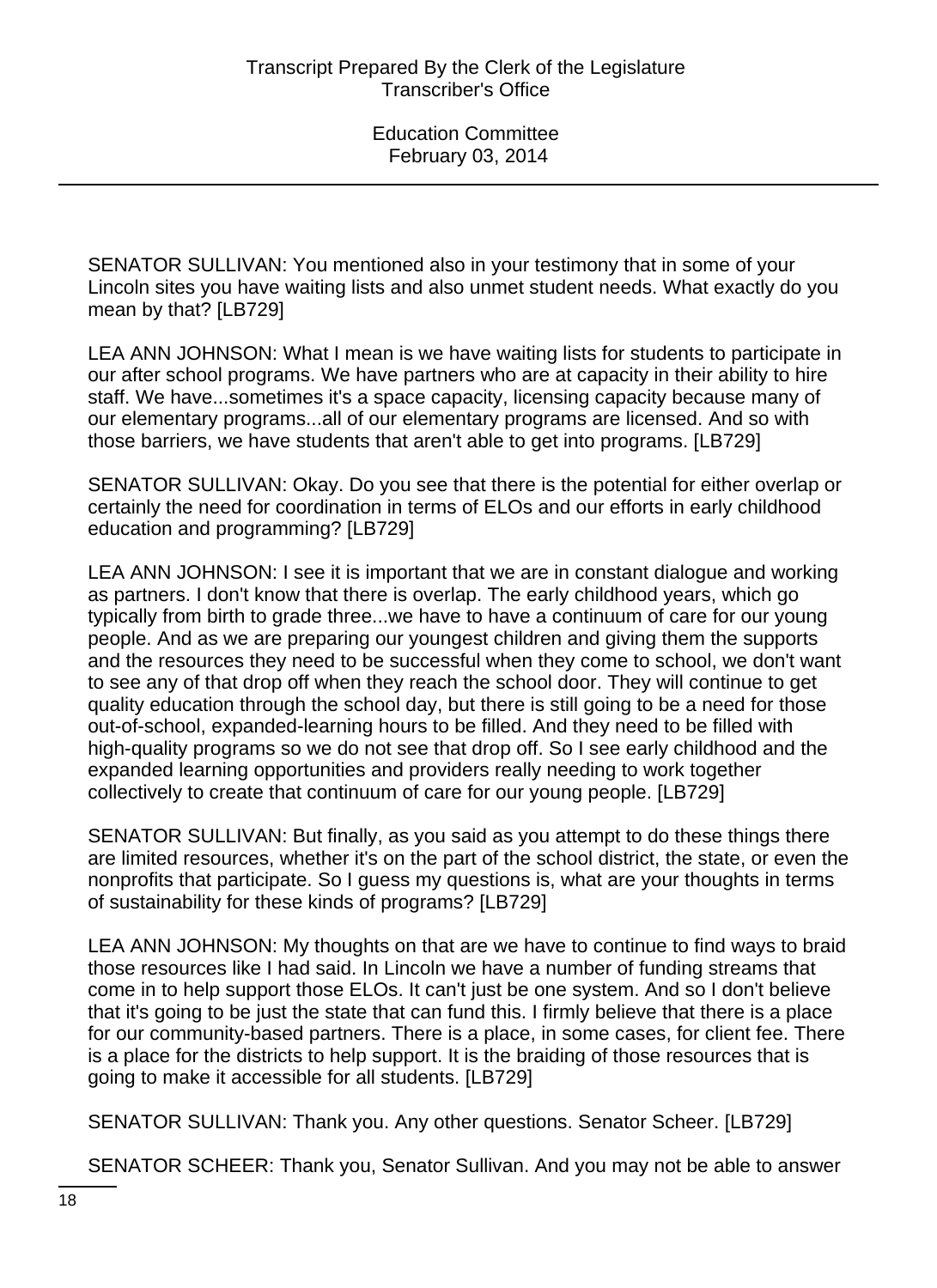this because it may...but it just sort of caught me off guard. You said that 77 percent of the parents are...of the children have working parents. Is that...that just seems like an odd number. I would have thought it might be higher, or are we talking about a different subsection of parents or...and if you don't know, that's okay. It just seemed that was a little odd. [LB729]

LEA ANN JOHNSON: I would want to check the Vitals report before I respond to that to make sure I'm giving you the right information. But, yeah. [LB729]

SENATOR SCHEER: Okay, that would be fine. Thank you. [LB729]

SENATOR SULLIVAN: Any other questions? Thank you, Mrs. Johnson. [LB729]

LEA ANN JOHNSON: Thank you. [LB729]

SENATOR SULLIVAN: Welcome. [LB729]

LISA KASLON: Good afternoon. My name is Lisa Kaslon, L-i-s-a K-a-s-l-o-n, and I work for the University of Nebraska-Lincoln Extension Program. For the past 17 years, I have been located in a county office working directly as a provider of expanded learning opportunities through the 4-H program. Most recently, I now serve as the northeast district 4-H coordinator overseeing and helping staff in 28 counties to develop more opportunities through the 4-H program for their youth. Let me first say that 4-H and Extension are committed to the idea and vision for expanded learning opportunities. It is what we have been doing through our work for over 100 years in Nebraska. As many of you know, 4-H is a community of young people ages 5-18 across Nebraska and America who are learning leadership, citizenship, and life skills. 4-H empowers youth to reach their full potential, working and learning in partnership with caring adults, and by using a learn-by-doing approach through several different delivery methods. In Nebraska, 4-H is present in all 93 counties across the state. So why am I here if this is the work that we already do; because we are not only providers and believers in expanded learning opportunities but are completely committed to the idea that Nebraska's schools, communities, and families must work together to provide these multiple opportunities for healthy growth, development, and academic success for our kids. We in 4-H are pushing ourselves to do more to serve audiences we haven't served in the past, to adapt our programs to meet today's needs, and to work more closely with all the partners that are committed to helping our youth in our communities. We support the increased awareness of expanded learning opportunities, the development of new opportunities, and the vision for a state in which we all work together for the betterment of kids regardless of the time of year or time of day. One example of this partnership is in the Platte County 4-H program in Columbus. We reached out to obtain grant dollars from 21st Century to help us fund after program for both elementary and middle school students. After school is one delivery method of the 4-H program. So our involvement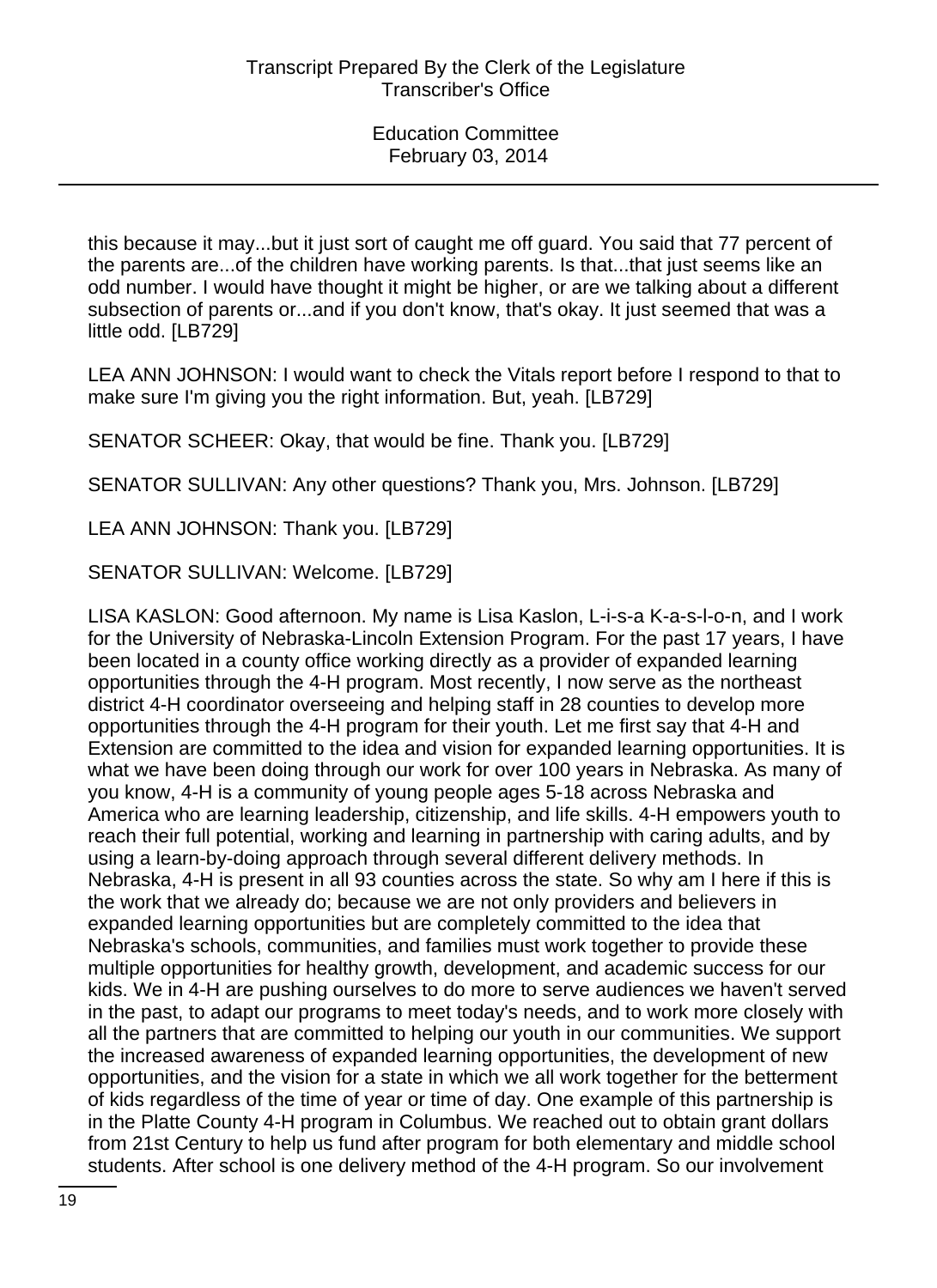Education Committee February 03, 2014

and partnership with our school and other community partners made sense to all of us and is making a difference with over 400 youth on a daily basis in our community. In addition, I am here to represent existing investment and commitment of all the other community partners and ELO providers that have already been doing this work but who all know that we can't it alone. It is important that these groups, those such as Girl Scouts, Boy Scouts, YMCA, 4-H, and others, are drawn into this conversation to bring their knowledge and work in this fold. What they have done in their expanded learning programs has provided a wonderful foundation for us to move forward, and they should be acknowledged for that work. Our world, our families, and our kids, everything has changed. And working together to make sure all kids have expanded learning opportunities has become crucial to our state and nation's success in the future. My challenge to everyone is how do we continue to support all Nebraska kids and their need for expanded learning opportunities? How do we give everyone the same opportunity for success? How do we maximize our resources? How do we leverage ourselves for the benefit of youth? And how do we better cooperate as youth development providers across the state? These are questions we all wrestle with as we want to do what's best for our state's youth. I think that by coming together as partners committed to this vision we are taking the first steps in finding those answers and making that commitment to our kids. Thank you for your time. [LB729]

SENATOR SULLIVAN: Thank you, Mrs. Kaslon. You said you work with 28 counties in northeast Nebraska. Do you know if the remaining counties have similar programs? [LB729]

LISA KASLON: Absolutely, so 4-H is a part of the university. We run a very similar program with several delivery methods. I mean, you're very familiar probably with our traditional club program, but many people do work with what we call school enrichment, enriching the school day events after school, special interest, camp. And many people are operating those same types of programs and curriculums. Many of our programs are connected to a 21st Century site. In our case, there was a community needs assessment which said, we need to do something after school. And at the time, I applied for actually grant dollars outside of 21st Century. I had CYFAR grant, Children Youth and Families at Risk, that is an extension grant from USDA. And I led that partnership to get that grant dollars to start after school programming. When those dollars ran our, we went to 21st Century. 21st Century requires that the school partner with community partners, that a school doesn't do that grant alone. We're unique in the fact that 4-H led that partnership and continues to lead that in Columbus. In other communities, 4-H provides programming, curriculum, resources to those 21st Century sites. [LB729]

SENATOR SULLIVAN: Do you make an attempt to align your programming with the in-school day curriculum? [LB729]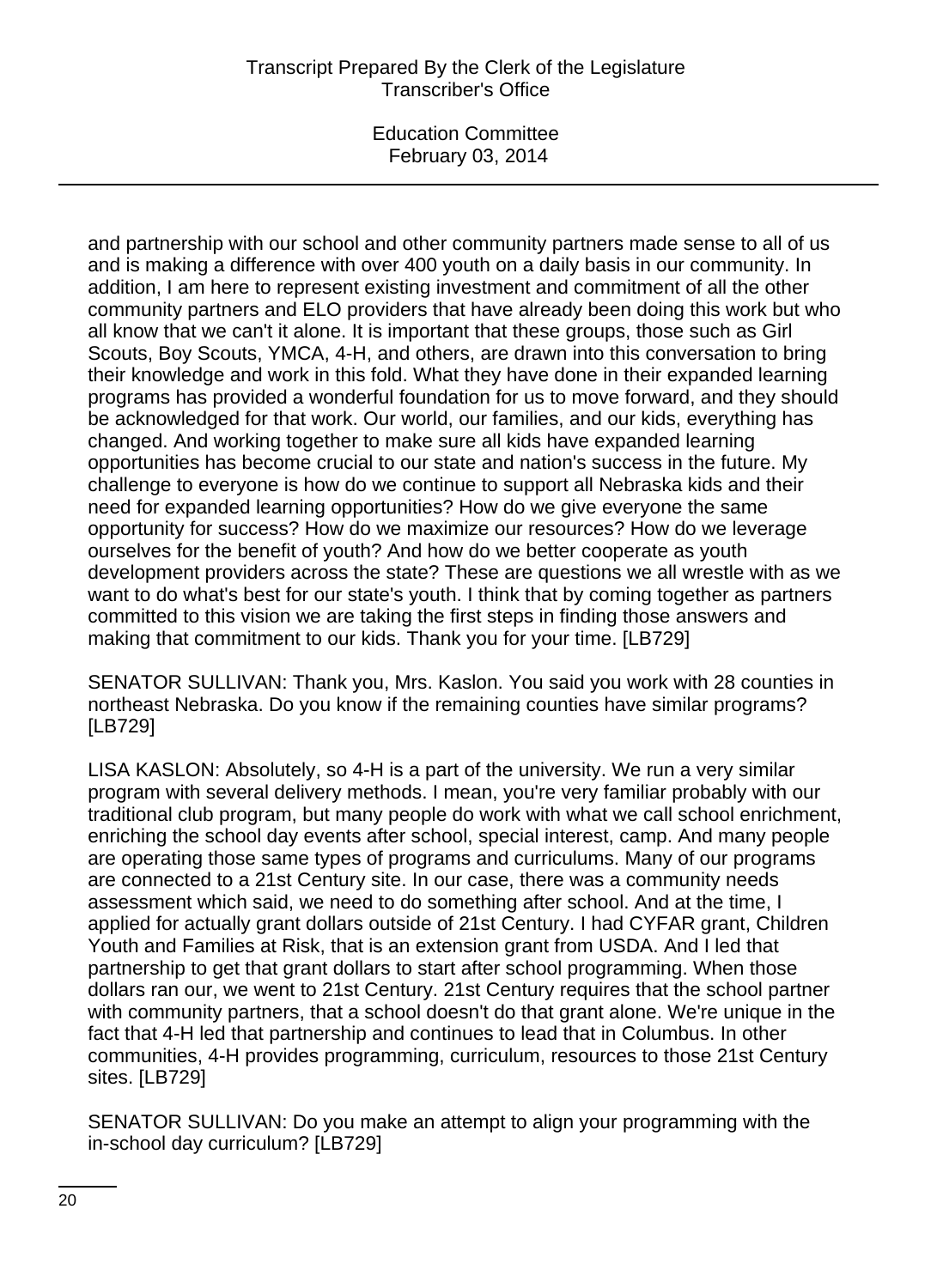LISA KASLON: Probably not as much as...our goal of the 21st Century, because that's a piece of that, we provide and cooperate in that goal. As you know, 4-H is focused on life-skill development, citizenship, leadership around projects. And so we develop kids in that project base. Does that all fit together eventually? Absolutely, you can't do woodworking without knowing math. So we try to make sure that we make those connections, and we know that the success in many ways of our students is connected to helping them succeed in the school day. So 4-H recognizes that. We also have our own established outcomes in which we're trying to provide. In the end, we're all youth development professionals working in the best interest of kids. [LB729]

SENATOR SULLIVAN: And lastly, in your after school programming does that ultimately, if ever, lead to the development of 4-H clubs during the summer? [LB729]

LISA KASLON: Absolutely, in our case we're pushing for that, right, because we want them to be committed to our program in other ways. So we do have some 4-H clubs as a part of the program. We do some of the 4-H project material as a part of our program, as well as other sites do that too. But because of that connection with us, we push harder for our traditional pieces to be a part of that. But any kids that I work with are considered 4-H members, whether that's through 21st Century or through another avenue because we have all those different delivery methods that we report to. [LB729]

SENATOR SULLIVAN: Okay, any other questions for Mrs. Kaslon? Thank you for your testimony. [LB729]

LISA KASLON: You're welcome. [LB729]

SENATOR SULLIVAN: Welcome. [LB729]

KRISTIN WILLIAMS: Thank you. Senator Sullivan and members of the Education Committee, my name is Kristin Williams, K-r-i-s-t-i-n W-i-l-l-i-a-m-s, and I'm the director of community initiatives at the Sherwood Foundation. The Sherwood Foundation is a private family foundation that's located in Omaha, Nebraska. We do giving all over the state. And really our focus is on low-income families and supporting communities to kind of become their best self. So we do everything from the early childhood work I'm sure you're familiar with--our principal is Susie Buffett, and she does that through the Buffett Early Childhood Fund--to civic endeavors like the Durham Museum. We've done grocery stores in McCook, all sorts of fun things. About six years ago, we started investing in enrichment opportunities and expanded learning opportunities for youth because we saw poverty was really creating an opportunity gap for kids. And I don't really want to repeat what all the wonderful things everyone else has said, and much of what they said is why we continue to do this work. It's been about \$12 million worth of investment over the last 6 years. And I don't see that going away. It's been interesting as philanthropy has changed in Omaha in particular, we are seeing other foundations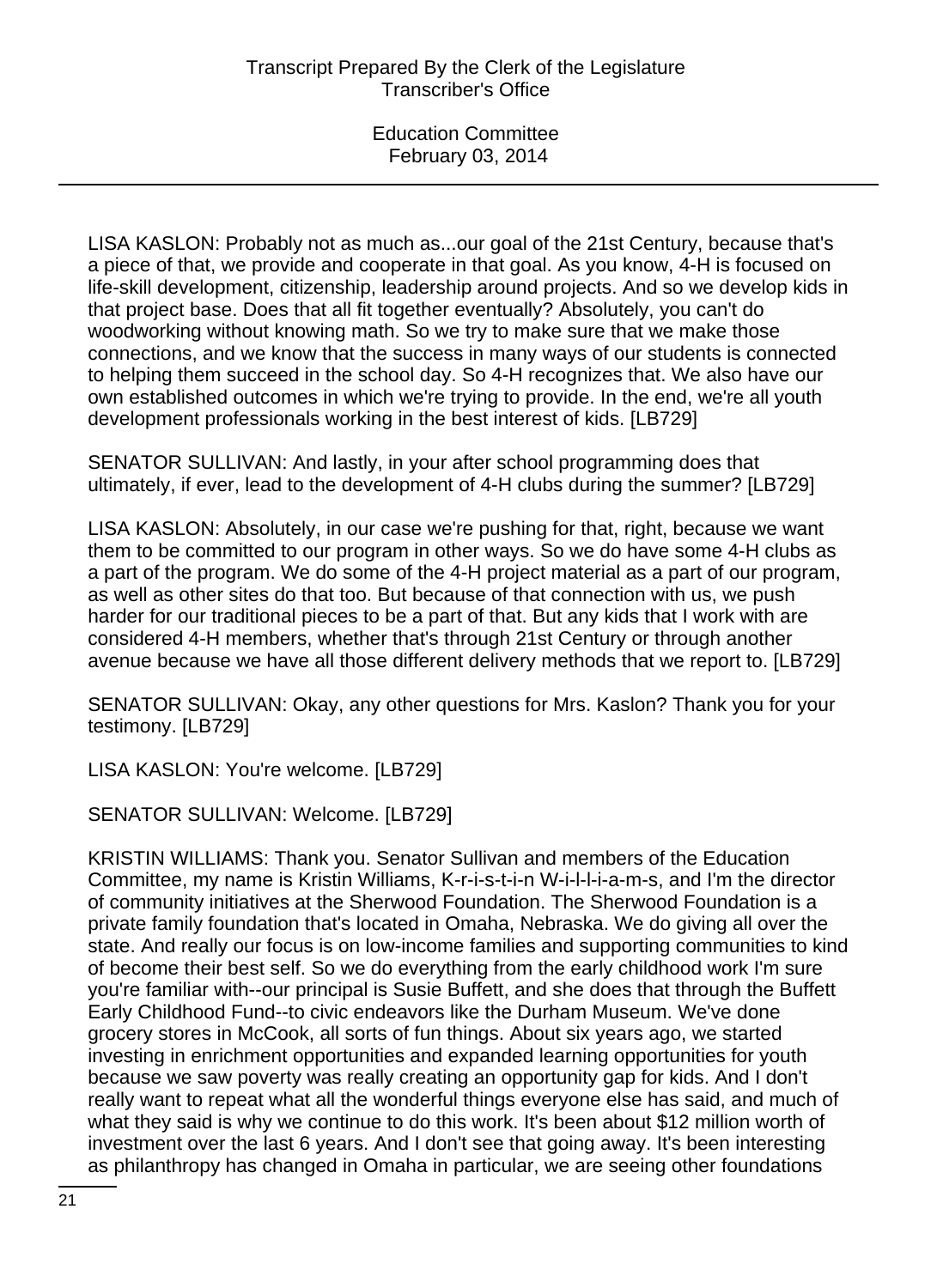Education Committee February 03, 2014

come on board with supporting these expanded learning opportunities. They see it as a chance to support not just the safety of kids between the hours of 3:00 and 6:00 p.m. It's obviously a support to families and parents who are working who don't have anywhere else to put children. But the more that we can come together as a state and really kind of set a larger context for this work, we're going to be giving a voice to the work that's been happening for a number of years on the ground floor where you might have someone coming in teaching kids knitting lessons or taekwondo. These are opportunities that lower-income families don't have the chance to give to their children, and they do enhance the brain development and how we think about the world and how we engage with the world as adults. And that ultimately obviously affects their academic performance. We've been in Omaha working really hard on building systems and working with the school district to try to tie the curriculum. So you may have an after school program where they've connected with the math teacher, and so in the cooking class, they're going to teach fractions in the way that the math teacher teaches just to enhance that work. I would also offer that doing a task force like this is going to help us connect better the data that we're getting on a day-to-day basis with the areas where we need to make changes in programming just to continue improving the work that we're doing. So in addition to exploring the opportunities to continue to blend funding, and I think we're going see more and more opportunities to do that, which is part of why private foundations come to the table, it's because we see public dollars there and public interest. It's just kind of an exciting time to really take a look at what's happening and where the opportunities to grow exist. [LB729]

SENATOR SULLIVAN: Thank you, Mrs. Williams. In the foundation's work supporting ELOs, does that extend to summer programming as well? [LB729]

KRISTIN WILLIAMS: Yes, absolutely. We do extend year-round because we know that parents need that support. They're still working in the summertime, and it's really expensive to do some of the different kinds of opportunities that...like summer camps. So we try to have school-based opportunities for kids to get tutoring. They can catch up on their work. And then some of the fun stuff like swimming and going to the zoo. [LB729]

SENATOR SULLIVAN: Okay, and in your work reaching out across the state, how do you identify communities to work with? [LB729]

KRISTIN WILLIAMS: You know, we are blessed in that we work with the Nebraska Children and Families Foundation. So we have funded them and ask them to bring the provider communities together that they see the most opportunity with. And they're doing that support. [LB729]

SENATOR SULLIVAN: You mentioned that it's important to collect data to assess how you're doing and identify changes that need to made. What have you seen thus in terms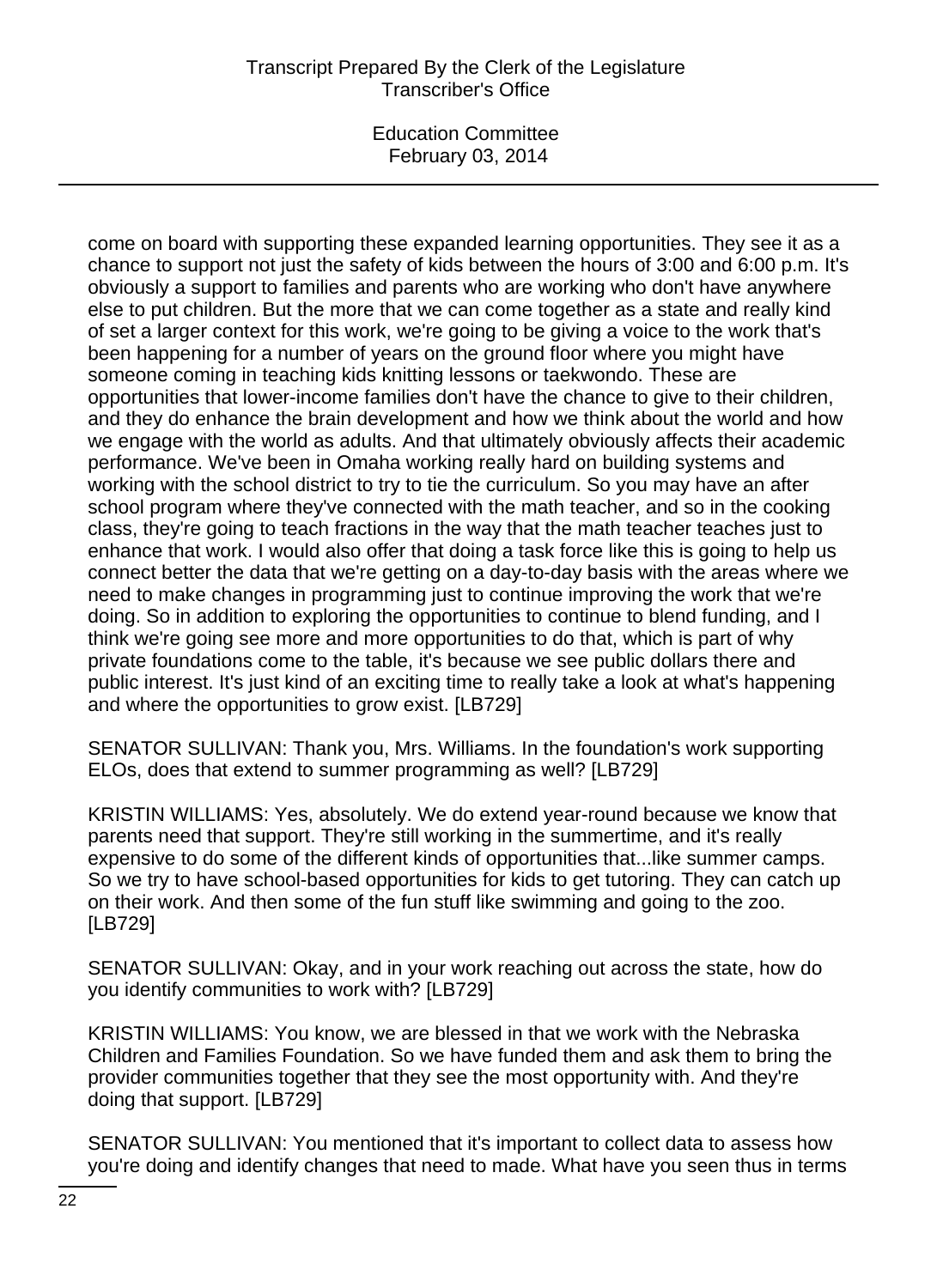of improving what you're already doing? [LB729]

KRISTIN WILLIAMS: Well, I'll tell you we've really seen that getting that data is a huge challenge because in order to make corrections to the work, we really need real-time data. And just in Omaha, it's been a bit of an uphill battle to try and get that. But we're at a point where we can get daily attendance data which maybe sounds small, but it's actually quite a big deal. Oftentimes the programs that are operated after the school day are what keep youth engaged during the school day. And so we can have our site directors now go and find youth if they aren't showing up maybe three or four days to a program or to school and try to find out what that problem is and do some problem solving. So that's one small piece of data. What we're working toward is getting some of the academic data so we'll know if Youth X is not performing in math, that maybe what they need is to head to the math tutor first before going to a program, oh, let's say like, a theater program where they're engaged, and they're having a lot of fun. We use that as a carrot in essence to keep students engaged. So that's really basic. My guess is my friend Jeff Cole at Nebraska Children and Families Foundation can give you a much broader view of his hopes. But on the micro level, those are the little teeny things that make a huge difference for the students. [LB729]

SENATOR SULLIVAN: Very good. Any other questions for Mrs. Williams? Thank you for your testimony. [LB729]

KRISTIN WILLIAMS: Thank you. [LB729]

SENATOR SULLIVAN: Welcome, John. [LB729]

JOHN BONAIUTO: Thank you. Senator Sullivan, members of the committee, John, J-o-h-n, Bonaiuto, B-o-n-a-i-u-t-o, representing Nebraska Association of School Boards and the Nebraska Council of School Administrators here to support the bill. And I'll keep my testimony brief because you had such excellent testifiers. I will look at the nuts and bolts of the bill, and I also want to support Senator Kolowski's amendment because it looks like he's going to pare this task force down to a little more manageable number. I looked at the numbers on this, and I thought, wow. My organizations like to be named in legislation, but they also will participate when senators invite them to the table. The school board members and school administrators will come and talk about these important programs without being named. And we were worried that having a fiscal note to support a task force of that size would be problematic. So Senator Sullivan, you hit on the key phrase, sustainability of resources. And I'm hoping this task force will be able to look at some multiple funding sources to keep these vital programs available for students across the state. With that, I will conclude my testimony and thank you. [LB729]

SENATOR SULLIVAN: Thank you, John. Any questions for John? All right, thank you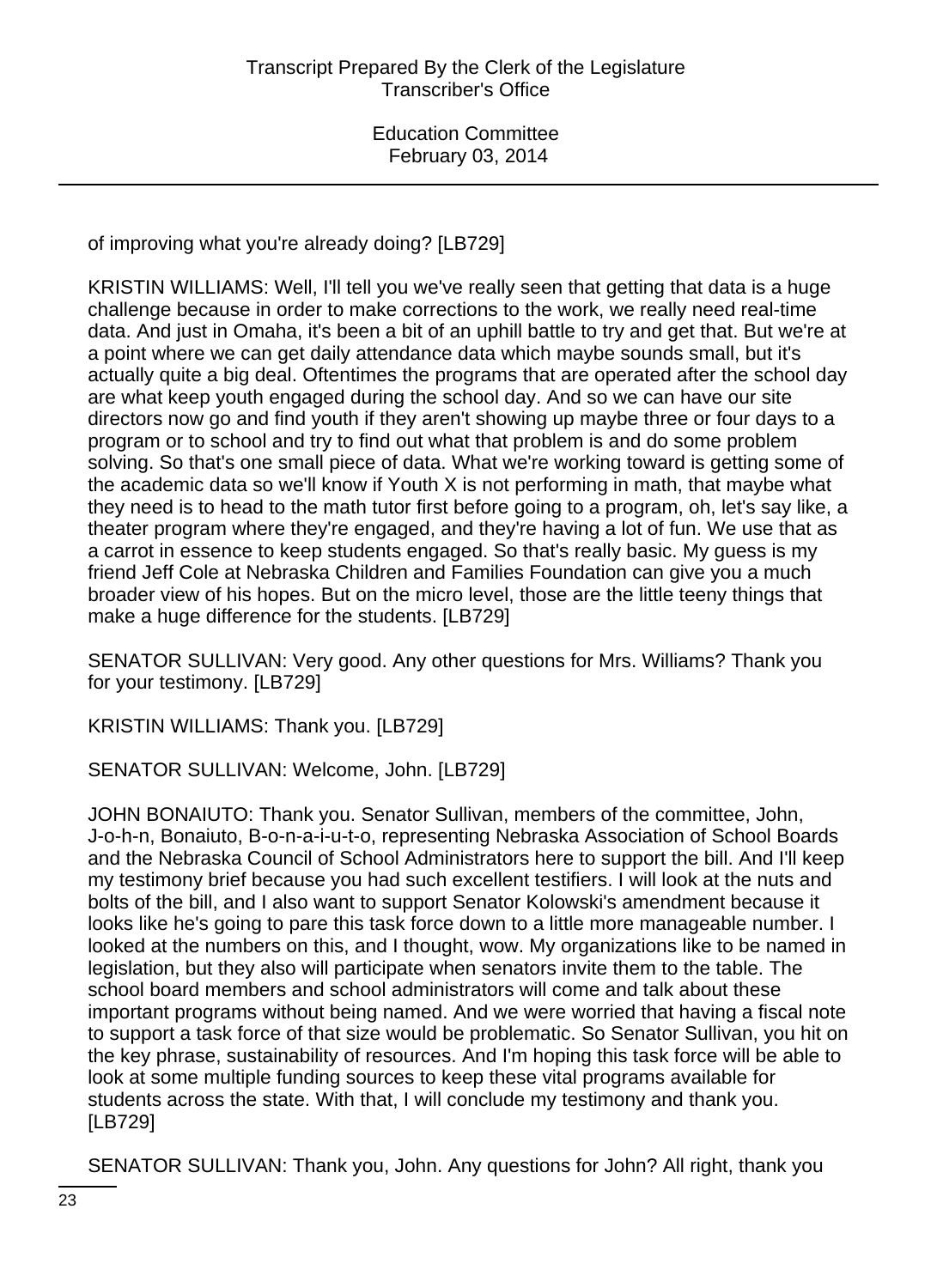for your testimony. [LB729]

JOHN BONAIUTO: Thank you. [LB729]

SENATOR SULLIVAN: Welcome. [LB729]

JAY SEARS: (Exhibit 6) Thank you. Good afternoon, Senator and members of the committee. I'm Jay Sears, J-a-y S-e-a-r-s, representing the Nebraska State Education Association. And my written testimony and my oral testimony is very brief. NSEA supports the task force and the amendment that Senator Kolowski is bringing. As you can see by just the testimony from the people who are providing the extended learning opportunities, there's lots of data out there for us to collect to find out what good programs are doing, how we can combine our resources, public and private, nonprofit and the whole process because of the uniqueness of Nebraska and trying to serve all of Nebraskans across the state. Bringing together and finding out what the data tells us and what are good programs and how we might leverage all kinds of programs no matter whether they're in the urban area, the suburban area, or in our rural areas. So NSEA is prepared to support your task force and provide any information that you'd like from us. So thank you very much for the opportunity to testify. [LB729]

SENATOR SULLIVAN: Thank you, Mr. Sears. Any questions for...all right. Thank you for your testimony. [LB729]

JAY SEARS: Thank you. [LB729]

SENATOR SULLIVAN: (Exhibits 7 and 8) Anyone else wishing to speak in support of LB729? I would like to read into the record that we have a letter of support from Lynn Johnson, director of the Lincoln Parks and Recreation Department. And Dr. McGowan, I failed to mention earlier that you had also brought a letter on behalf of the STANCE group in support of this legislation. Okay, anyone wishing to speak in opposition to LB729? Anyone in a neutral capacity? Senator Kolowski. [LB729]

SENATOR KOLOWSKI: Senator Sullivan, members of the committee, thank you very much for this opportunity today. And I want to thank all those who gave testimony for their time and effort and wisdom that they shared with us. I think one...just a couple of ending comments on a few things that were mentioned and to encapsulate this within the context of our times and what we're trying to get done as far as where we are in the state at this time. One of the speakers mentioned the six or seven hours a day that students might be in school. The flip side of that is, what's the 17 or 18 hours, the rest of the day, wherever they might be and what are they doing with themselves. We know from a safety standpoint, 3:00 to 6:00 p.m. are the most dangerous times of the day for many students as they get out of school and get into whatever activities they might be getting into on the street or in different places. I know in my own work as a high school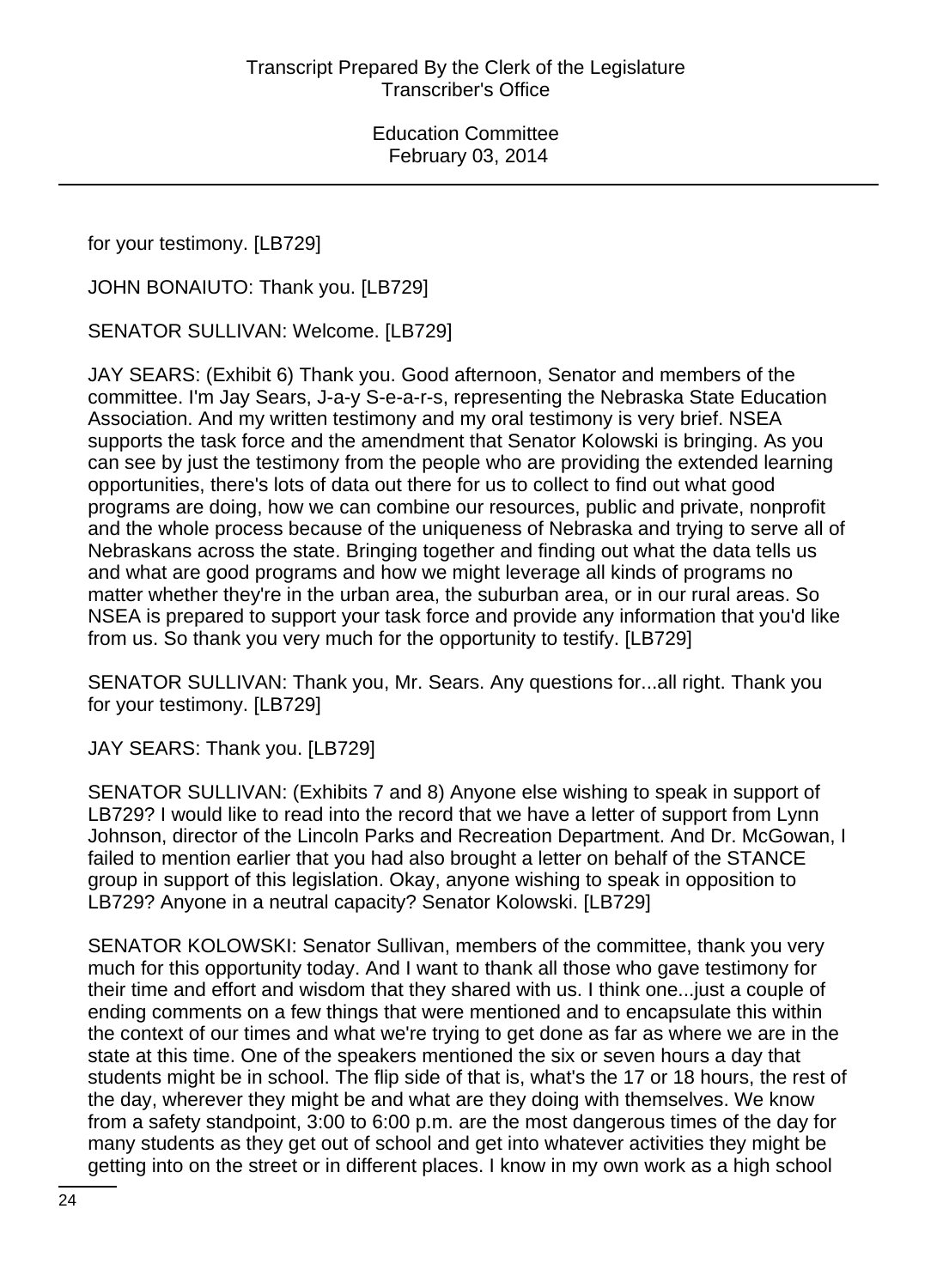Education Committee February 03, 2014

principal in my past the second curriculum of our school was the activities and athletic program as a whole. And having students involved in as many things as they could handle in a school is a great testimony to student connection and involvement of learning leadership skills, problem-solving skills, decision-making skills, and character-building skills over time. And that's a great connectivity to where they are and what they're doing. We heavily use the 40 developmental assets--you might have heard of that somewhere--a program that...assessment that is very, very handy to see where kids have deficits as well as where their strengths are. And that tool, along with many others, became very important for us as we moved along. In our own experiences...right now in Nebraska...I appreciated the Nebraska ed television, the people that were here this afternoon and our reestablishment of their continuity in the future, we hope, with what's going on in that particular phase. The connectivity to the potentials and what might happen with our curriculum development in the state as a whole, be it Common Core or any other directions we might go, tied to the state assessments. There's a great potential of things that can happen in that particular process. As we're looking at a visioning process with the Education Committee, tying that back into not just expanded learning opportunities, but in the district I had served in, we called ELOs essential learner outcomes as well. And so I think there's a great overlap there that we have the connectivity take place during the day with the schooling the students are receiving and the after and before and weekends and summers experiences that students can also experience. This will take coordination. We have to have some commonalities. We need to talk the same language, and the greatest commonality of course is caring about our kids. And as we carry that forward, I think this has tremendous potential and we look forward to your assisting us in moving this ahead. Thank you very much. [LB729]

SENATOR SULLIVAN: Thank you, Senator. One question, and it was kind of prompted by what Dr. McGowan had said about the fact that they have expanded learning for their teenagers. [LB729]

SENATOR KOLOWSKI: Yes. [LB729]

SENATOR SULLIVAN: So what's your concept of expanded learning opportunities, all the way from preschool to the end of high school? Or do you target certain groups? Or what are your thoughts? [LB729]

SENATOR KOLOWSKI: Well, I was speaking from my own experience of a high school program that had about 140 percent of the kids in the building actively involved in an activity program or athletic program. That means some kids were in more than one as they went on, and that led the state during my time as principal that we had that kind of involvement. So that's dealing with high school kids and all the way down to preschool. Yes, I think it's a great opportunity for us to a have a broad reach in our community and great trust from our parents. A number of speakers talked about the dual-income working families, the mothers and fathers both. We lead the country in that from the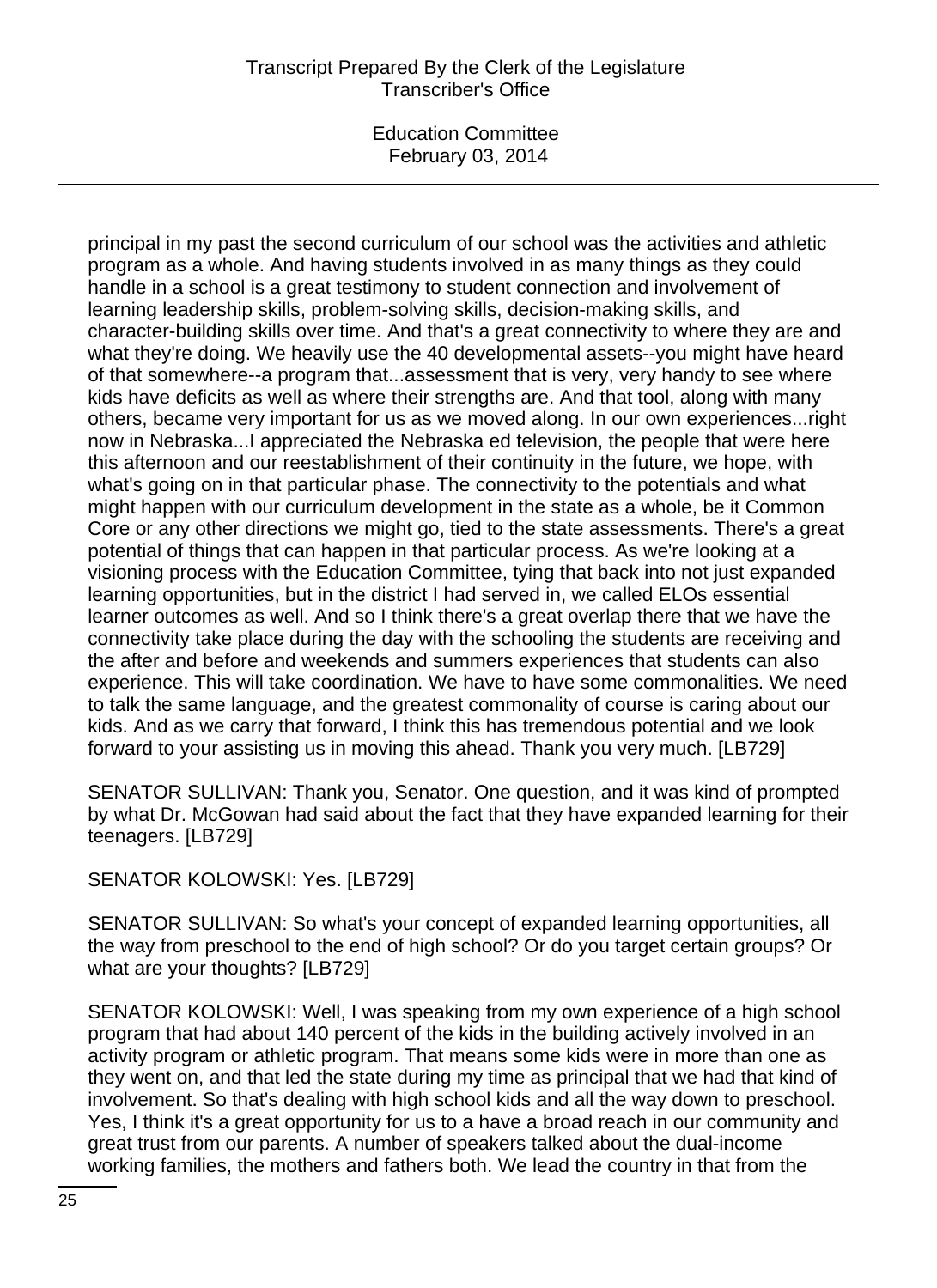statistics I've seen. And that's a very important piece of what we're trying to do as our parents are working so hard to try to make ends meet in their families. Any community support that could help them with the responsibilities in assisting them with raising...having activities to help raise their kids then I think is a great asset. The 4-Hs, FFA, Boy Scouts, Girl Scouts, all the things across the board need to be considered when we're looking at the opportunities that could be there for all of our students in every situation... [LB729]

SENATOR SULLIVAN: Thank you. [LB729]

SENATOR KOLOWSKI: ...no matter what the age. [LB729]

SENATOR SULLIVAN: Okay, any other questions? Thank you, Senator. [LB729]

SENATOR KOLOWSKI: Thank you so much. [LB729]

SENATOR SULLIVAN: All right, we will now move on to our next bill, and I will have to turn it over to Senator Scheer. [LB729]

SENATOR SCHEER: Thank you, Senator Sullivan. We will now have a hearing on LB692 introduced by Senator Sullivan. And if you can wait maybe 30 seconds while we make the changes necessary in the format of the room. I won't say you know how to clear a room but...and, Senator Sullivan, it is yours. [LB729]

SENATOR SULLIVAN: All right. Senator Scheer and members of the Education Committee, for the record, my name is Senator Kate Sullivan of the 41st Legislative District; that's K-a-t-e S-u-l-l-i-v-a-n, here today to introduce LB692. LB692 is a bill that was brought to me by the Nebraska Educational Telecommunications Commission to make changes to statutes that govern the power and duties of the commission. LB692 changes technical and programmatic references which are quite frankly inaccurate or obsolete. LB692 updates technology references to recognize Federal Communications Commission mandates regarding digital broadcasts. It acknowledges the emergence of distribution venues involving streaming government and educational content over the Internet, and updates terminology regarding technology and educational telecommunication services. For example, changing "film library" to "digital archives." LB692 also eliminates language regarding programs and facilities that have been eliminated. This includes: number one, a reference to the NET distance learning system which no longer exists under Section 79-1317; secondly, satellite and transponder references under Section 79-1319; and three, the requirement that educational telecommunication services be limited to in-class instruction also under Section 79-1319. Finally, under LB692 four statutes are proposed to be eliminated entirely: 79-1321 which pertains to the now defunct NEB\*SAT Cash Fund, and 79-1323 through 79-1325 which supported educational initiatives within the Department of Education and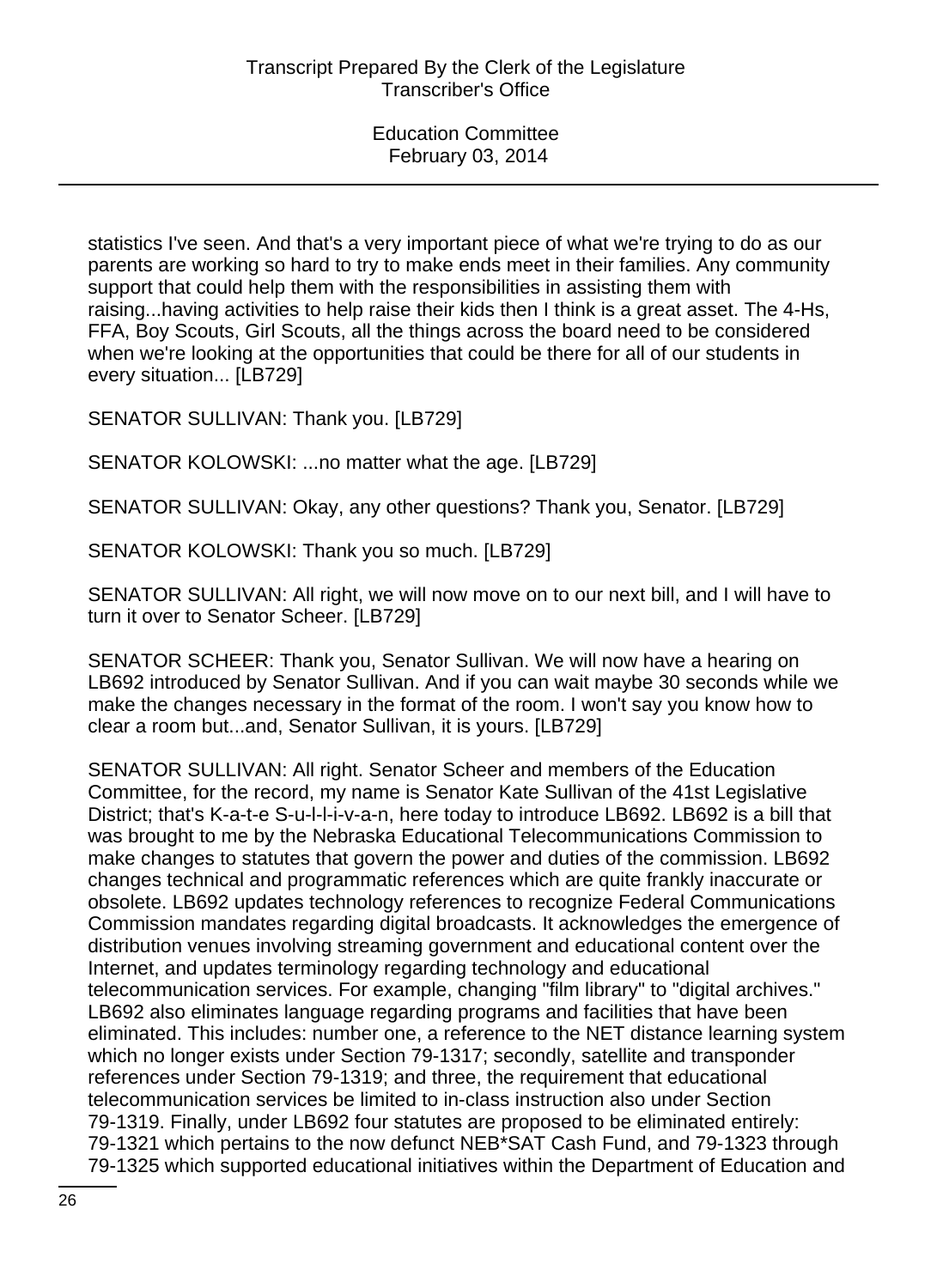contractual services at NET that were eliminated in budget cuts over a decade ago. With the passage of LB692, we will essentially clean up our statutory references as they pertain to NET as well as provide a more accurate reflection of what NET does for and within the state of Nebraska. I ask for your support in advancing this bill to the full body of the Legislature. And I will say that Mark Leonard from NET will follow me in testifying and can provide more technical or definitive answers to the questions you may have regarding this bill. Thank you for your time and attention to this matter. [LB692]

SENATOR SCHEER: Thank you, Senator Sullivan. Any questions of Senator Sullivan? Thank you. We will now open the hearing to those proponents, those in favor of the bill. Welcome. [LB692]

MARK LEONARD: Thank you. Thank you, Senator Sullivan and members of the committee. My name is Mark Leonard, M-a-r-k L-e-o-n-a-r-d, and I am the general manager and CEO for NET, and I am here today on behalf of the commission that this proposed legislation defines. As Senator Sullivan's introduction to the bill stated, LB692's purpose is to update technology terminology, clarify service descriptions currently provided, and eliminate programmatic references that no longer exist. Special care was taken to update the statutes but not alter the legislative intent of the original language. Much of the wording that is proposed to be changed dates back over 50 years. We believe it is publicly responsible to recommend these changes promoting transparency and accuracy when describing the commission's roles and responsibilities. The proposed changes were reviewed by the Nebraska Educational Telecommunications Commission at its December 5, 2013, public meeting and were unanimously approved for recommendation to the Legislature. We hope that you will support and approve LB692. And in deference to the committee's time and responsibilities, that concludes my testimony. [LB692]

SENATOR SCHEER: Thank you. Are there any questions? Senator Davis. [LB692]

SENATOR DAVIS: This is a question that doesn't even really relate to what you've brought because I think this is a well-thought-out proposal. But really enjoyed the tour that we took the day we were at NET, and I just wanted to ask you who it was that took us on...actually took us on the tour themselves. [LB692]

MARK LEONARD: That would have been Phil Hammar. [LB692]

SENATOR DAVIS: Phil Hammar, because my cousin is...my half-brother is his cousin so I wanted to let my brother know that I'd seen him. [LB692]

MARK LEONARD: Excellent. Glad you enjoyed it. [LB692]

SENATOR DAVIS: So, Phil Hammar. Thank you. [LB692]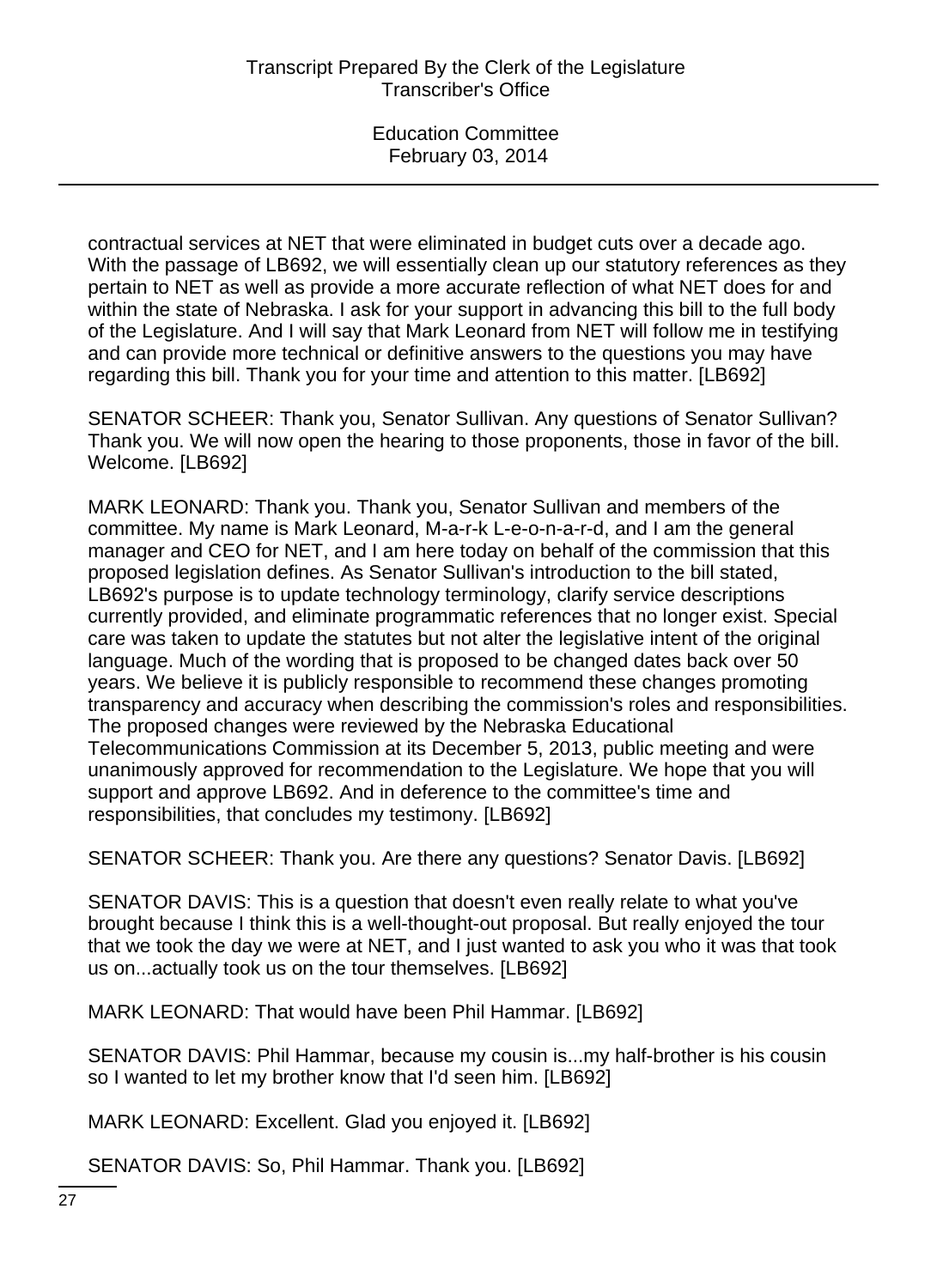SENATOR SCHEER: Thank you, Senator Davis. Any other questions that would be relevant to this? [LB692]

SENATOR DAVIS: Senator Chambers does this all the time. [LB692]

SENATOR SCHEER: I understand. I understand. Thank you, Mark. [LB692]

MARK LEONARD: Thank you. [LB692]

SENATOR SCHEER: Are there any other proponents? Seeing none, are there any opponents to the bill? And are there any testifying in a neutral position to this bill? Seeing none, Senator Sullivan. She waives closing, and this ends the hearing for LB692. [LB692]

SENATOR SULLIVAN: We will now move on to the next bill and in so doing, Senator Avery, I forgot to introduce you as a member of the committee earlier when you came in. So my apologies. [LB692]

SENATOR SCHEER: Now that everybody has left. [LB692]

SENATOR SULLIVAN: And this is the hearing on LB703 to change the Nebraska Optometry Education Assistance Contract Program. Senator Avery. [LB692]

SENATOR AVERY: Thank you, Madam Chair. For the record, my name is Bill Avery, B-i-l-l A-v-e-r-y. I represent District 28 here in Lincoln. I bring to you LB703. This relates to the Optometry Contract Program. You may remember that we went through a process two years ago to trim our budget, and this program of assisting optometry students with tuition was ended with LB334 which was a part of the LR542 process. We were forced to make some very difficult decisions you will remember. And after much deliberation by this committee and the full Legislature, we did end the Optometry Contract Program in which students were allowed to get tuition assistance. We did however in that bill...we have allowed participating students already in the program to finish their schooling. Those students are now in their third year. So this would be a good time to reassess that decision. LB703 amends Section 38-2622 to reauthorize the Optometry Contract Program for 7 students per year at \$15,000 per student. The fiscal note you will notice calculates the total number of students at any given time to be 7, and the related fiscal impact for 2014-15 and 2015-16 totals \$90,000. If after all the students currently authorized to graduate do, then the program would have a fiscal impact of \$105,000. Essentially, we are paying a portion of the out-of-state tuition for students from Nebraska who meet the criteria to participate in this contract program with an optometry school that the University of Nebraska does recognize. We do not have such a school here in this state. Currently, optometry is the only health profession in the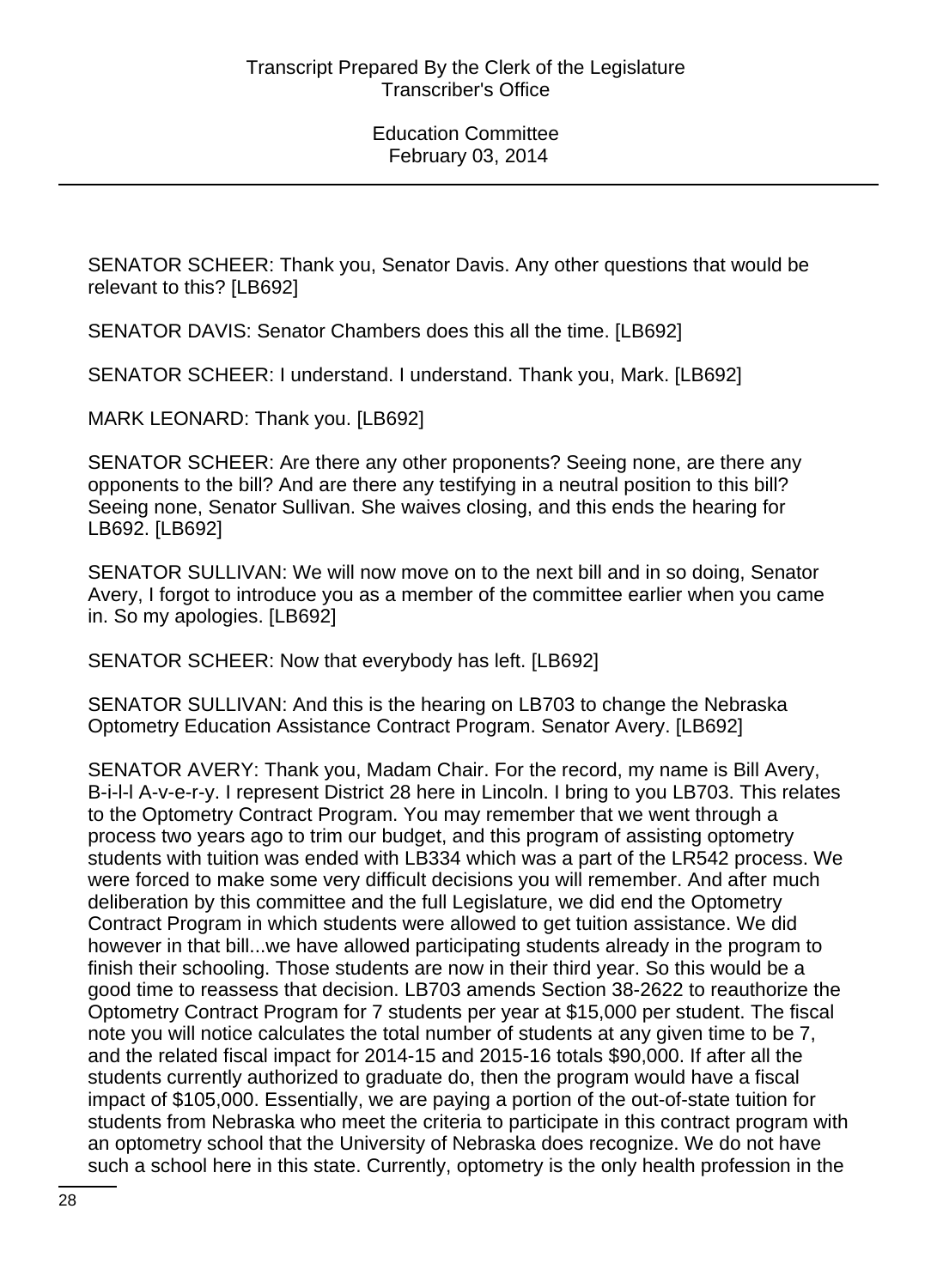Education Committee February 03, 2014

state of Nebraska that does not have any state funding to assist with education. According to the Association of Schools and Colleges of Optometry, the average out-of-state optometry student will spend \$21,500 to \$51,500 per year in getting their training. This bill just makes a dent in their overall expenditures. When the program was authorized, the university joined 28 other states by engaging in academic contracts with only 7 of the nation's 21 schools of optometry. We work with the University of Houston, Indiana University, University of Missouri-St. Louis, Northeastern State University in Oklahoma, Pacific University in Oregon, Pennsylvania College of Optometry, and the Southern College of Optometry in Tennessee. I believe we have a graduate of that program here to testify today. The contract program was quite demanding and it continues to be so. It is geared to very serious students. Undergraduate preparation for the study of optometry requires a strong foundation in the sciences including biology, organic chemistry, general physics, and microbiology as well as a background in mathematics, literature, and psychology. These are serious students who work very hard. Most optometry programs require the completion of at least 90 semester hours. Many require a completed bachelor's degree. Students are also required to take the Optometry Admission Test and score favorably on that. There are about 340 licensed optometrists in the state of Nebraska. About three-fourths of them are in the Lincoln, Omaha, and Norfolk triangle area. And as with most other specialized medicines, we are suffering an alarming shortage of professionals west of Lincoln. And this would help us meet that need. As with most health-related issues, we're getting worse as a nation. And in Nebraska, particularly the rural part of the state is suffering the most. Over the next ten years, the number of Americans diagnosed with glaucoma will increase by more than 1 million people according to the American Optometric Association's most recent consumer survey. We are an aging population, and there is already an increase in diabetes which also can have implications for eye health. Our professionals are reaching the age of retirement. We are going to continue to have shortages of certified healthcare specialists if we don't hold on to our own students. So we should help minimize the cost of their education and encourage them to set up shop in Nebraska and hopefully in western Nebraska. Currently, we do not have a law that absolutely requires them to return to Nebraska following graduation, but I would certainly be open to exploring that option, particularly having them agree to locate in the rural parts of the state. As I said, we have some people here from the Nebraska Optometric Association to help me with this testimony. Thank you. [LB703]

SENATOR SULLIVAN: Thank you, Senator Avery. There were 11 students before. When the support was in place how many students did it support? [LB703]

SENATOR AVERY: It supported seven, I believe. [LB703]

SENATOR SULLIVAN: Originally? [LB703]

SENATOR AVERY: Yeah, I think this is just a reinstatement plan. [LB703]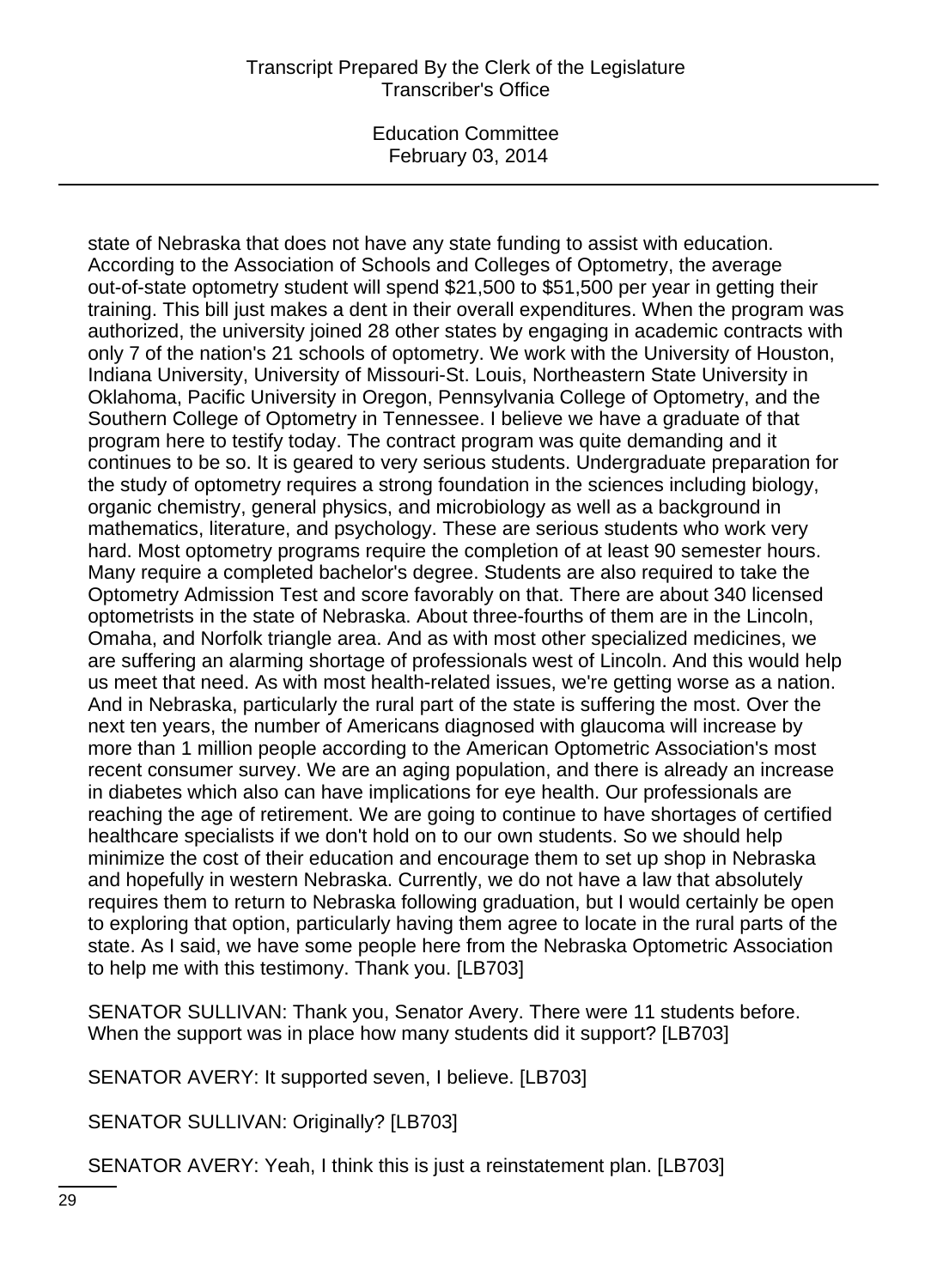SENATOR SULLIVAN: Okay, all right, very good. Any other...Senator Scheer. [LB703]

SENATOR SCHEER: The question I was going to ask you handled within the last 12 seconds of your testimony to the extend that there's no requirement for them... [LB703]

SENATOR AVERY: Right. [LB703]

SENATOR SCHEER: ...to come back to the state. And certainly that would be something that I think would be of interest to myself, perhaps others, in trying to secure that type of commitment. A lot of different agencies require that. And more specifically if we are truly trying to pinpoint those returning to certain segments of the state that is underrepresented by those that might be part of it as well from the vantage point of getting the best bang for our buck again for those funds. [LB703]

SENATOR AVERY: I don't know how bad the situation is in western Nebraska, but I suspect it can be rather severe. You probably have enough optometrists in Norfolk. I know in Lincoln we have a fair number, and Omaha. But we are not the only people in the state. We're not the only people that need to be served by this profession. [LB703]

SENATOR SCHEER: Okay, thank you. [LB703]

SENATOR SULLIVAN: Senator Davis. [LB703]

SENATOR DAVIS: Basically, right along those lines of Senator Scheer's questions, but I was wondering if there was a way that it could be...we could have tuition forgiveness sort of process, if people came back and practiced for five years in Nebraska or something like that. [LB703]

SENATOR AVERY: Sure. [LB703]

SENATOR DAVIS: And if that were the case, would you want a committee amendment to do that? [LB703]

SENATOR AVERY: I would be happy to have that. You might want to speak...question the representative of the optometry association to see what their position is. I haven't discussed it with them. [LB703]

SENATOR DAVIS: Okay. [LB703]

SENATOR AVERY: But I like that idea, and I was...in preparing this testimony, my LA and I discussed that as an option. [LB703]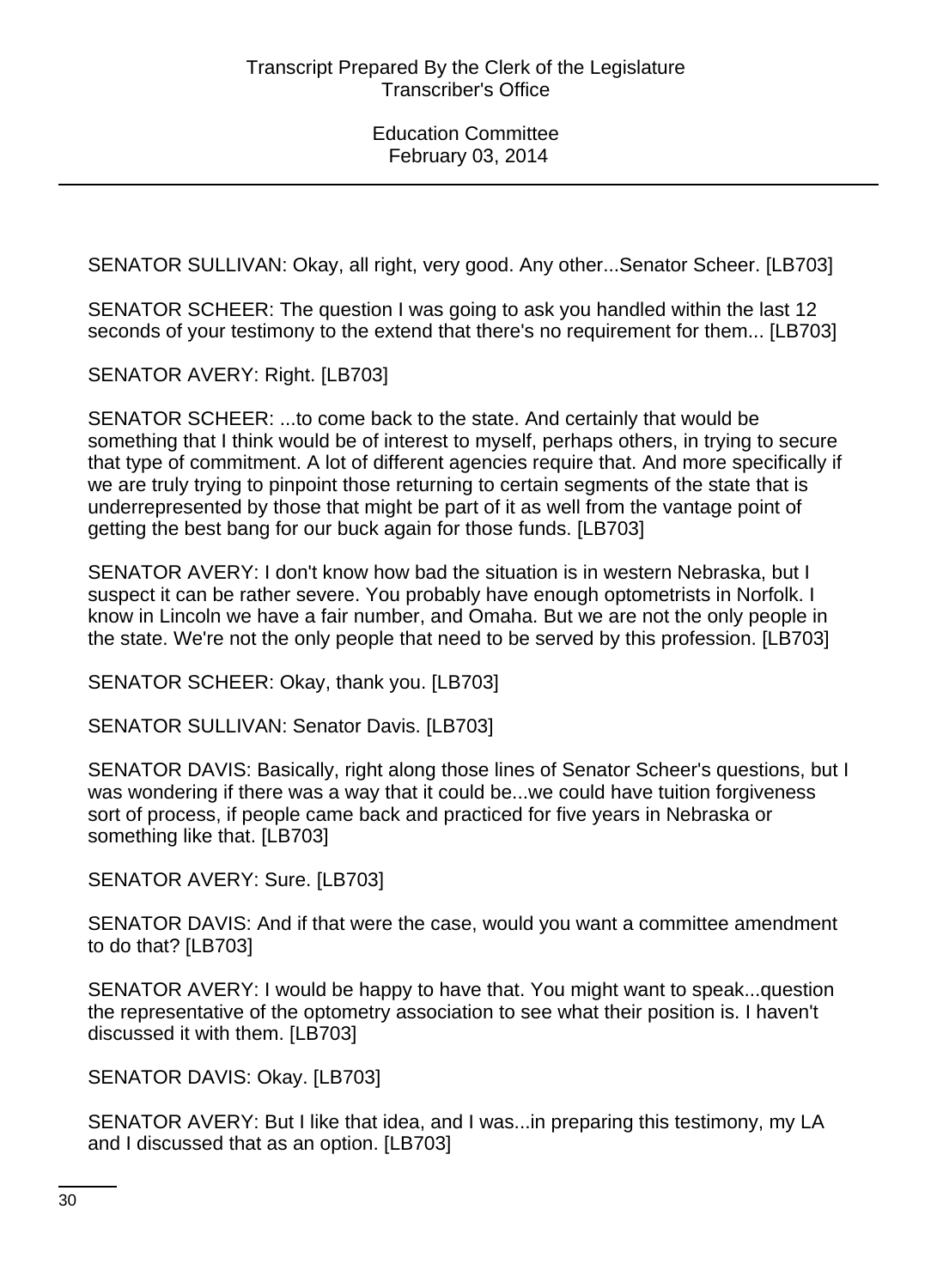SENATOR SULLIVAN: Senator Kolowski. [LB703]

SENATOR KOLOWSKI: Thank you, Madam Chair. Senator Avery, I have the same feelings I guess. As you heard, on a payback basis either...I know the district I served in, when I went on a half-paid sabbatical it was payment back over three years if I didn't return to that district, so one-third, one-third, one-third for every year I came back or didn't come back. I was forgiven or had to pay back. If we made that one-fifth or whatever you would want to do, I think it's a very wise move. We're trying to get them back here and that's... [LB703]

SENATOR AVERY: Yeah, that's...one-third, that could be a lot of money to a... [LB703]

SENATOR KOLOWSKI: Stretch your dollar over five, one-fifth. [LB703]

SENATOR AVERY: But those are all good ideas. [LB703]

SENATOR SULLIVAN: Thank you, Senator. [LB703]

SENATOR AVERY: Thank you. I think I'll stay and...I might close I mean. [LB703]

SENATOR SULLIVAN: I was expecting you to. (Laughter) [LB703]

SENATOR AVERY: I got lucky in that I was quick across the hall. [LB703]

SENATOR SULLIVAN: Welcome. [LB703]

RICHARD POWELL: (Exhibit 1) Thank you. Senators, my name is Richard Powell, R-i-c-h-a-r-d P-o-w-e-l-l. I live in Lincoln, and have practiced in Lincoln optometry for about 40 years. I was born in Sidney, Nebraska, and raised in a small town in Dundy County called Benkleman. I went to McCook Junior College and attended the University of Nebraska for my undergraduate degree in preoptometry. I am past president of the Nebraska Optometric Association and current member of the American Optometric Association. I have had some experience. I was appointed by Governor Kerrey many years ago to serve on the State Board of Health. I served in that capacity for four years. I have been an adjunct faculty member of the University of Missouri College of Optometry in St. Louis and Southern College of Optometry in Memphis, Tennessee, and served eight years on Southern College of Optometry's board of trustees. And so I've become very familiar with the educational background of optometry students and their trials and tribulations. I also served...I was appointed by Governor Johanns to serve on the Board of Education Lands and Funds in Nebraska, abbreviated as BELF, which manages all of the trust lands in Nebraska whose income from goes to the K-12 education in our state. The history of the optometric state tuition subsidy as I call it was at about 30 years ago, 25-plus years ago Nebraska started this contract program with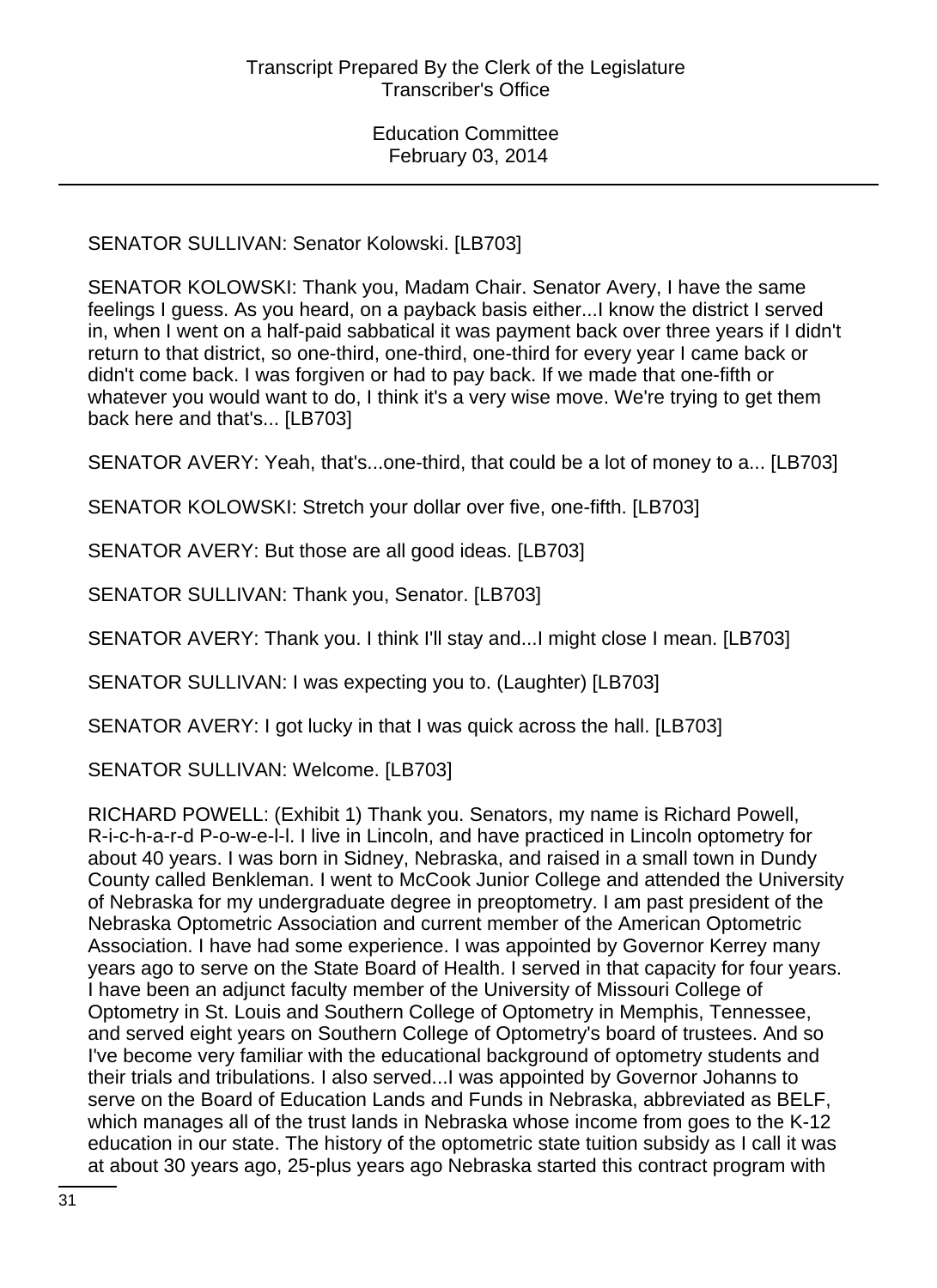Education Committee February 03, 2014

several colleges of optometry in order to help pay for the out-of-state tuition portion of the tuition that's being charged by...for example, in Tennessee there's a college. The people that come from...non-Tennessee students were being charged more to go to school there. So do you understand that concept? And I was interested at that time to help get that law passed, and we worked with the University of Nebraska in implementing it. And at those days it was about ten students. It wasn't fixed at ten, but it was up to ten students at \$15,000 a year or approximately \$600,000 for all 4 classes. So you've got...each class has up to ten students and if you take that times four classes--it's four-year educational process--that gets you to \$600,000. These contract seats guaranteed Nebraska spots in optometric education across the country. So we would not then have to deal with the issue of, we don't have an optometric college in Nebraska and we're not large enough to obviously economically make that feasible. And this was...this program was cancelled three years ago and since they've reviewed that with you. All other health professions today in Nebraska receive some sort of state assistance; M.D.s, nurses, physical therapists, dentists, med techs, pharmacists, pharm techs. They're all educated with help from Nebraska taxpayers. What sparked my interest in particular with this is, sure it was cut back a few years ago, and at the time I thought, well, you know, optometry should help this tax...I mean, help with the distressed economy in Nebraska. But then I read just recently not too long ago that the veterinary medicine program is going to be started in Nebraska and we have been subsidizing that through K-State and Iowa. And now they're going to build a \$100 million--as I read the paper a few months ago--veterinary medical facility in Nebraska. And I said, it's time that we reinstate this for my profession. We just need...we would like to be treated equal to our sister colleagues in other professions. And I can tell you this, that those...status that it is now, it's seven students at \$15,000. That's \$420,000 per year. There are 31 states that don't have optometric colleges, have similar programs like the one we're asking to be reinstated here. Our sister states, Kansas, North and South Dakota, Wyoming, and Colorado all have programs like this. And the amount per year per student is all...they're all very similar, about \$15,000. So the average student debt that graduates from an optometry colleges across the country is \$130,000. We're at...these colleges are in Chicago, Memphis, St. Louis, Oklahoma, Houston, Alabama, Ohio State, Indiana, Minnesota, Massachusetts, Oregon, Pennsylvania, three in California, Oregon, Florida, West Virginia, New York, and Michigan. And if this is passed, we obviously won't have a student in each one of those but if we could get this funding reinstated to help the students get their optometric education it would be beneficial to rural Nebraska certainly. Thank you. [LB703]

SENATOR SULLIVAN: Thank you, Dr. Powell. Just to clarify a couple of things, if this were reinstated would we identify just certain colleges of optometry for which it would be recognized? You mentioned quite a number of them. [LB703]

RICHARD POWELL: Right. [LB703]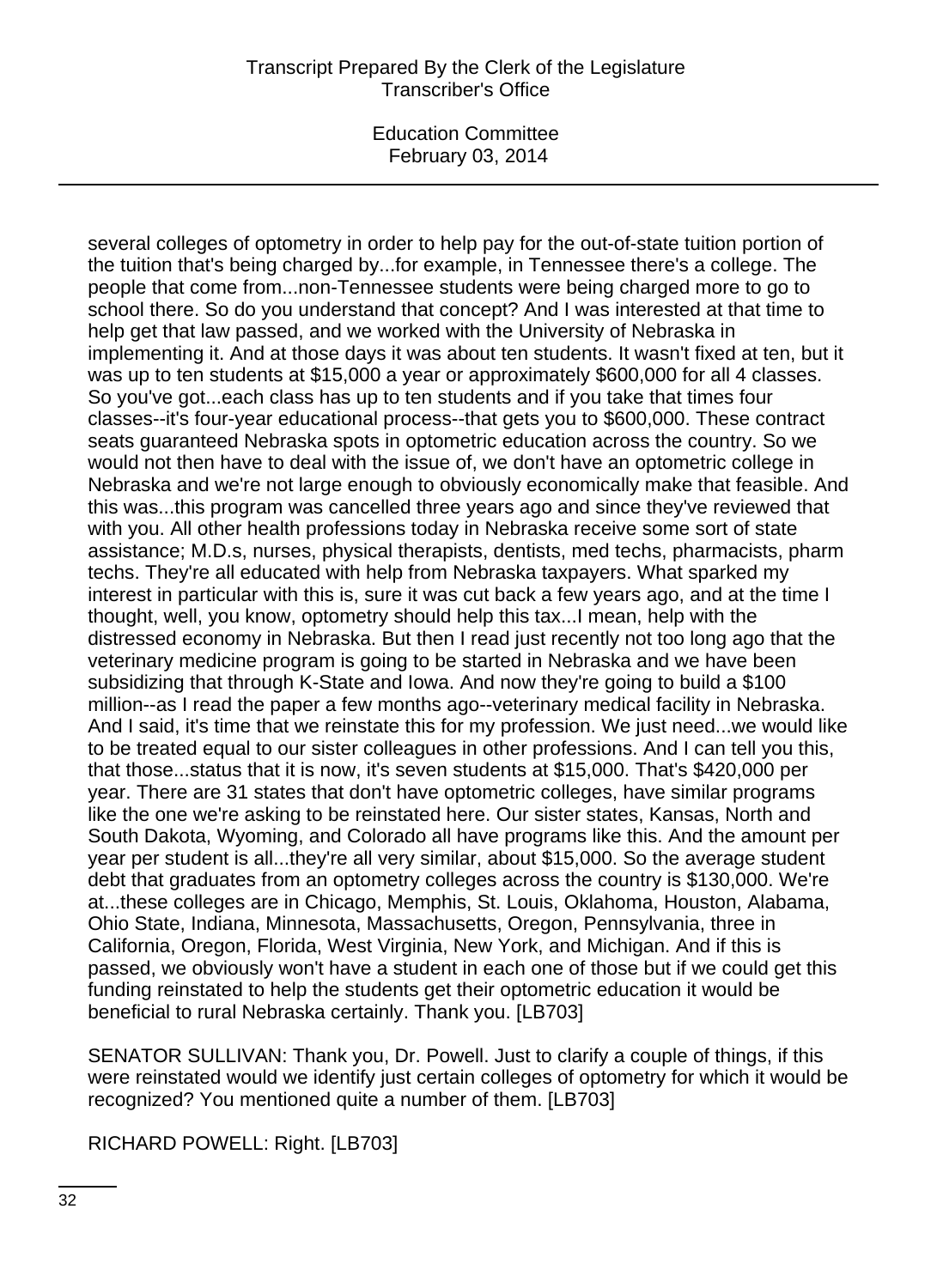SENATOR SULLIVAN: But would they all be or would...? [LB703]

RICHARD POWELL: Well, the way it would probably be the easiest is to let it be known that there's seven students per year that are going to get this money. And once they're accepted to an accredited college of optometry, they could then make applications for that subsidy funding. And up to seven, so once the seven are picked for that year then no more. And you go to the next year. But you could do it that way or in the past they have...the university, when they ran the program they had I believe six or seven colleges and they would say, okay, Houston, you get one. Memphis, you can have two. Indiana...at least that's the way they did it. [LB703]

SENATOR SULLIVAN: Do you know, when the program was going, how many of the students, Nebraska students that went elsewhere with this subsidy came back to Nebraska to practice? [LB703]

RICHARD POWELL: I don't have those figures. I can tell you that when I was adjunct professor and a lot of Nebraska's students would come back and intern in my office. Probably 60 to 70 percent came back to Nebraska, but I don't have those figures to know for sure. [LB703]

SENATOR SULLIVAN: And do you know if the...in this case the university as well as your association...when you know that there are students going into optometry, is there any way you encourage these students once they finish their schooling to come back to Nebraska? [LB703]

RICHARD POWELL: Well, I don't know about the term encourage. [LB703]

SENATOR SULLIVAN: Or at least are you making them aware that there is a need... [LB703]

RICHARD POWELL: Oh, yes. [LB703]

SENATOR SULLIVAN: ...and also positions available in rural...in Nebraska? [LB703]

RICHARD POWELL: Right, yes. I'll let the executive director for the state association...but I do know this, that there are programs in place right now through the association and through the state to let the students that are graduating know where the opportunities are. And it worked good for me when I was graduating many years ago. I was available, needed one available right here in Lincoln. [LB703]

SENATOR SULLIVAN: Thank you. Senator Scheer. [LB703]

SENATOR SCHEER: Thank you, Senator Sullivan. You were sitting while we had the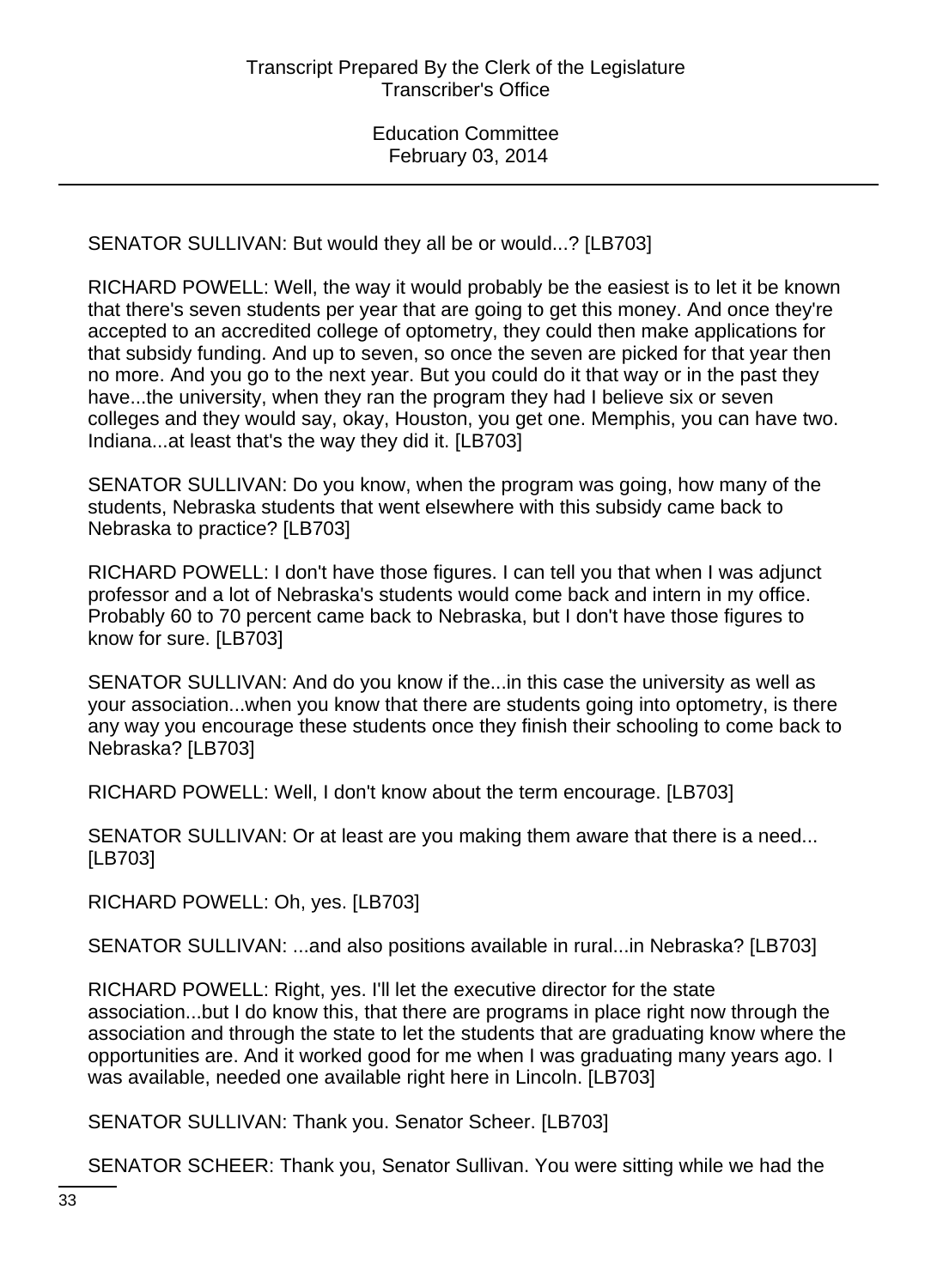discussion with Senator Avery and his introduction. Would you have a problem with a program that was exclusively geared towards those that were going to return to Nebraska as either a earned dollar amount back for years that you stay here which is not uncommon in a lot of the medical fields and more importantly and you made...that you thought that it would help rural this way. It would specifically help those underserved areas. Would you have a problem with either of those? [LB703]

RICHARD POWELL: No, I think that's a good idea. You know, having come from small-town Nebraska, you know, Benkleman, there's 1,500 people there. When I grew up I had 27 in my high school graduating class. Programs like that wouldn't hurt. I don't know how you could manage it because here you are. The student has graduated, they've received the subsidy to help them...out-of-state tuition, now they graduate. They come back. Would you put together a program so...will you continue the subsidy for five more years if they come back to Nebraska? I mean, I just don't know how that would work. [LB703]

SENATOR SCHEER: Well, no at least what I'm envisioning and I think what the other senators are envisioning, they're receiving X amount of dollars over their four years. Over a five year period, essentially that's a loan. And so if you are here for one year and you leave, you only have to repay 80 percent of those dollars. If you stay here for five years, then that total amount then is forgiven and you have no debt on that money from the state. However, if you choose not to come back to the state at all, then those funds would still be an obligation for you to pay back the state of Nebraska. [LB703]

RICHARD POWELL: Yeah, now I suppose if you structured it that way, in the past...it was never structured as a loan. It was structured only as a contract between Nebraska and the educational institution to provide a spot for a Nebraska student. [LB703]

SENATOR SULLIVAN: Senator Davis, did you have a question? [LB703]

SENATOR DAVIS: I've got several. First of all, I want you to know I think it's probably a good idea and something I support. How many students are in a typical freshman class at one of these schools? [LB703]

RICHARD POWELL: How many Nebraskans? [LB703]

SENATOR DAVIS: No, how many students would there be? [LB703]

RICHARD POWELL: Various sizes, I would say some of the smaller colleges have 50 up to 150. Southern College of Optometry, which I was on the board of trustees for eight years, their class size is 130 per student...per class. [LB703]

SENATOR DAVIS: Would you be able to put together the number of optometrists in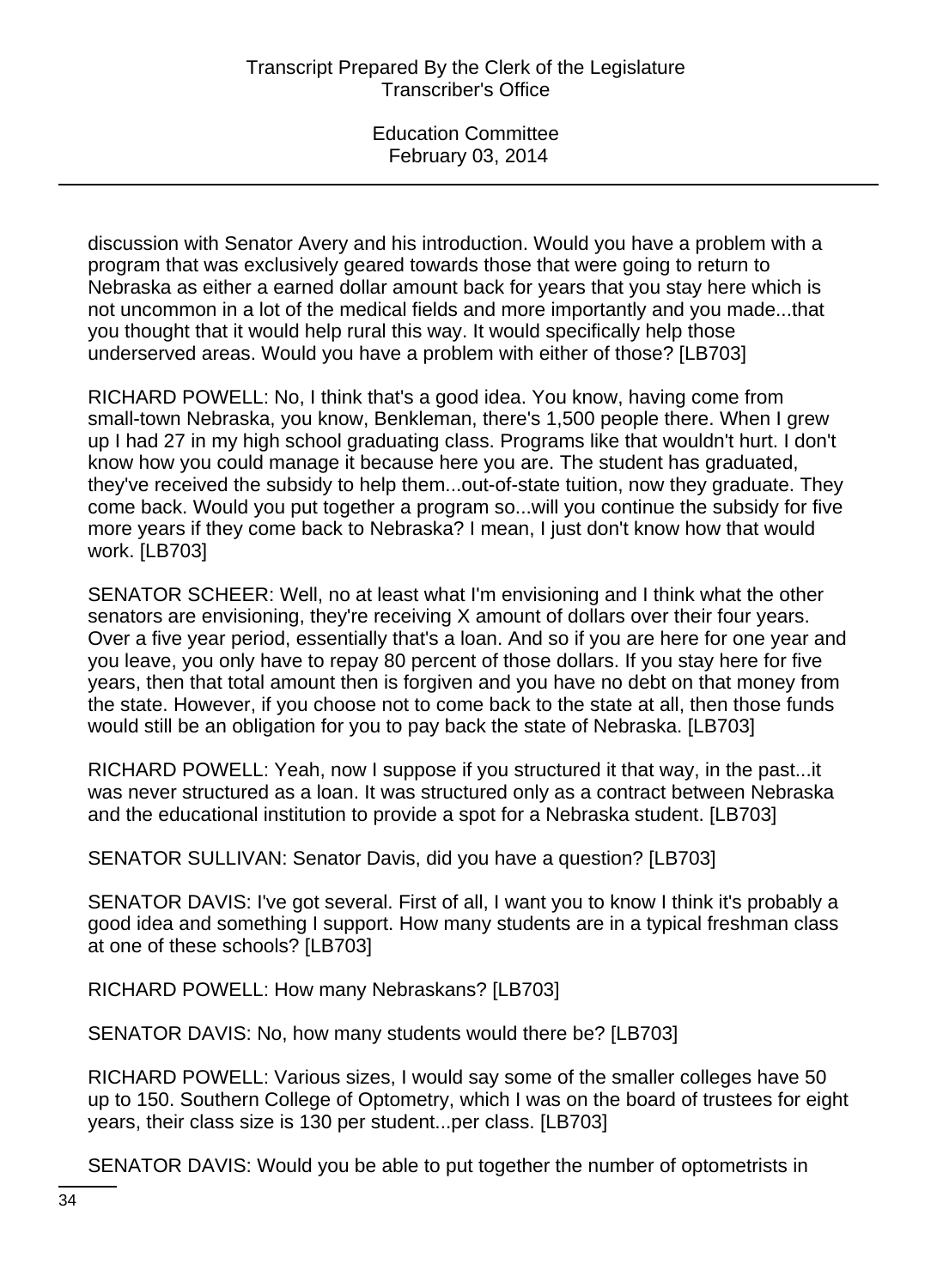Nebraska, where they're located, and their age? [LB703]

RICHARD POWELL: Uh-huh. [LB703]

SENATOR DAVIS: I think that would be helpful to us in trying to figure out how to formulate this loan repayment process. And so then we can sort of have...we could say, over the next ten years, we're going to need people here. So maybe we can target... [LB703]

RICHARD POWELL: Right. [LB703]

SENATOR DAVIS: ...those students somehow. Are these optometry schools, are they at land-grant universities or are they...? [LB703]

RICHARD POWELL: Out of 21, most all are public institutions. I think there are...I'll give you an example. The University of Alabama, University of Houston, Southern California College of...you know, there's three or four private. The Southern College one that I was on the board of trustees, that's a private institution. And a lot of Nebraskans go there because it's relatively close. Nebraskans tend to pick Indiana, Ohio State, Chicago, Memphis, Houston. Yeah, those five. [LB703]

SENATOR DAVIS: Well, you know, the reason I ask that question I thought maybe the University of Nebraska could work an arrangement with some of those other schools so that they could get in-state tuition which would help them a lot. It's just something to look at. [LB703]

RICHARD POWELL: Right. [LB703]

SENATOR DAVIS: And you said the university used to run the program before this grant was eliminated or... [LB703]

RICHARD POWELL: Right, right. It was... [LB703]

SENATOR DAVIS: So would envision putting it back within the university system? [LB703]

RICHARD POWELL: Yeah, I think that would work. Another one that Senator Avery mentioned to me was, what about the Postsecondary Coordinating Commission and whoever wants make it...let it fit within, you know, their domain. It's a pretty small program. You're talking about 7 kids, but 7 students that times 28 total, you know. [LB703]

SENATOR DAVIS: I just thought I'd ask that question. Thank you. [LB703]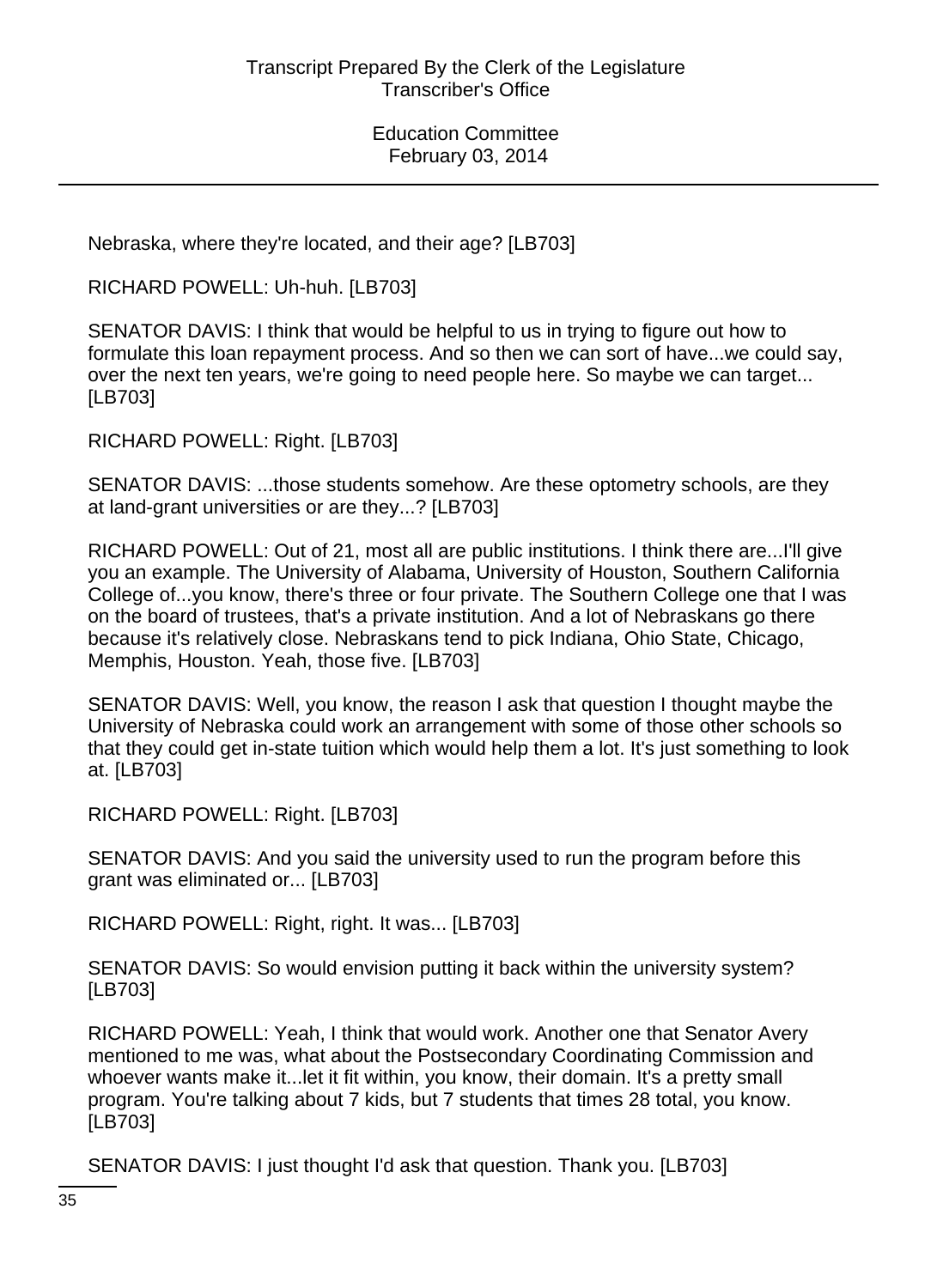SENATOR SULLIVAN: Any other questions? Thank you, Dr. Powell. [LB703]

RICHARD POWELL: Thank you. [LB703]

SENATOR SULLIVAN: Welcome. [LB703]

DAVE McBRIDE: (Exhibits 2 and 3) Good afternoon, Senator Sullivan, members of the committee. My name is Dave McBride, D-a-v-e M-c-B-r-i-d-e. I'm the executive director for Nebraska Optometric Association and appearing on their behalf in support of LB703. I'm passing out a couple of things just sort of for background information and some of the information on here you've heard referenced already. So maybe I can spend my time here trying to amplify and clarify some things that were questions earlier. This program was established in 1974, so it was 37 years old at the time that it was defunded. We actually, the program actually provided funding for up to 15 students per year for a maximum of 4 years. And in many years there were that many that were under contract. It has been administered by the University of Nebraska. The schools that were under contract have changed periodically during the course of the 37 years that this program was in place. And our association worked with the university in the considerations and recommendations as to schools that were in the contract program. There were seven schools in the program at the time...in 2011 when this program was...when the funding was discontinued. We had indicated...our association had indicated at the hearing that this committee had in 2011 at the time you were considering eliminating the funding, some of the things that have been questions here in terms of restructuring the program. Ultimately the committee decided simply the choice was to eliminate the funding but a couple of the points on here on the handout that I would draw your attention to that haven't been referenced so far. You can see on the handout here it provides the range of tuition and fees for nonresidents which all of our Nebraska students would be. There are 340 optometrists practicing currently in Nebraska which is a statistic I think you heard earlier. It indicates here approximately 25 percent of the practicing ODs in the state right now have been supported through the contract program. Now there are...when you do the math on that, there are more that have been through the program. Some have been in the state for a time and moved on. Some have since retired since being in the contract program. But of the practicing ODs currently, there are about 25 percent, one out of every four, that have been supported through this program. There's also a bullet point here that talks about the need for optometrists in the state and the recent growth and the numbers would certainly seem to support that. You can see the numbers here in terms of the increase in licensees over the last 10 years. Our association which has historically represented consistently between about 78 and 83 percent of licensed ODs in the state, our membership over the last 25 years has gone up about 72 percent. So there's obviously a growing need and market for optometrists in the state of Nebraska and we think that will continue to grow. And then the statistic here about the Bureau of Labor Statistics in terms of the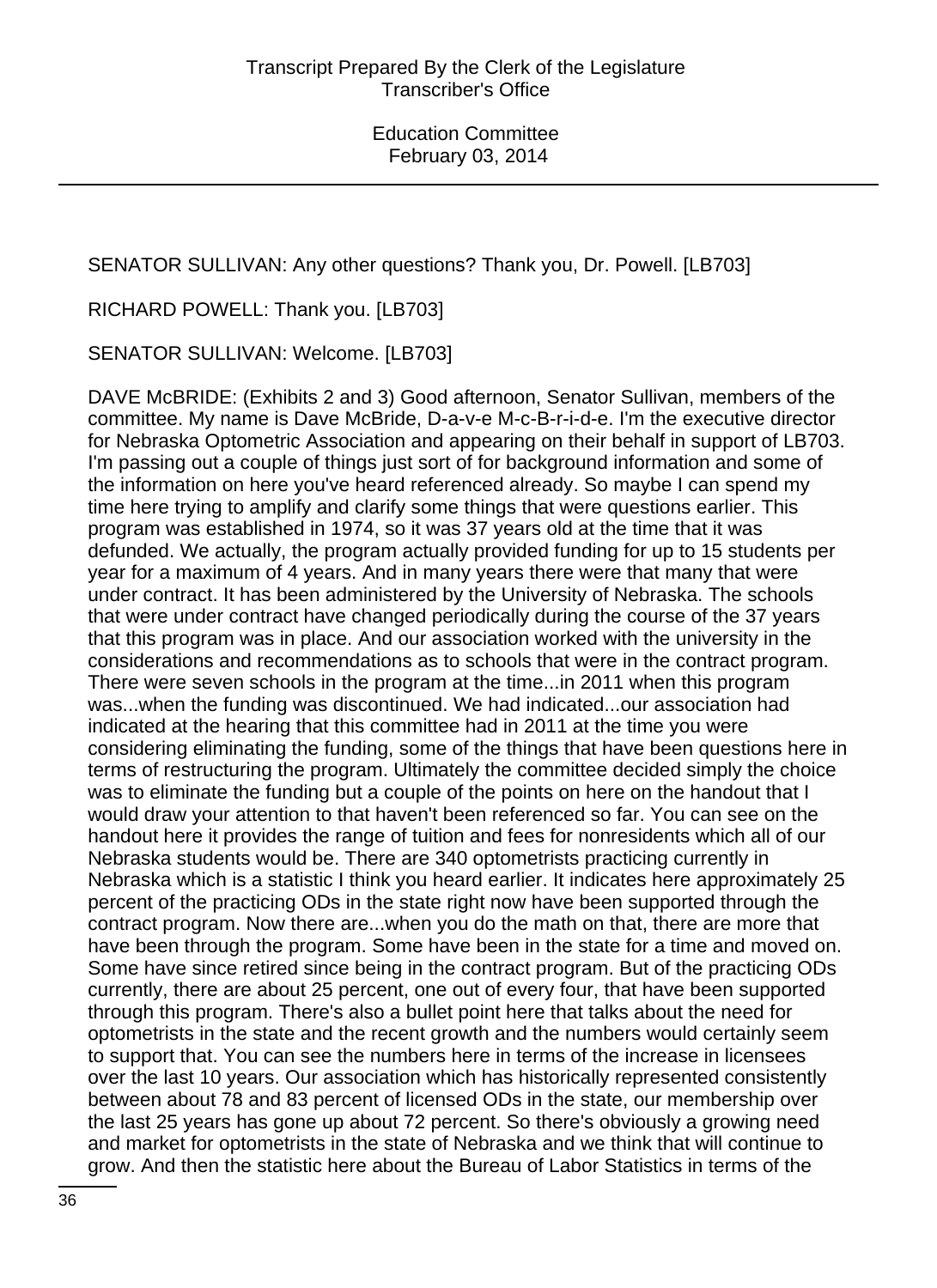profession of optometry in general as a profession with growth opportunities, we feel that there are certainly going to be an increased number of students interested in optometry as a career for a variety of reasons. And so the opportunity for those students to get financial help so that they can go to optometry school and be able to practice certainly is important going forward. I guess I'm going to run out of time here pretty soon anyway so maybe I'll stop at that point and see maybe if I can...if you'd like me to try to respond to or address any further...or some of the questions that the committee had earlier, I'd be glad to try to do that. [LB703]

SENATOR SULLIVAN: Thank you, Mr. McBride. Questions for Mr. McBride? Senator Scheer. [LB703]

SENATOR SCHEER: I'll be glad to ask him again. As far as being more pinpointed, I'm assuming you're talking about pinpointing the scholarships to perhaps the underserved area as far as more of a forgiveness-type loan rather than a grant I guess perhaps is what we might be talking about. Is that what you were wanting to respond to? [LB703]

DAVE McBRIDE: Well, that would certainly be a possibility as far as we're concerned. I don't know what the arrangements are with the state's funding that's provided for students in other healthcare professions. I don't know whether the loan structure and the tie to practicing in the state is common frankly or not with regard to other professions. So I would hope that optometry would get considered generally the same as we are with other health professions. But not withstanding that, I think we're certainly open to some sort of an arrangement working with the committee on how to put together some means of incentivizing if you will people to come back to the state of Nebraska. My guess is we can't...we aren't able to research this completely over the course of 37 years, but it would appear from the numbers we've looked at that there are probably around 60, 65 percent of the students who have been supported through the contract program that have come back to Nebraska at some point in time. Now some stay for a year, a couple years, five years or more, move on, whatever. But historically, as I say, it appears from the research we've done that we're getting about 60, 65 percent that have been coming back to the state. So if the committee wanted to either incentivize or require that further, we're certainly open to working with you on how we could do that. I know there was a question earlier about whether there is an effort made to encourage Nebraska students to come back to the state of Nebraska. I would tell you that our association regularly reaches out to all of the Nebraska students in any optometry school across the country, not just the contract program students. But we regularly reach out to all the Nebraska students across the country in optometry school. The majority of them are student members of our association which there's no charge for. As a result of that, we communicate with them regularly, invite them back here regularly to our educational programs at no charge. We do everything we can to try to promote them coming back and practicing in Nebraska and part of that is to try to make it easy for them to get information about career opportunities, practice opportunities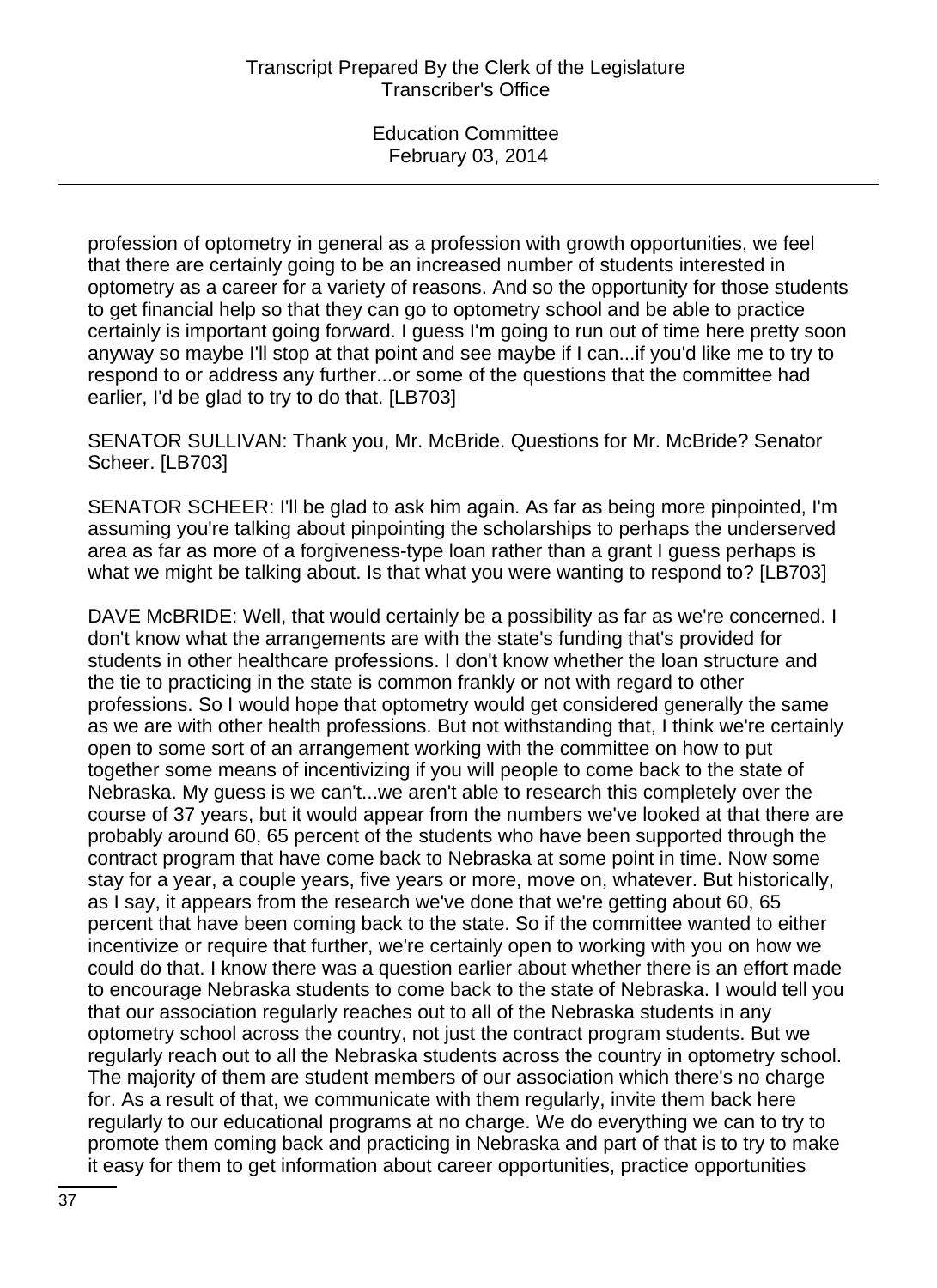here in the state. We maintain a job-placement Web site, a job service, have a number of inquiries every year about that. So at least from our association standpoint we're very actively trying to encourage people to come back here and practice. [LB703]

SENATOR SULLIVAN: That makes me wonder. I think Dr. Powell said something about an internship. Do students have to do an internship or residency to earn their...? [LB703]

DAVE McBRIDE: Residencies are not required in the sense I think you're thinking of it. And they...there are some externship sites in Nebraska and they come back as part of their four-year degree to...they do an externship. Many of them will do it in Nebraska. So, yeah. [LB703]

SENATOR SULLIVAN: Okay. And does the association do anything with high school and elementary students encouraging them to go into optometry? [LB703]

DAVE McBRIDE: To some degree. We don't have a successful means of formally doing that or doing that in an organized basis. I know a number of our members across the state go in at the request of their local schools and make presentations about that and participate in local career fairs, high school fairs, things like that. There are at least...there are preoptometry clubs in place. Well, at least there used to be. I can't say for 100 percent certainty they exist today, but pretty sure that there are preoptometry clubs in place at both UNO and the University of Nebraska-Lincoln and I believe at Creighton. And so we do have periodic contact with the students in those programs who already are interested in optometry as a career. So we do promote it as a career opportunity to the degree we can. [LB703]

SENATOR SULLIVAN: Okay, all right. Senator Davis. [LB703]

SENATOR DAVIS: Thank you, Mr. McBride, for coming, and Madam Chairman. You say you've got 400 members today. [LB703]

DAVE McBRIDE: Four hundred licensees in the state, yeah. [LB703]

SENATOR DAVIS: Four hundred, up from three hundred and seven. So does it look like we're already meeting the needs? [LB703]

DAVE McBRIDE: There... [LB703]

SENATOR DAVIS: Or can we tell that without doing a sort of study? [LB703]

DAVE McBRIDE: There's nothing real conclusive about that. I will tell you that there is a national Manpower survey that is being completed now nationally that will break down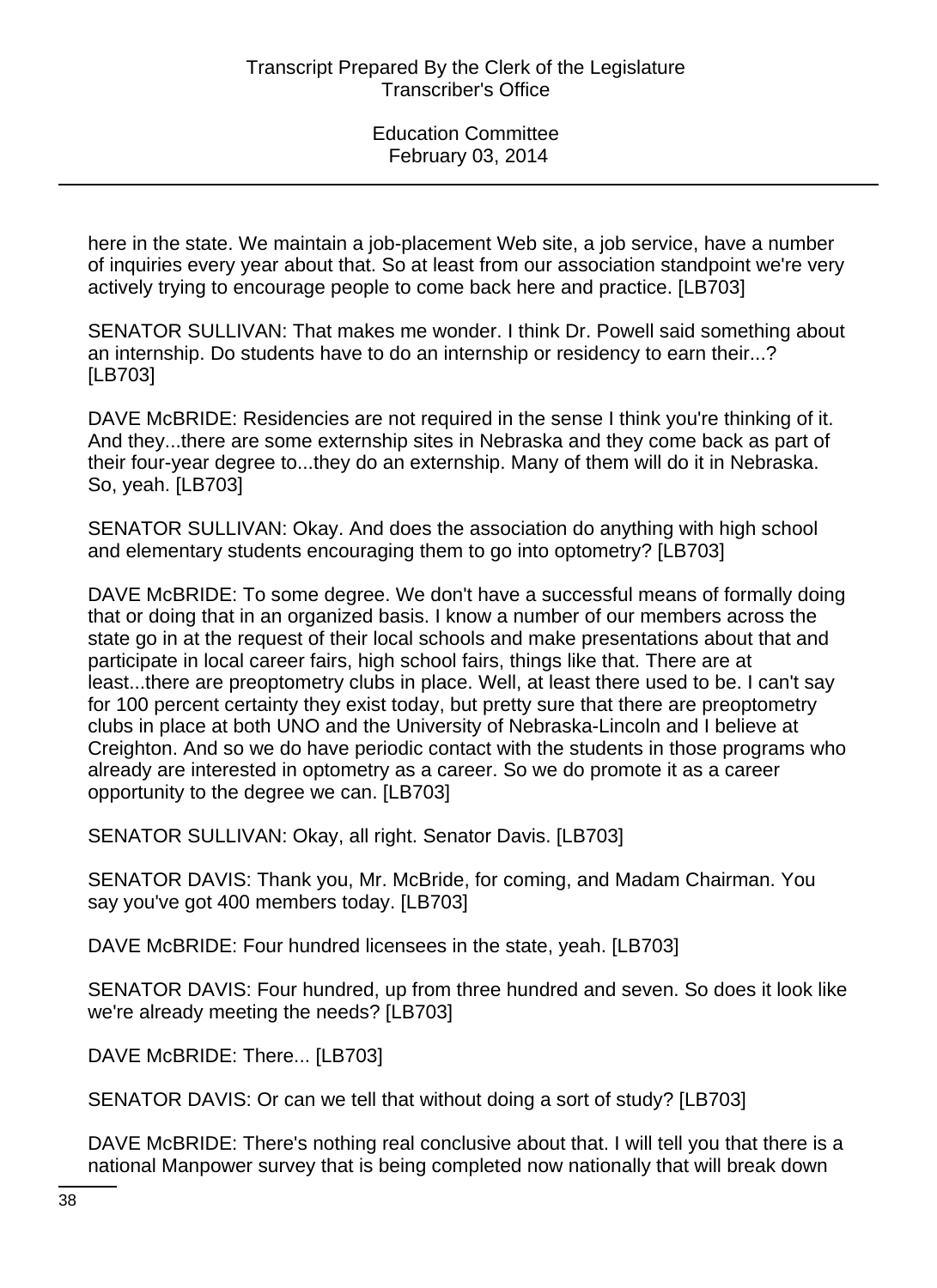some of that information on a state-by-state basis that our national association is part of. I'm not sure what the time frame is for release of the data. We haven't seen it, but there presumably will be a more definitive answer to your question from that data. Just empirically, I think we would generally say that there is likely to be an ongoing need based on the demographics of our membership. And I think you asked about this earlier. We have not studied this in the detail that I think you were hoping, although we could look at it more. But I can tell you just in general being aware of the age demographics of our membership, we've got a significant number of people in the 50 to 60, 65 age range. So over the next five to ten years we're going to have a significant number of the current number of the current practitioners that are going to be retiring. And so even if you assume that there would be no growth in the need for number of practitioners, that still is an ongoing need for new licensees coming back here. The state has averaged in recent years probably about 9 to 12, sometimes as many as 14 or so new licensees every year coming to Nebraska. So the number seven that's in this bill, if that's the number that stays in there, would arguably cover maybe half of the students annually that we're having come into the state right now. [LB703]

SENATOR DAVIS: Well, I'm thinking if we ended up putting this in place as a loan forgiveness bill, the fiscal note could be cut and you could probably increase the number of scholarships that would be available. And I'm...the other question I was going to...of those 400, I suppose some of them are retired optometrists who just maintain their membership with you. [LB703]

DAVE McBRIDE: Correct. There are about 340 practicing ODs in the state right now that live and practice in Nebraska. There are about 400 licensees. [LB703]

SENATOR DAVIS: Do you think you could put together sort of a demographic locational sheet for us so we'd have an idea of how to structure this loan document because we're probably going to need that? [LB703]

DAVE McBRIDE: We can sure make an attempt at it. I won't guarantee it would be 100 percent accurate based on information we've got available to us, but we can sure take a pretty good run at it, yeah. [LB703]

SENATOR DAVIS: I think that would be helpful. And then the other thing I was going to suggest, and maybe you already do that but, you know, the state colleges have the RHOP program. And I'm not familiar enough with that as to how it works. And that's essentially a loan repayment deal also. [LB703]

DAVE McBRIDE: Uh-huh. [LB703]

SENATOR DAVIS: But it might be worthwhile visiting with them too. [LB703]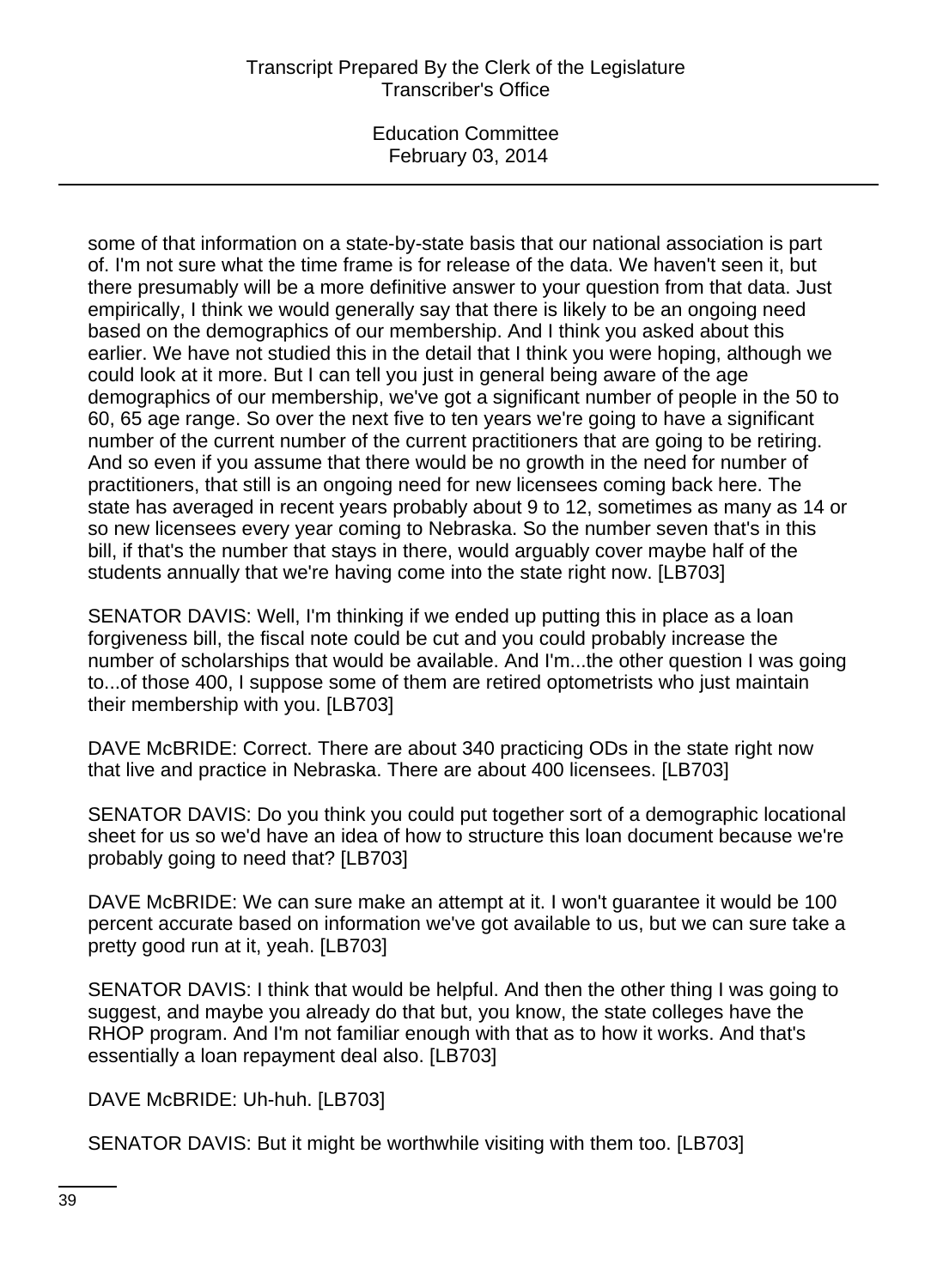DAVE McBRIDE: Be glad to. [LB703]

SENATOR SULLIVAN: If this program were to be reinstated, do you have an opinion on how it should be administered? Previously, apparently it was with the university. [LB703]

DAVE McBRIDE: As far as our association is concerned, I mean, there wouldn't be any reason or need to change that. We have worked throughout the course of the program with the people at the university to administer this. I know our doctors across the state are used to referring students who have questions about the optometry program to the university. And as far as I'm concerned that would be as effective as anything and just continuing to have them administer it. But it certainly isn't mandatory as far as we're concerned. [LB703]

SENATOR SULLIVAN: Okay, very good. Any other questions? Thank you, Mr. McBride. [LB703]

DAVE McBRIDE: Thanks. [LB703]

SENATOR SULLIVAN: Welcome. [LB703]

KAREN ARMITAGE: Good afternoon. My name is Dr. Karen Armitage, K-a-r-e-n A-r-m-i-t-a-g-e. I'm an optometrist from Omaha. I have a private practice, Clarity Eye Care which I started in 2003. I graduated in 1993 from Indiana University School of Optometry. I was awarded a Nebraska contract to attend IU along with two other classmates from Nebraska. We all returned to Nebraska to practice. Dr. John Paloucek is in private practice in Ogallala, and Dr. Jeff Saum is in a group practice with offices in Albion, Columbus, and Fullerton. Until it was discontinued in 2011, the Nebraska Optometry Contract has allowed many Nebraska students to pursue an optometric education without having to incur the high debt of nonresident tuition. This is very important. Most other health professions, training is available to Nebraska residents in state. As said earlier, these include medicine, dentistry, nursing, physical therapy, pharmacy, and many others. By providing an optometry education contract, we would be providing students who are considering the career of optometry to make a decision to apply for a school knowing that a contract seat may be available to them to help cover tuition. A four-year optometry degree can cost \$150,000 or higher as a nonresident which is significantly higher than a four-year medical degree at the University of Nebraska Medical Center. It is very important that we as a state are able to send students to optometry school, out of state of course, with financial help in order to assure that we will have optometrists returning to Nebraska to practice. The optometry aid allows our students to become debt free sooner which allows them start or purchase practices sooner and become important eye care providers and healthy businesses in their communities. Please consider reinstating the support of our optometry students by advancing and passing LB703. [LB703]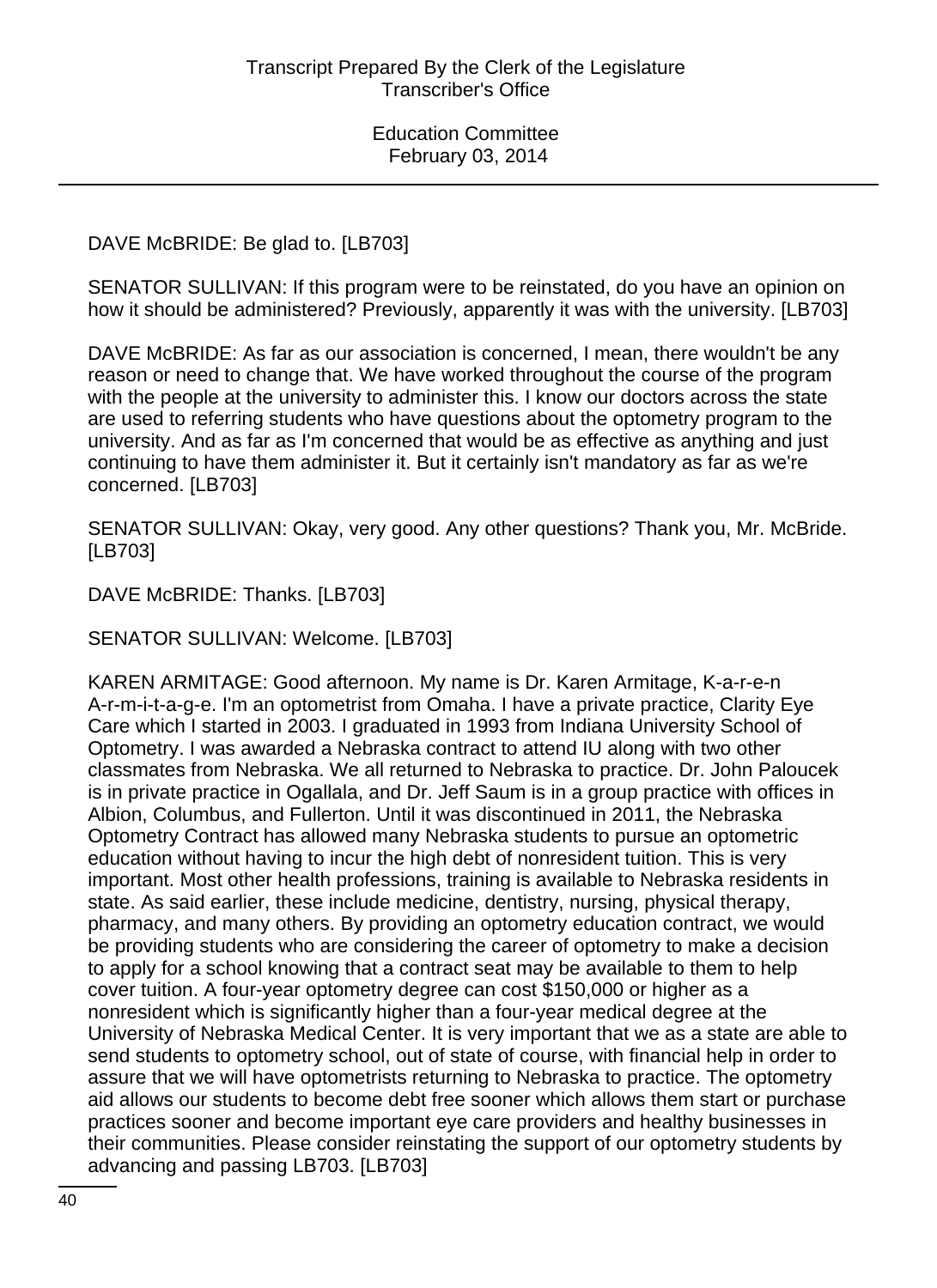SENATOR SULLIVAN: Thank you, Dr. Armitage. Any questions for her? Thank you very much. [LB703]

KAREN ARMITAGE: Thank you. [LB703]

SENATOR SULLIVAN: Welcome. [LB703]

DIANE BOLIN: Good afternoon. My name is Diane Bolin, D-i-a-n-e B-o-l-i-n, and I am a mother of a current optometry student. She was a member of the class that was the first one who did not receive assistance. I grew up in Cedar Rapids, Nebraska, went to high school there, am a UNL graduate. And she attended UNL and was very pleased with how well she was prepared for college but...or for optometry school. Once she had passed the OAT to enter and had been accepted she found out that there was not any tuition assistance and made her think twice about whether or not she was going to enter the field. She spent many hours job shadowing. She knows Dr. Powell who also testified and many other optometrists. She comes home and job shadows while shes here. She just job shadowed a number of doctors over Christmas. And she's working part time, and she's doing many things to try to alleviate the debt that's she's going to accumulate during this time. But with the amount of hours required to study and practice her skills, it is quite an undertaking to anticipate that much debt. When she gets done she'd love to come back to Nebraska, but there's also probably financial incentive and pay scale that could lead her elsewhere if...when she takes into consideration the number of loans she has since there is not an in-state option. So I just would like to encourage you as the parent of a current student to support that field. So thank you very much. [LB703]

SENATOR SULLIVAN: Thank you very much for your testimony. So is it fair to say that as she is getting close to ending her education that she's weighing some alternatives, one of which might be to return to Nebraska but then again, maybe not? [LB703]

DIANE BOLIN: Absolutely, absolutely. She is looking. Right now she is exploring those options for externships that was mentioned and there are a few in Nebraska. And she would love to return to Nebraska because all of her family is here in Boone County and in Cass County. And so she spent the summer working for an optometrist here where this is a doctor that is close to retirement and she would love to return here and make that investment in her community. And if she has a huge debt, you know, that investment of buying a home or buying into a practice and all that is a little bit more limited. [LB703]

SENATOR SULLIVAN: Okay, all right. Thank you. Senator Scheer. Oh, Senator Seiler. [LB703]

SENATOR SEILER: Maybe I didn't hear. What college did she go to for OD? [LB703]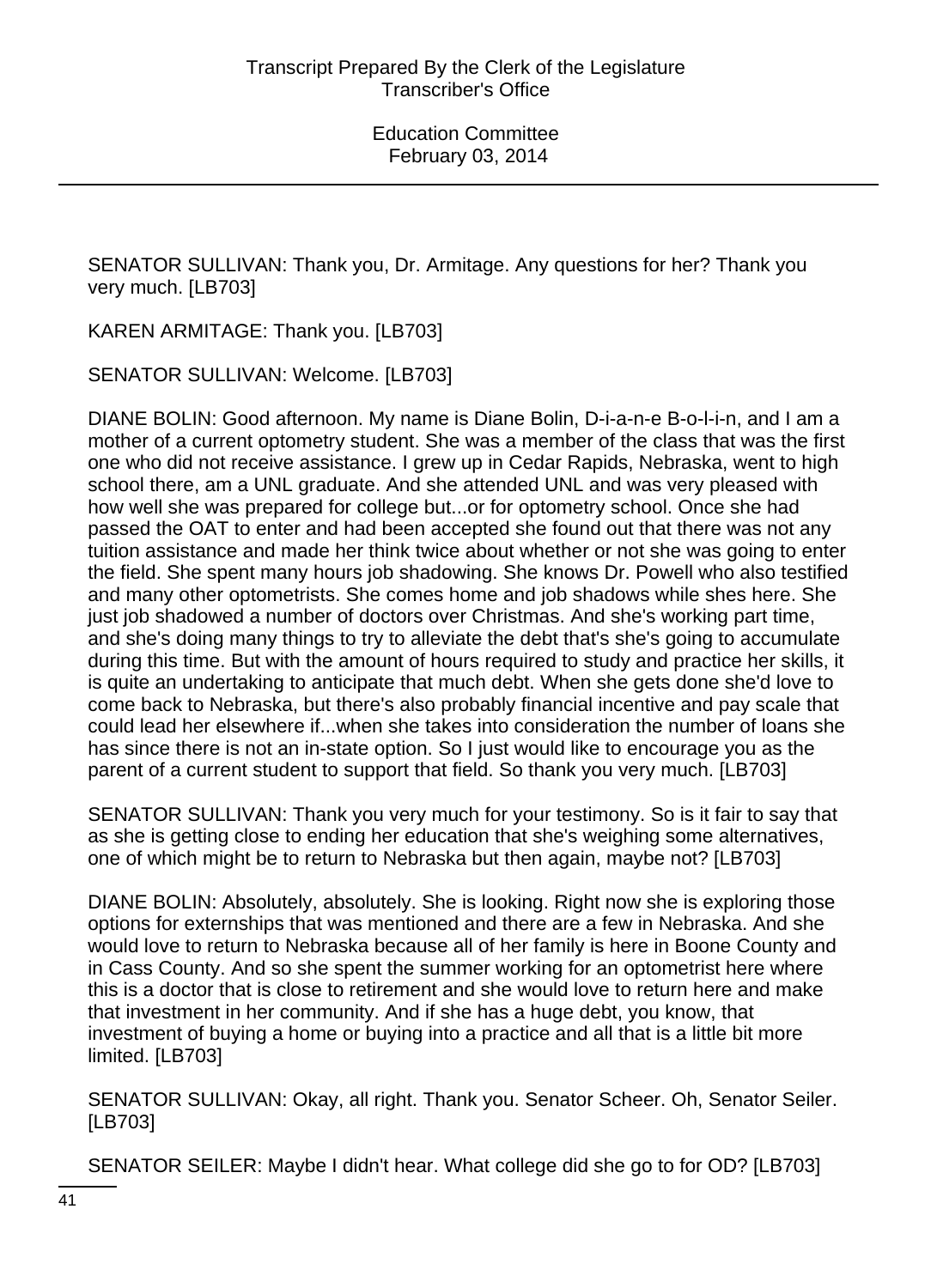DIANE BOLIN: She...oh, I didn't mention that. She is at the Southern College of Optometry in Memphis, Tennessee... [LB703]

SENATOR SEILER: Thank you. [LB703]

DIANE BOLIN: ...and likes it very much. [LB703]

SENATOR SULLIVAN: Thank you for your testimony. [LB703]

DIANE BOLIN: You're welcome. [LB703]

SENATOR SULLIVAN: Anyone else wishing to testify in support of LB703? Welcome. [LB703]

MELVIN BAUMFALK: Good afternoon. I'm also a parent, and my son graduated in 2003. [LB703]

SENATOR SULLIVAN: Could you state your name and spell it please? [LB703]

MELVIN BAUMFALK: Oh, okay. Mel Baumfalk, B-a-u-m-f-a-l-k. He graduated in 2003, and he did return to Nebraska and there was no incentive other than family. He's in a very good practice. And he did receive the tuition assistance which weighed heavily because our kids graduate with such high debts now. And even though it's only \$60,000 it makes a...it would make a big difference. And I helped as much as I could, but now that I'm looking at, you know, a fixed income soon it's going to be a lot tougher to help my second child who is...our third child. He's in Southern College right now in Tennessee. And he did not get the tuition because it was not available. And I do think it would be a good idea to have them somehow return to Nebraska because I spent 25 years in the National Guard and they paid out anywhere from 25 to 100 percent of your tuition. And I never did think it was right that these people could go anywhere they wanted to. None of my tax dollars came back to me. And at least this way if you did tie it to western Nebraska, wherever they're needed, give them some choices obviously but they ought to have to return if they want to get it, their tuition paid or part of it or whatever. [LB703]

SENATOR SULLIVAN: Thank you. So you're raising a family of optometrists? [LB703]

MELVIN BAUMFALK: Yeah, I was hoping for a lawyer but...(Laughter) It's not happening. [LB703]

SENATOR SEILER: I think you'd be better off just to stop talking. [LB703]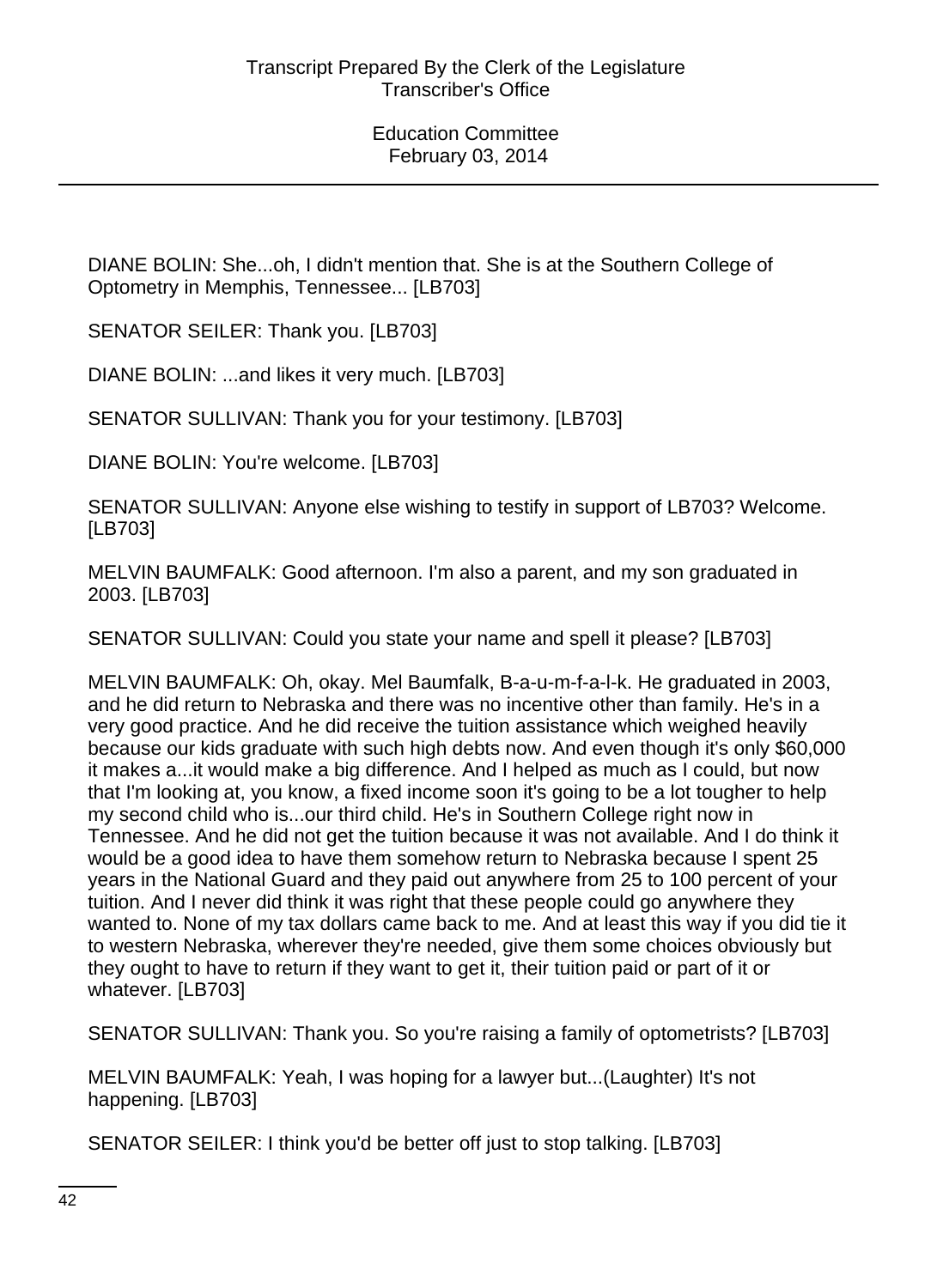SENATOR DAVIS: Be careful what you wish for. [LB703]

MELVIN BAUMFALK: I don't know. [LB703]

SENATOR SEILER: Having...being a retired lawyer, I understand that. [LB703]

SENATOR SULLIVAN: Any questions? [LB703]

MELVIN BAUMFALK: It'd be a big burden off me and all parents. [LB703]

SENATOR SULLIVAN: Sure, sure. Okay. [LB703]

SENATOR DAVIS: So you're saying as a taxpayer you think this loan forgiveness program would be a better approach than just a grant. [LB703]

MELVIN BAUMFALK: Definitely. Somehow, no matter how you word it or whatever you do, somehow make them come back to Nebraska at least for a few years. [LB703]

SENATOR DAVIS: Thank you. [LB703]

SENATOR SULLIVAN: Thank you for your testimony. [LB703]

MELVIN BAUMFALK: Thank you, ma'am. [LB703]

SENATOR SULLIVAN: Any other proponents for LB703? Anyone wishing to speak in opposition? Or in a neutral capacity? Senator Avery for closing. Senator Avery waives closing. This closes the hearing on LB703. We'll move right into LB835. Thank you, Senator...welcome, Senator. (Laugh) Thank you, too, for being here. [LB835]

SENATOR AVERY: (Exhibit 1) Good afternoon, committee. My name is Bill Avery, A-v-e-r-y. You can spell Bill. I represent District 28 here in south-central Lincoln. I have a handout here for the page. Hello. LB835 reauthorizes--this must be my day for reauthorizing--reauthorizes the ACT pilot program. You may be familiar with that. This is for participating school districts that have been involved in this program now. We want to...with this bill we want to extend it for another two years. The program was first authorized under an amendment that I offered to LB637 in 2011. The program is a pretty good one, and that handout that you have there is a report on its success. It began in the 2011-12 school year for eight participating districts in a pilot program. Those districts were spread throughout the state: Lincoln Public Schools, Hastings, Alliance, Sidney, South Sioux, Columbus, Gering, and Scottsbluff. For each, its first two years it has been administered to just under 4,000 junior high...high school juniors. I am asking here for a two-year reauthorization of this program so that the Coordinating Commission for Postsecondary Education can have a bit more time to continue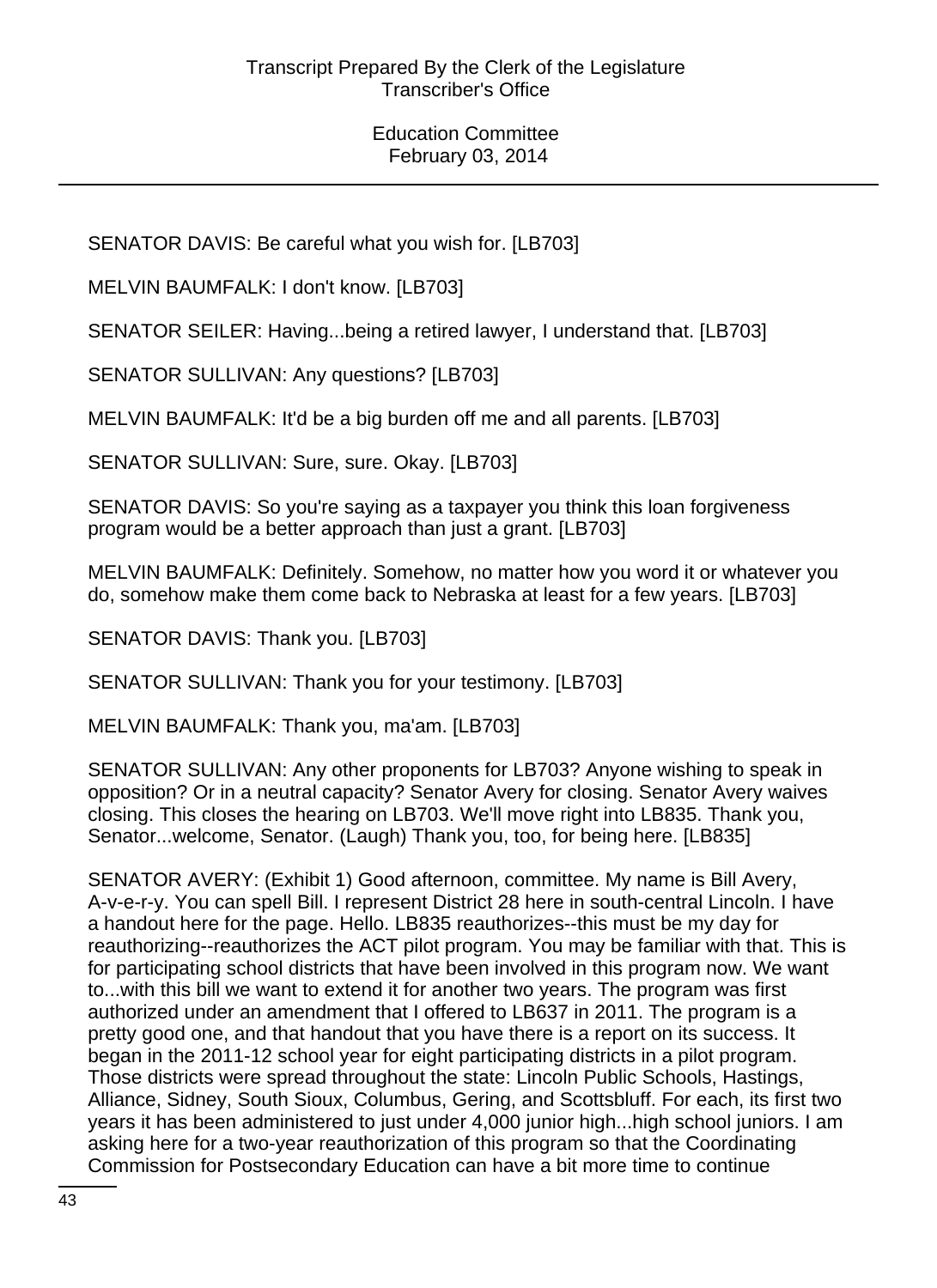Education Committee February 03, 2014

collecting data and analyzing the results before funding runs out all together and the pilot program sunsets without a comprehensive final report. The first round of results are in for the 2011-12 administration of the act. And I have a copy of the commission's final first annual report to the Legislature for your review. The Coordinating Commission for Postsecondary Education was given the task of analyzing the results of the first two features of the program. The first feature was to determine if the ACT could be utilized as an alternative to the current assessment of 11th-graders which is known as NeSA. We required that under 79-760.03. NeSA created a statewide testing program assessing student learning and reporting for school districts and learning communities in grades 3 through 8 and the 11th grade. It has not yet replaced NeSA for the 11th-grade testing, but a number of people that I've talked to do think that it is an adequate if not a superior test for that level of achievement. The other objective was to increase the rate of college-going students, especially those in groups who have historically not considered college in the past. If you were a kid that you come from an underprivileged family, you probably don't think a lot about college because you think it might be beyond your reach. You might even think that perhaps college is something you can't do. If you can take the ACT and have it paid for by this program and you get a good score, that's encouraging and it does boost the confidence of these kids. And many of them are starting to say, hey, I think I can do college. After all, I got a 28 on my exam. So I think reauthorization under this bill would be a good thing for us to pursue as state policy. The actual cost of an ACT test is \$36.50, but because the state purchases these tests in bulk we pay about \$32. So the actual costs that you see in the fiscal note is a bit less than the \$145,000 predicted there. The ACT has been testing high schoolers for around 40 years, testing students on their knowledge of English, math, reading, and science. A perfect score is 36. Not a whole lot of people get that score but many of our students come very close to that. Some of them actually do hit the 36 mark. Students can take prep courses through their schools, through independent entities, they can retake the test as often as they like. As a matter of reference, the University of Nebraska and Nebraska Wesleyan University require a minimum composite score of 20 for admission. Creighton happens to have a median ACT of 27 which is pretty high. Last year, 1.8 million graduating seniors took the test. That's 54 percent of all seniors nationwide. In 2011-2012, 16,600 graduating seniors in Nebraska took the ACT. And in 2012-13 that number rose to 17,750, or 84 percent of all graduating seniors. That's a 10 percent increase over previous year. So we'd like to think that this program had an impact there. The most important takeaway is that we are exposing more students, especially minority low-income students, to the possibility of college. Student counselors are encouraging students to take college prep courses in areas of interest based on test results. They have that final senior year to specialize in something they've found they're really good at. Ultimately, they are finding that their future might be in a four-year institution. It might be a two-year junior college. It might a beauty school. It doesn't matter because for the first time for a number of these students their planning for the future includes a career including some form of higher education. And the future offers them more financial stability. Nebraska's current college-going rate is around 70 percent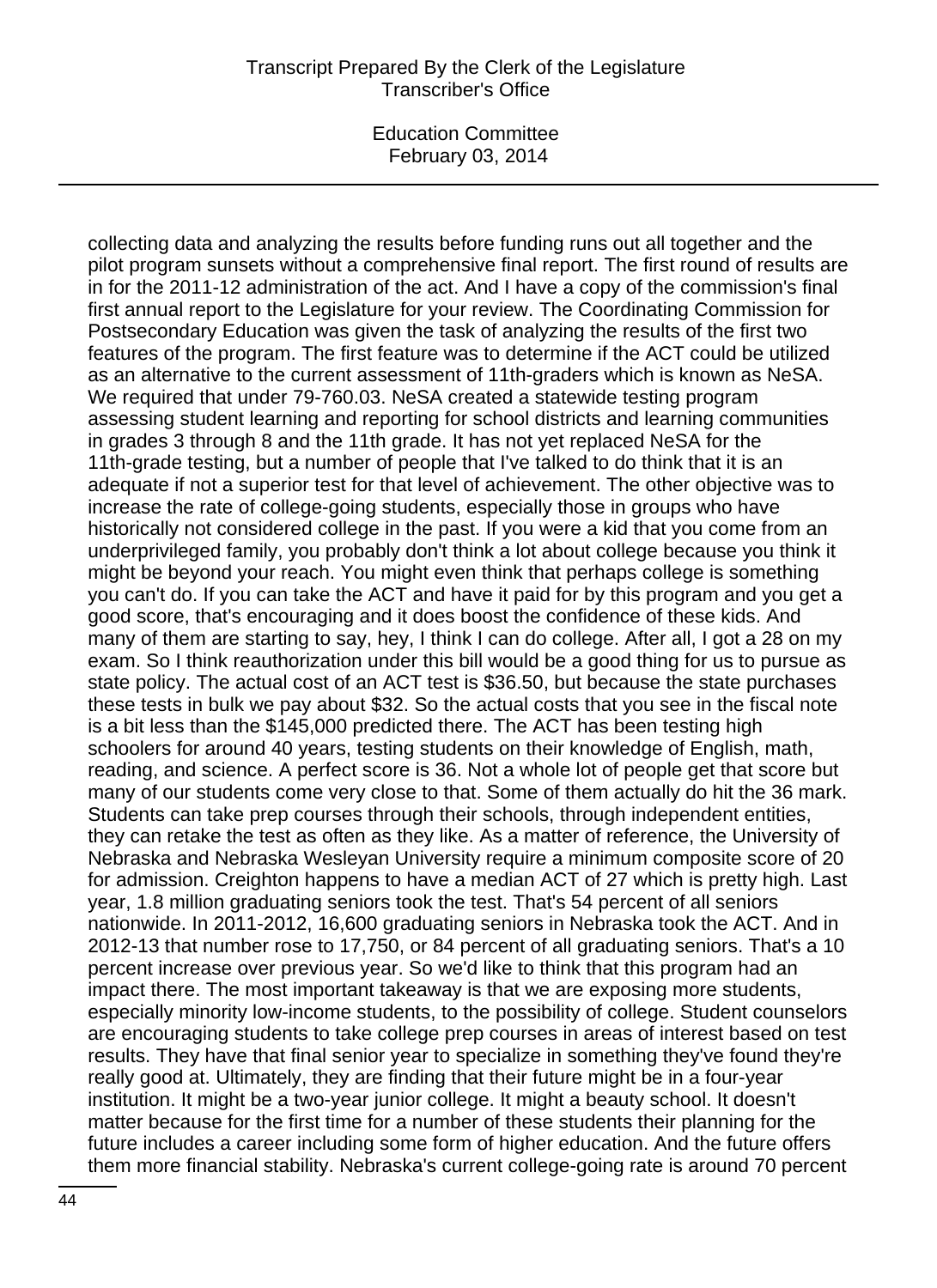Education Committee February 03, 2014

of our graduating high school students. That's pretty good, but we want this number to go up. We want our kids in college for the benefit of them and their families and the benefit of the Nebraska economy and here's why. A high school degree or a GED equivalent usually produces about \$29,000 in earning potential per year; a bachelor's degree can earn \$54,700 potential per year; a master's degree, \$67,900; a doctorate, \$92,900; professional degree, \$119,000. So there is a story here. There is something here that we can take some pride in. The program that we've just completed is a pilot program. We want to continue that. The fiscal note indicates what that might cost. We are anticipating some growth in our student population in the state, and that growth of course would be reflected in these numbers. I would like to actually contemplate, as the Chairperson of this committee and I have done, what it would mean for the state if we were to expand this to all schools rather than just the nine pilot programs. I think that would be a worthy goal, and I think that we would not be wasting our time if we started looking at finding the funding for that now. Maybe it could continue to come out of the Education Innovation Fund; that's lottery money. Maybe we have other ways to pay for it, but we know it works, or at least the indication is that it works and that it's working well. You'll have some people following me who have been in the trenches. They'd have hand-on information about how this is working in their schools. We talked to a principal from Columbus I believe it was in Senator Sullivan's office just the other day. He was very enthusiastic about this program. Anyway, the Department of Education is in full support of this, and we have a number of the participating schools obviously support it. We had a story in the Journal Star just recently of a Lincoln Northeast High School junior who was thinking about going to Southeast Community College. He took the ACT test as a part of this pilot project. He scored well above the minimum to get into the University of Nebraska. He's qualified for a federal Pell Grant and a Collegebound scholarship that will pay for four years of tuition. So this program prompted a kid who may have had a casual interest in higher education, gave him an opportunity to succeed. And he did. And that's the kind of success story that we hope to see repeated over and over and over. Thank you. [LB835]

SENATOR SULLIVAN: Thank you, Senator Avery. You mentioned the report from the Coordinating Commission. [LB835]

SENATOR AVERY: I just passed out a copy of it. [LB835]

SENATOR SULLIVAN: You did? Oh, did I miss it? [LB835]

SENATOR AVERY: The page did that. It just came out. [LB835]

SENATOR SULLIVAN: Oh, you mean this. Okay. [LB835]

SENATOR AVERY: Yes. [LB835]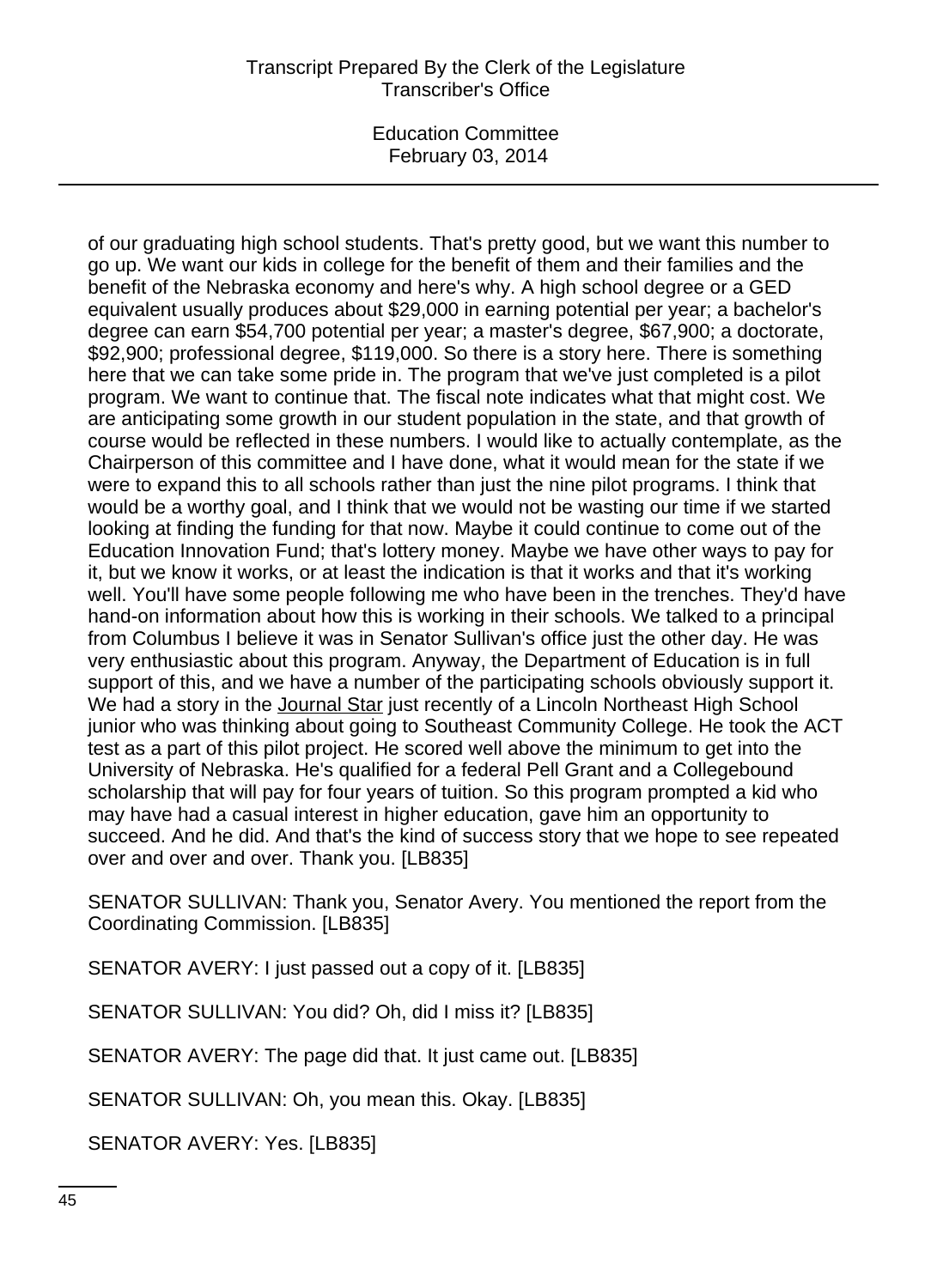SENATOR SULLIVAN: Okay. Part of that. Okay, gotcha. [LB835]

SENATOR AVERY: That's the report. And it is based on limited data, but the indications are that this program works and does exactly what we had anticipated and hoped that it would do. [LB835]

SENATOR SULLIVAN: Okay. [LB835]

SENATOR AVERY: So we...if we were to renew it, that would be great. If we were to expand it to all 11th-graders, that'd be super. [LB835]

SENATOR SULLIVAN: Okay, thank you. Senator Scheer. [LB835]

SENATOR SCHEER: Thank you, Senator Sullivan. Senator Avery, I think you're on target, and I appreciate your support of this. This is something that was instituted when I happened to be serving on the State Board of Education with the help of yourself and several others. [LB835]

SENATOR AVERY: The idea came from your...from the board. I can't claim authorship. [LB835]

SENATOR SCHEER: Well, I mean, I know Senator Chambers doesn't think we do much right over there, but we have done some things correct. But having said that, a couple things just to add...one of the reasons we looked at this as well when talking to high school people in taking the 11th-grade NeSA exam, kids didn't see the pertinence of it. They didn't take it as a serious test, and unfortunately the results would make you believe that Nebraska might be doing pretty poorly on an educational basis on a high school level where in fact the kids, if they have another test or something the next period will just simply fill in the dots because there's absolutely no recourse to doing well or doing poorly on it. They just need to take it and once they're done with it they can either start studying for something else or do whatever else they want. So there was a disconnect in the high school testing results, at least at the department. And several of us thought simply because of lack of effort on the part of those, and in relationship to your trying extend it now to all, you know, the students...the public students in Nebraska, you know, it may not...it won't be as high perhaps as one would think because the department right now is spending some funds instituting the NeSA tests in 11th grade and the cost of reevaluating that and upgrading it as well as just providing the test. If you were to substitute that for that, I think you'd find most districts would like less testing and going to a singular test, as well as the expense might not be as much as you think to offset it, but just a couple comments on that. [LB835]

SENATOR AVERY: Good idea. I kind of didn't think about that. [LB835]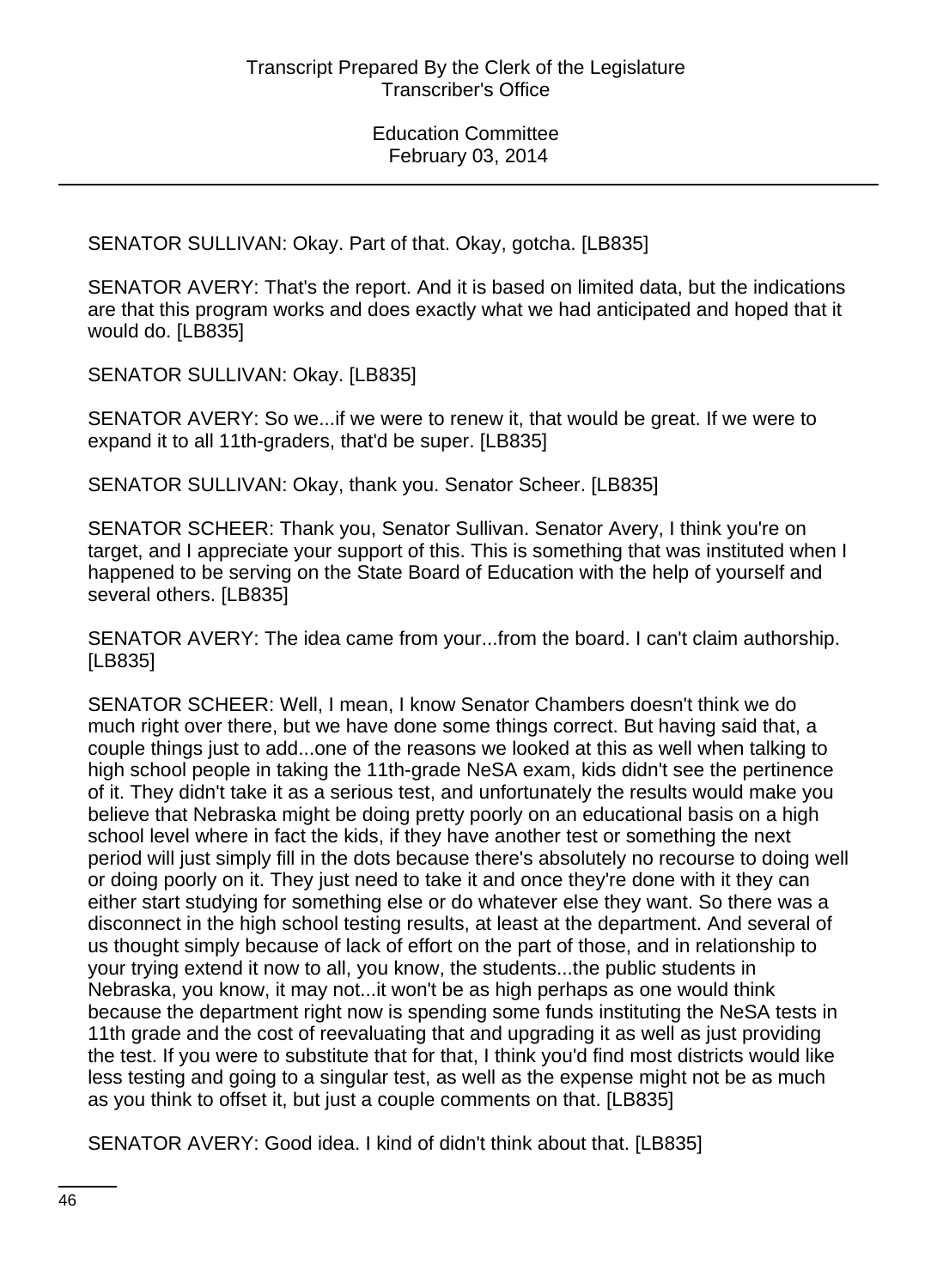SENATOR SULLIVAN: Senator Cook. [LB835]

SENATOR COOK: Thank you, Madam Chair. Thank you, Senator Avery. Is there a reason why it's just the ACT and not the SAT? [LB835]

SENATOR AVERY: That is the most widely accepted precollege exam, and it is used almost exclusively in the state of Nebraska--not exclusively. But it...most colleges will accept either the ACT or SAT, but I think that there's a move toward greater efficacy assigned to the ACT. You know, when I was preparing for college, I took the SAT and it seemed to be okay at the time. But now the ACT is much more prevalent. [LB835]

SENATOR COOK: Okay, thank you. [LB835]

SENATOR SULLIVAN: Senator Kolowski. [LB835]

SENATOR KOLOWSKI: Senator Avery, was there any reason why the Omaha metro schools were not touched on this in any way? You have a lot of different geographic locations and all the Lincoln high schools but nothing in Omaha. [LB835]

SENATOR AVERY: You know, I didn't have anything to do with the picking of these schools. I think it was the Board of Education. [LB835]

SENATOR KOLOWSKI: Thank you. [LB835]

SENATOR SCHEER: Well, for clarification, Senator Kolowski, we asked for districts that wanted to participate on a test basis. And essentially these were sort of it. There were a few smaller ones we tried to get geographic locations all across the state, but as I recall, I do not believe OPS or any of the other units within that area applied for that test. I could... [LB835]

SENATOR KOLOWSKI: They didn't apply from the Omaha area? [LB835]

SENATOR SCHEER: I do not believe so, but I could stand corrected. I think there might be somebody else that will testify later... [LB835]

SENATOR KOLOWSKI: Okay. [LB835]

SENATOR SCHEER: ...that might be able to help. [LB835]

SENATOR KOLOWSKI: Thank you. [LB835]

SENATOR AVERY: This is proving to be a very, very innovative and successful program. Why keep it confined to nine school districts and the students there? Why not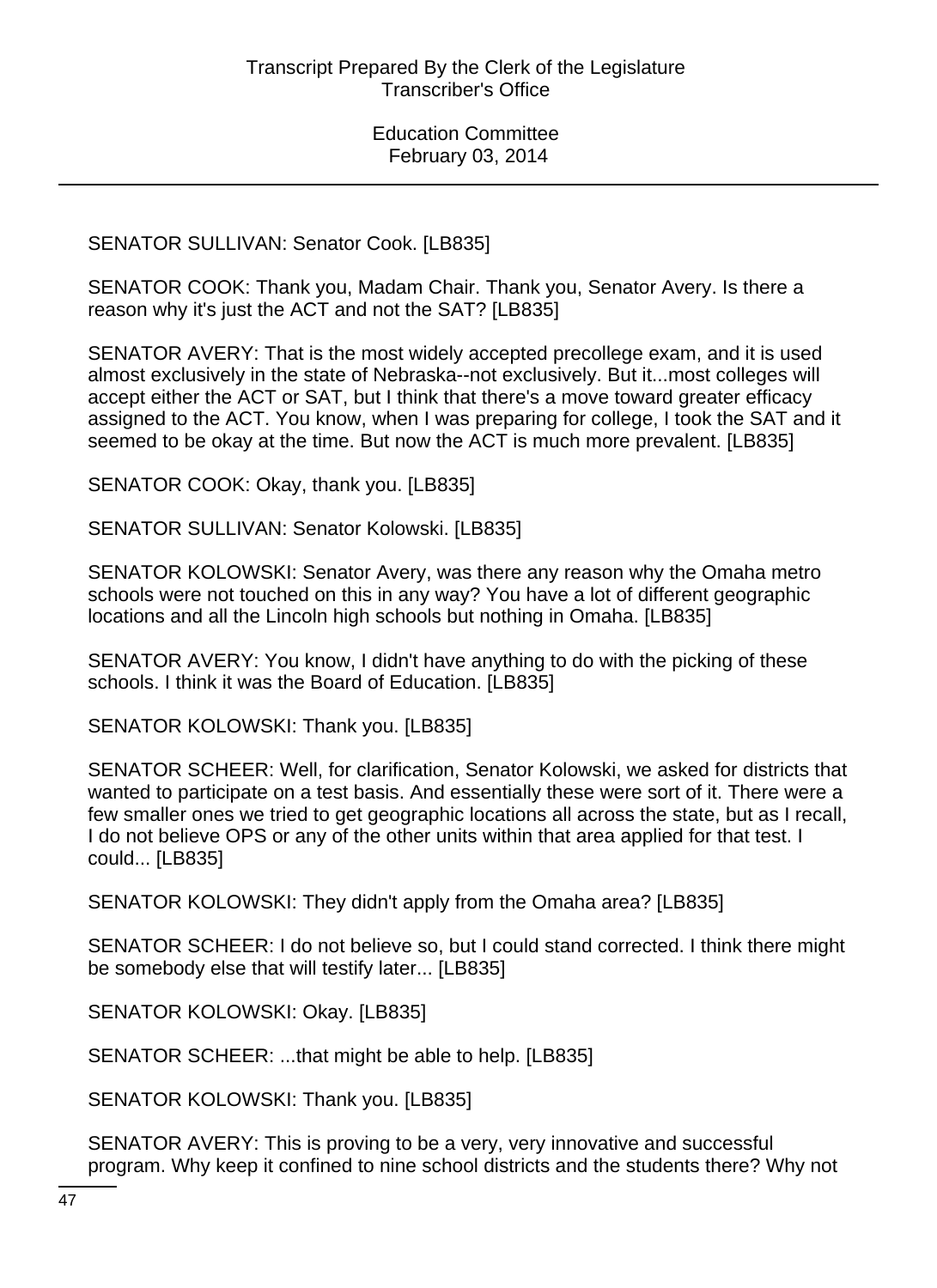#### make it available to all? [LB835]

SENATOR SULLIVAN: Thank you, Senator. Proponent testimony, please. [LB835]

BRIAN HALSTEAD: Good afternoon, Senator Sullivan, members of the Education Committee. For the record, my name is Brian, B-r-i-a-n, Halstead, H-a-l-s-t-e-a-d. I'm with the Nebraska Department of Education. And the department along with the State Board are in full support of LB835. As Senator Scheer indicated, this idea first started at the State Board back in 2011, and Senator Avery was kind enough after the session started to carry an amendment to start the pilot project for three years to look at the ACT test as being one, a test that could be used for both federal and state requirements for testing in the high school, and number two, increase the college-going rate. At the time, the department was looking for school districts that wanted to volunteer to do this and at the same time making sure that the demographics in total who were using this would match or mirror the demographics of the state of Nebraska. So as such, with metro Omaha, the Omaha Public School District, if you selected them you couldn't get any more to counter balance the shift of the demographics. Lincoln was the largest school district whose demographics worked very well, and they volunteered. We have a number of the other school districts. And again, when you look at the big picture, the demographics of the students in 11th grade who are taking this mirror the demographics for the entire state. So that was a key feature of why it was done the way it was done. It was not to exclude anybody in metro Omaha. It's just the numbers, as you get so large, overwhelm. And Lincoln volunteered and their numbers tended to match the state demographics to begin with. And as such didn't throw the balance out in that regard. The other thing is that when this was originally thought of, the college-going rate...we didn't quite think about the fact it'll take two years beyond the last year of your juniors taking the exam before you'll know about college-going rate. This year right now, the '13-14 school year is the last year for which funding is available. The final report from the Coordinating Commission on Postsecondary Education, because that's who the State Board contracted with to do this study, is not going to be available for two more years and from just the reality it seems to be working. We would suggest you continue funding it for the eight right now. We'll continue to collect data for two more years that in the future may help us with more longitudinal data and study uses on it in that regard. So we're wholeheartedly here in support of LB835. And in closing I'd like to note for the record that the department has no problem with the language in LB692 since I was out of the room when Senator Scheer closed that. But we had no problem with Senator Sullivan's bill for the...NET. [LB835]

SENATOR SULLIVAN: Can I ask a...thank you, Brian. A couple of things just to clarify. With those schools that are participating in the pilot, they offer the ACT to every single one of their juniors. [LB835]

BRIAN HALSTEAD: All of their juniors can take the test. There isn't... [LB835]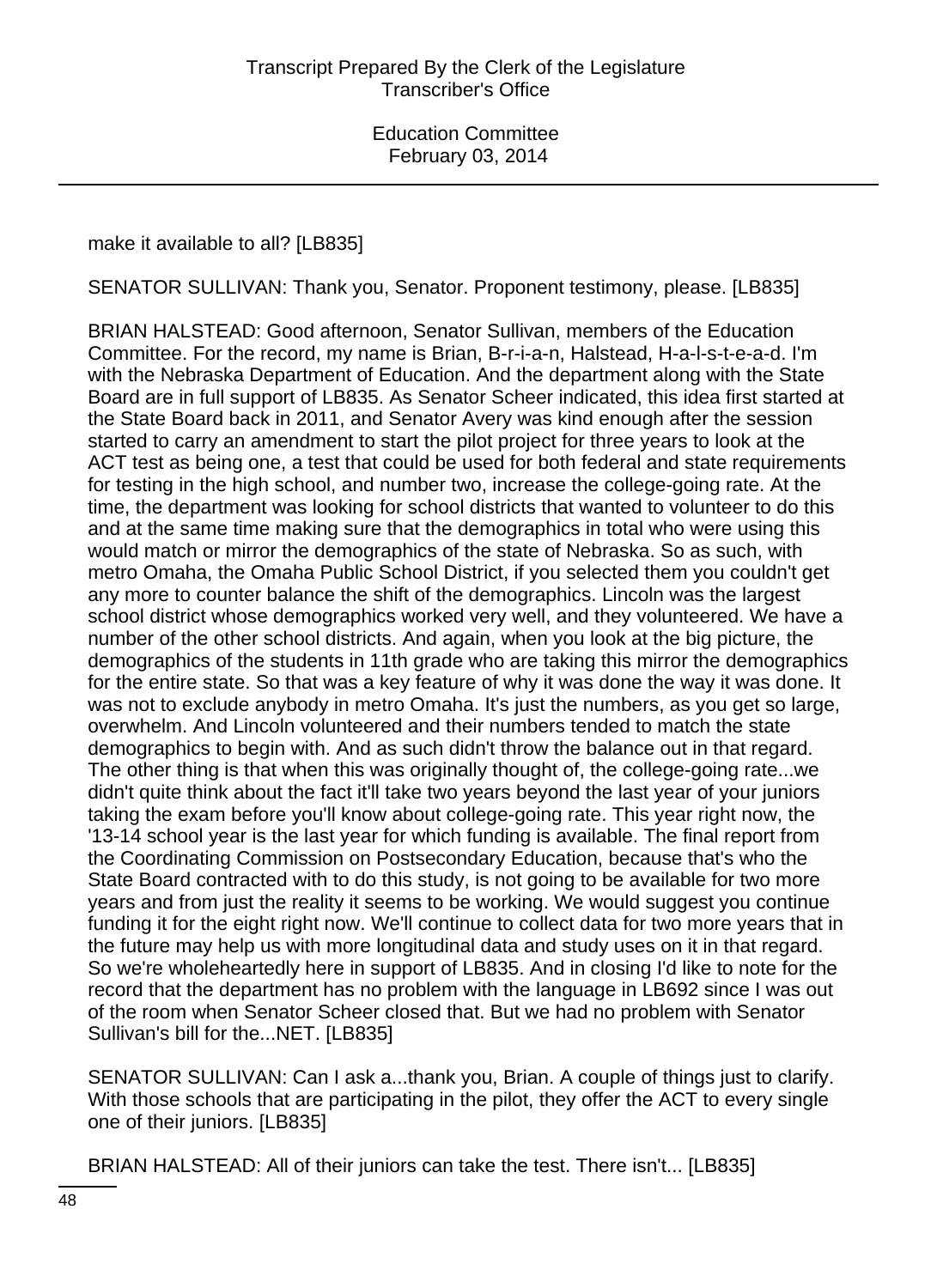SENATOR SULLIVAN: How many times, once? [LB835]

BRIAN HALSTEAD: Once, and there is a particular day that ACT does this. So if you're a junior and you miss that day, you miss out on that opportunity. But it is a school day when this is done as opposed in my era you had to go in on a Saturday and take the ACT. ACT sets a day during the school week when students in the 11th grade at all the high schools in Lincoln and all the other pilots can take the ACT test. [LB835]

SENATOR SULLIVAN: And do you know if some schools who are not participating in the pilot offer the ACT? [LB835]

BRIAN HALSTEAD: The Ralston School District does that and pays for it, and I believe Millard is now going to do that themselves or they've talked about doing that. So there are more who are seeing the value and they are able to fund it themselves. The price for the test has gone up. It was \$35. ACT just recently informed us it's going to cost \$36.50. [LB835]

SENATOR SULLIVAN: Even with the bulk rate that you get? [LB835]

BRIAN HALSTEAD: That's what they tell us. So the numbers in the fiscal note reflect the number of sophomores this year as reported on fall membership and the number of 9th-graders on fall membership for the pilot districts currently doing it which gets you back to about \$140,000 for the first additional year and \$146,000 the second additional year. But since there's...in the both years we can carryover the excess fund to cover if there are more. But that's how we projected the fiscal note on the bill was based on ACT telling us it's now \$36.50 and the numbers that are currently enrolled as sophomores and 9th-graders this year. [LB835]

SENATOR SULLIVAN: Senator Davis. [LB835]

SENATOR DAVIS: We heard Senator Avery talk about the NeSA tests and the ACT. Can the ACT be used as a substitute for the NeSA test? [LB835]

BRIAN HALSTEAD: For purposes of federal requirements, that's an open question because a number of states like Michigan tried using the ACT and the U.S. Department of Education says, you're not measuring all of your standards. So Michigan had to add questions to the ACT in order to get it approved by the U.S. Department of Education. Now that the U.S. Department of Education has been promoting college- and career-ready standards, there may be a change in thought at the U.S. Department of Education on how stringently they're going to hold you accountable for your assessment to measure all of your standards in English, language arts, math, or science. So that's an ongoing...it's not just simply ACT because No Child Left Behind requires you to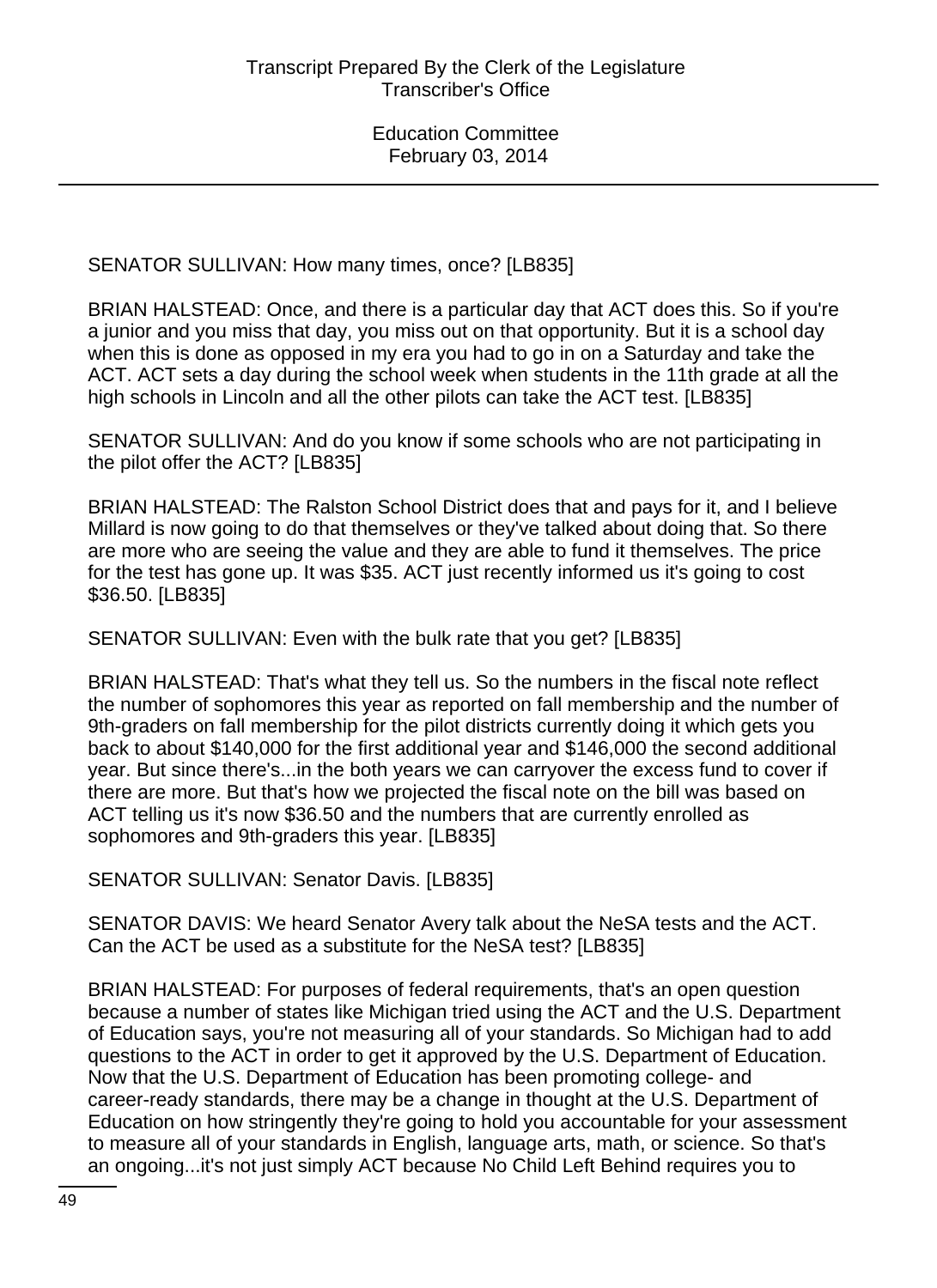measure by assessments all of your standards and the ACT may not be perfectly aligned currently to the language arts and math standards that Nebraska has. We are in the process of updating and revising the language arts standards. You may have heard that we have postsecondary education both the public university and colleges working with us and the private colleges in Nebraska working with us on updating and revising the language arts standards and the math standards. So it would ideally be great if you could just use one test. We'll wait and see as to what the study from the Coordinating Commission ultimately says on that question and where federal law is at the end of the study in two years. [LB835]

SENATOR DAVIS: So we'd have to wait another two years for that to happen, Brian? [LB835]

BRIAN HALSTEAD: For the final report from the Coordinating Commission, I think it's going to be... [LB835]

SENATOR DAVIS: On this... [LB835]

BRIAN HALSTEAD: On this. Absolutely. The question as to what the U.S. Department of Education will allow or not, we haven't yet pushed that issue since we're in the middle of a pilot on this to see how well it works and how well it aligns. So we were kind of hoping to get at least another year's worth of data. The Coordinating Commission has produced the first report. I haven't had a chance to look at it. It may still be in a draft format as staff is looking at it and everything. But that's only going to be one year's worth of students in Nebraska. You'd like to have a couple years so you know it's trend data that's dependable as opposed to, we picked the one 11th-grade class who all were going on to college anyway so this wasn't. I don't think that's the case, but that's why you do it for multiple years. [LB835]

SENATOR DAVIS: You know, the reason I ask the question, it seems to me if we were able to take the ACT and use that as our NeSA standard test that that would certainly be the way to go for a number of reasons, one of which is, you know, all I hear from teachers is, we never get a chance to teach because we're constantly testing all the time. [LB835]

BRIAN HALSTEAD: Well aware of that. You've gotten a lawyer's response to you, Senator Davis. There might be an assessment expert who's going to follow who can do a better job telling you what the assessments can and can't do and some of the nuances of NeSA at the 11th-grade and the ACT at the 11th-grade. She may be able to better inform you on that than I can. [LB835]

SENATOR DAVIS: And I'll make one other comment. I am disappointed to see that there are no small schools in this mix. That was an oversight that I think was a poor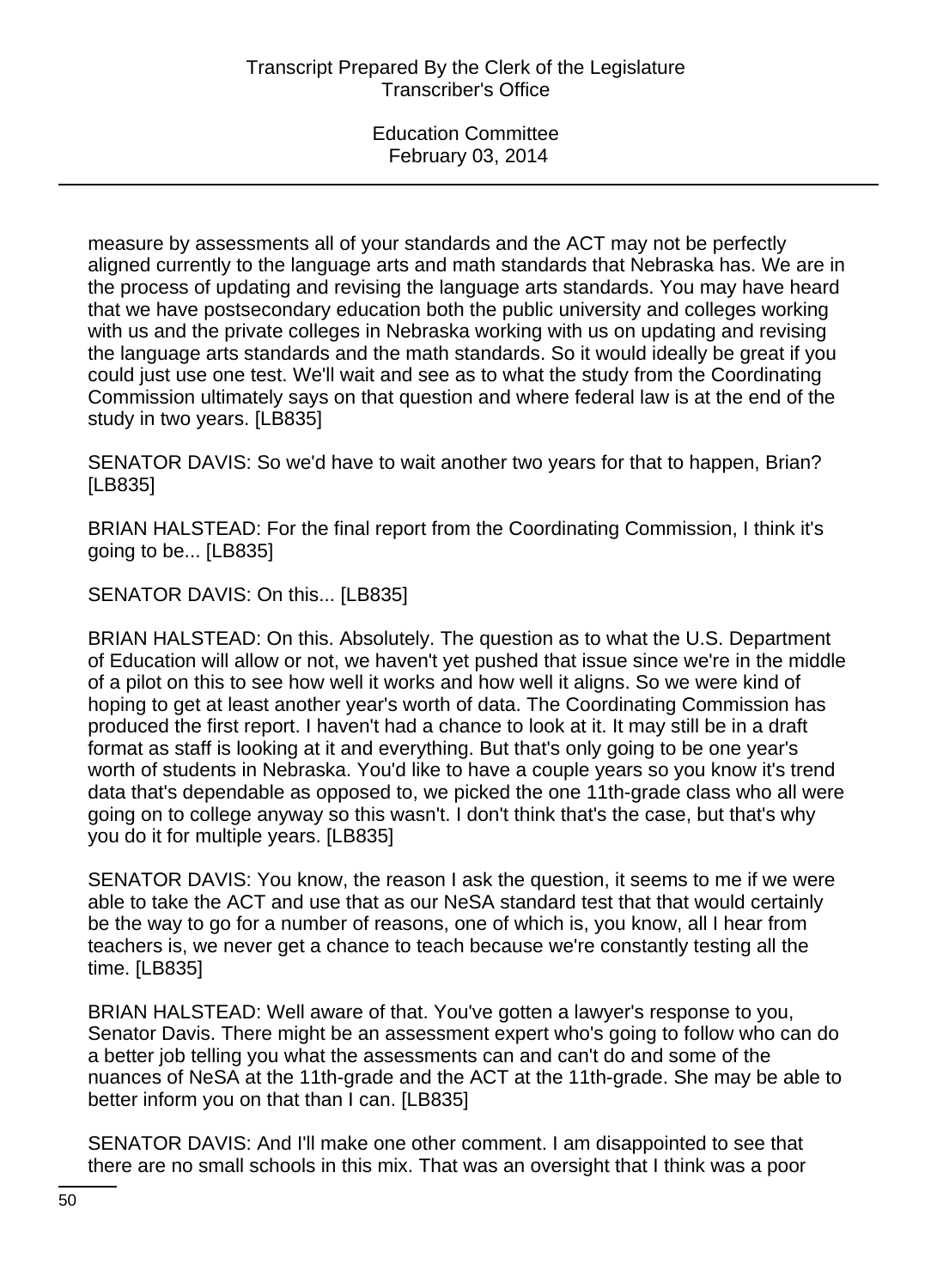decision. Thank you. [LB835]

SENATOR SULLIVAN: Senator Kolowski. [LB835]

SENATOR KOLOWSKI: Thank you, Madam Chair. Brian, one of the things that disturbed me in the past with the World-Herald reporting of ACT scores by high schools has always been and they have changed on this and I commend them for that. I always ask the question, what percentage of the kids in that senior class were taking the ACT? And you were very careful with your language earlier and I wanted to ask you, of the kids that are giving...that are taking the test on that given date, are all kids encouraged to be in school that day? Or is it a situation that could happen that all of a sudden I tell my SPED kids to stay home that day, I tell my lowest achieving kids to stay home that day? Not that that happens, I'm just saying, things could happen. You know, what's your assurance and what do you do about the percentage of kids that are in the class, in the school that are taking that test, and how do you report that out? [LB835]

BRIAN HALSTEAD: And, Senator, I can't ask that because I haven't looked at any of the data from any of the pilot districts. I am sure there will people from the pilot districts here who can better answer that than I can at the department. But the concept of, I'm going to encourage certain kids not to take the test clearly sounds to me to violate several ethical standards that the State Board has set for educators and how they work with children. So... [LB835]

SENATOR KOLOWSKI: I don't disagree with you. I just know what's happened in the past. [LB835]

BRIAN HALSTEAD: Yeah, I'm not looking for business in the other domain, but we'll certainly deal with it if we have to. [LB835]

SENATOR KOLOWSKI: And all I'm asking for is an even playing field... [LB835]

BRIAN HALSTEAD: Yeah, absolutely. [LB835]

SENATOR KOLOWSKI: ...because people put a lot of weight in that when 1 school has got 92 percent of its kids that are taking the test and another is 56 percent. And it's a significant difference. In fact, I'll go so far as telling you that counselors, if you're going to a community college, you don't have to take this test because it's not a requirement for entrance in a community college. So don't. [LB835]

BRIAN HALSTEAD: We may need to change the thinking of adults in more ways than we've all realized because they sometimes are the biggest barrier to student achievement today. [LB835]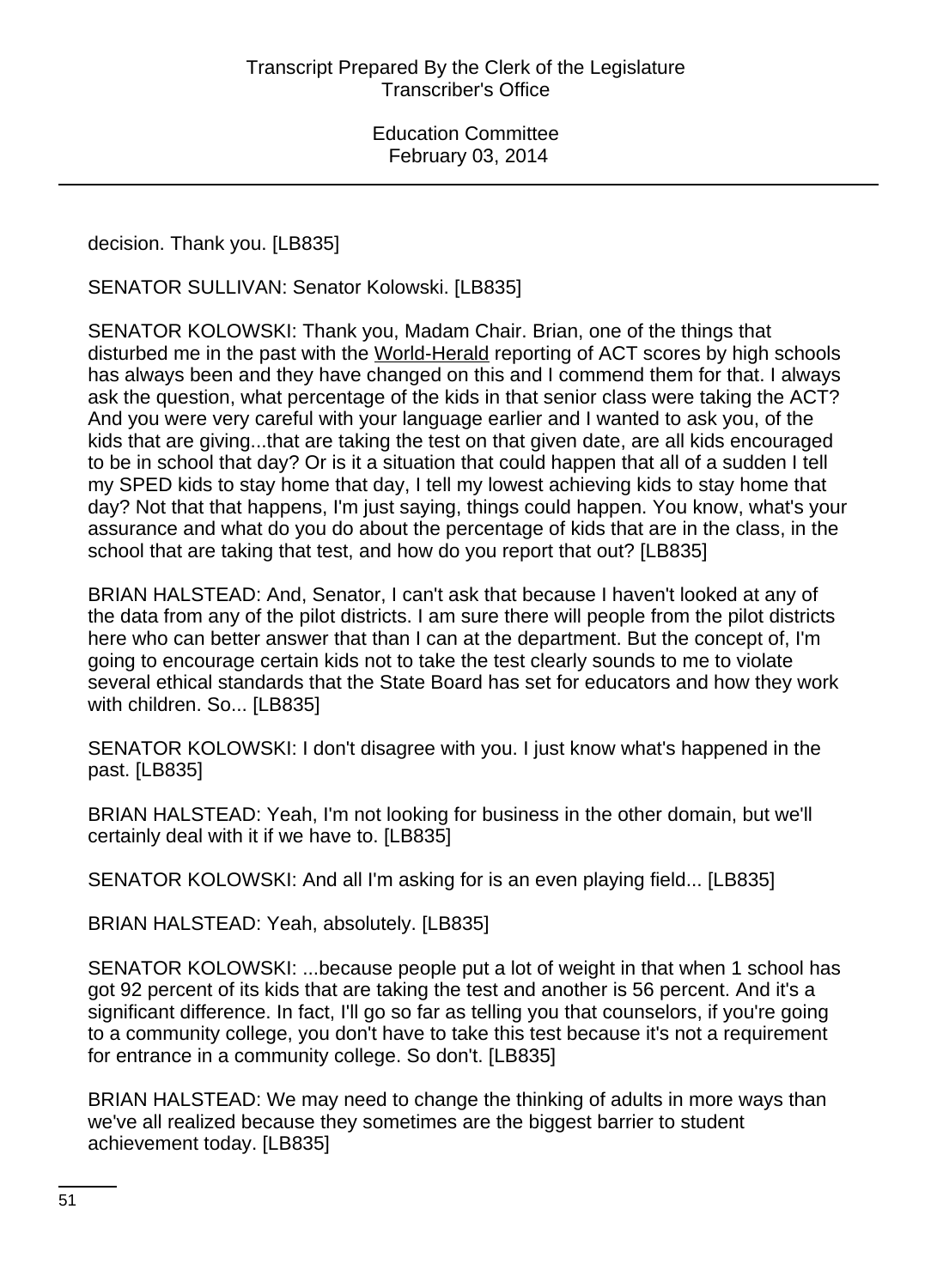SENATOR KOLOWSKI: And that all said, I'm not opposed to the idea, and I think it's a very good idea. I just think we need to be careful about what we're doing. [LB835]

BRIAN HALSTEAD: And I'd suggest anybody from a school district that's a pilot coming up, ask them what they're doing to ensure that all of their students get to participate. [LB835]

SENATOR KOLOWSKI: Thank you very much. [LB835]

SENATOR SULLIVAN: Thank you, Brian. Welcome. [LB835]

LESLIE LUKIN: Welcome. Senator Sullivan, members of the Education Committee, my name is Leslie Lukin, L-e-s-l-i-e L-u-k-i-n. I currently serve as the director of assessment and evaluation for Lincoln Public Schools. So we are one of the pilot schools. I really appreciate having the opportunity to come and speak in support of this bill. A number of years ago when Lincoln Public Schools was approached and asked if we were willing to serve in this pilot, when my superintendent came and spoke to me I said without a moment's hesitation, absolutely, 100 percent. This is something we need to do. That opportunity to have all of our juniors take the ACT not only at no cost to the family, but on a Tuesday as opposed to trying to find a way to come in on a Saturday and take the test was just seen as a very positive opportunity for the students. The other thing that I get really excited about, and I worked in this field--I have my doctorate in educational measurement from University of Nebraska-Lincoln back in 1989. One of the things I really love about the ACT is that not only is it accepted by every college and university that requires a college entrance exam here in the United States, so it's accepted anywhere that the SAT is accepted. Also in addition to the scores they have college-ready benchmarks. This is a fabulous piece of information for students, for their families, and for the teachers that serve those students. For each of the four content areas, there's a benchmark which is established empirically. And the benchmark essentially suggests that if a student scores at this level or higher then they have a certain percentage chance of achieving a B or higher in general education courses once they actually register at a college or university. So basically saying empirically that the student is prepared for college-level course work and is not only going to go to college, but is going to graduate from college in four years. That's really important. Just getting a student to college isn't what this is all about. It's making sure that they stay and that they actually are awarded a degree. So that's real important. The college-ready benchmarks...there's also lots of supplemental materials that comes from ACT that really allows us to begin to talk about if a student has a score at a particular level, let's say on the reading test; what kinds of things are they likely able to do, and what kinds of things are they going to struggle with, what kinds of additional instruction would be very beneficial for that student in order to increase those skills so that they're more likely to be successful when they go to college. I worked extensively with Brenda Leggiadro who works at Lincoln Public Schools and supervises the counselors in all six of our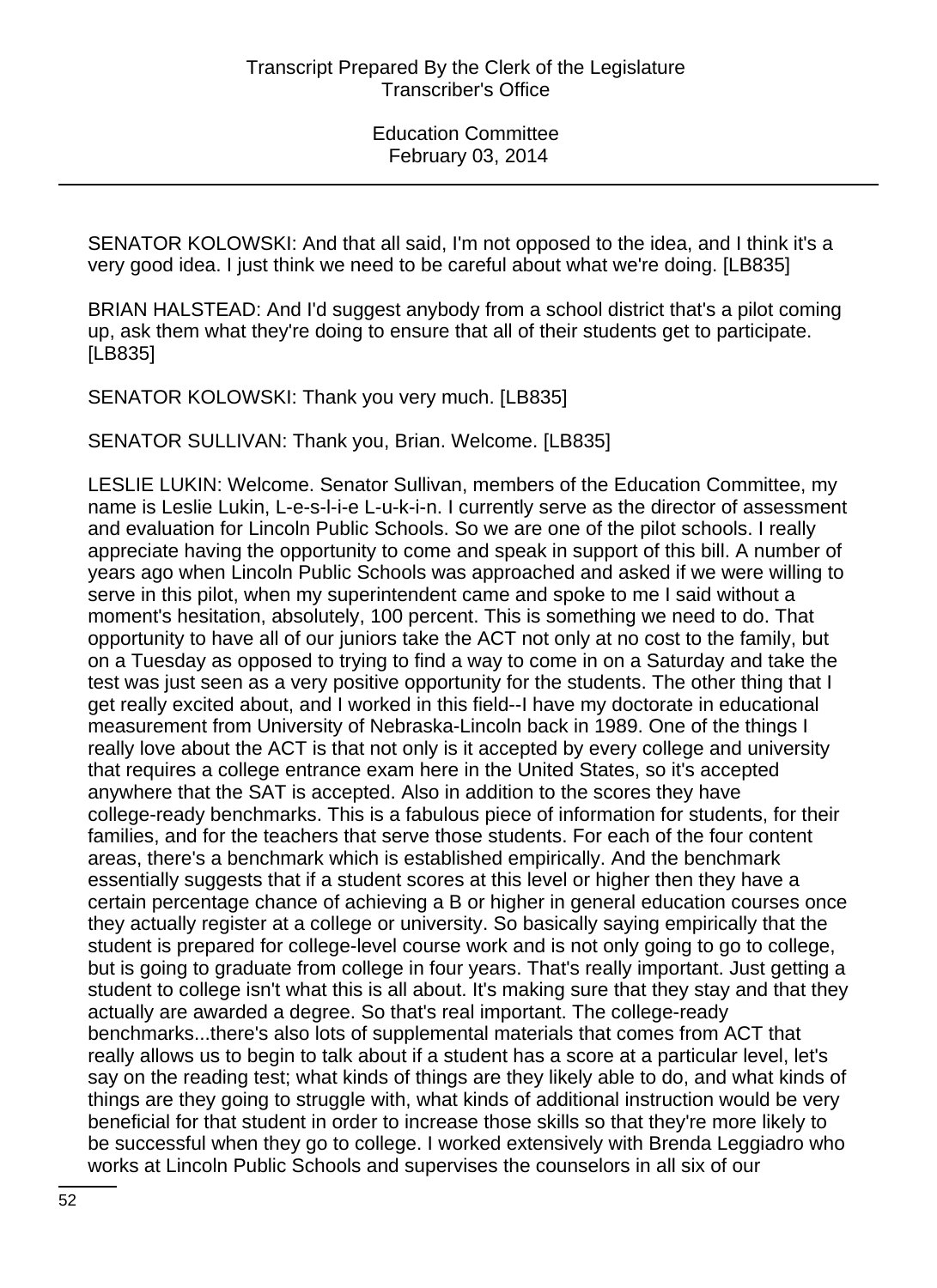Education Committee February 03, 2014

comprehensive high schools. So that's terrific information. It's better than just a test score. It's really information that we can use for instructional planning. It's information we can use to encourage kids to take one more advanced math class or one additional English class while they're still in high school. In terms of the implementation...let me add one more thing. Despite the fact that we knew when we agreed to participate in the pilot that we'd be dealing with logistics of giving one more test to all students, we still saw it as being extremely beneficial. So we were willing to add a test to our testing calendar because we understood the benefits of this particular test. The implementation, there was a lot of concern and a lot of motivation to approach the first year of implementation carefully to make sure that this went well and was a good experience for our students. And I'm here to tell you that the implementation has been overwhelmingly positive. Kids came. If you give the test, they will come. We had one of the highest attendance rates the first year that we gave the ACT test to our juniors when you looked at the junior class. That's incredible, that's incredible. In this day and age where kids don't want to come and take assessments, a lot of them understood the benefit of taking this particular test. We had as I mentioned record attendance. We had lots and lots of positive feedback from students, from the families of students, many stories from our counselors about the day of testing and then subsequently what happened when students began to receive test scores. As we look at the ACT and having that opportunity to participate and get a test score and look at where you stand in terms of college-ready benchmarks, there's really a couple of things I think that comes out of that. First of all, and several people have already spoken about this, kids who may not have considered college suddenly see college as a possibility. Not only do they see college as a possibility but if they reported their scores to a number of different institutions, those colleges and universities will begin to contact the student, actually reach out, recruit, help them figure out what's the next step if I want to actually apply and enroll. Also, and no one has spoken about this yet, we do have dual-credit courses in Lincoln Public Schools as do many districts across the state. A dual-credit course is a course that a student takes for high school credit but at the same time they're actually earning college credit for that course. We offer dual-enrollment courses in conjunction with Southeast Community College and also with Nebraska Wesleyan University. Having a certain level of performance on ACT actually encourages and in some cases qualifies students for those dual-credit courses. One of the most powerful predictors of students going to college and actually graduating is having some dual credit courses when they head off to college. They've had that college-level opportunity, that experience. They've learned that they are capable of working at that level and it really helps. And I'm sorry about that. [LB835]

SENATOR SULLIVAN: Okay, all right. [LB835]

LESLIE LUKIN: I get excited about this. I don't even look at the lights. [LB835]

SENATOR SULLIVAN: All right, thank you, Dr. Lukin. [LB835]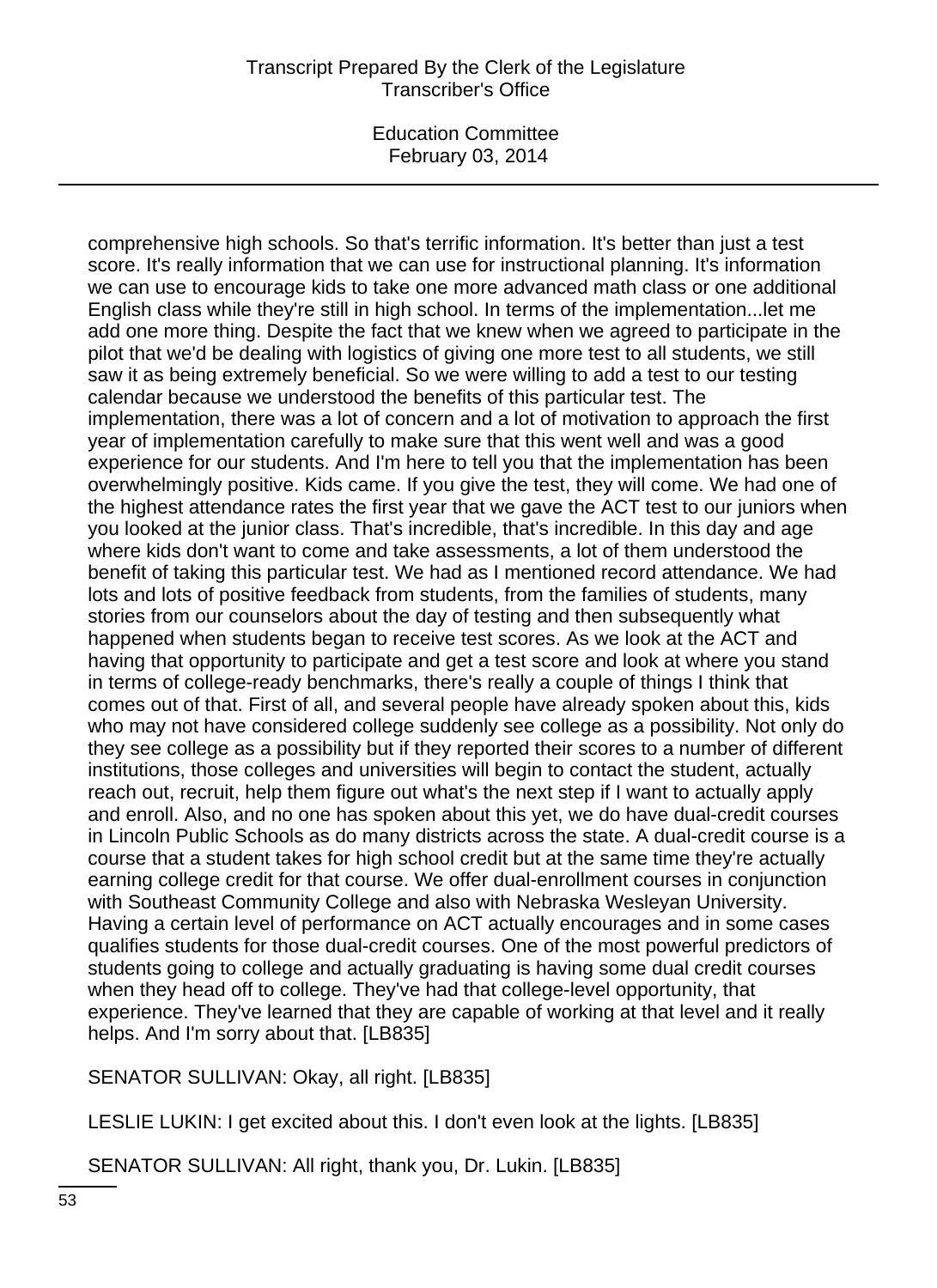LESLIE LUKIN: Yeah. [LB835]

SENATOR SULLIVAN: Just a couple clarifications. One is, in the pilot project... [LB835]

LESLIE LUKIN: Yes. [LB835]

SENATOR SULLIVAN: ...the ACT is not in lieu of the NeSA. They still take it. [LB835]

LESLIE LUKIN: It is not. [LB835]

SENATOR SULLIVAN: Okay. And then even though the pilot pays for one time, do you still have students taking it more than once? [LB835]

LESLIE LUKIN: Yes. [LB835]

SENATOR SULLIVAN: Okay. And you indicated that there's a lot that "happens" after the test scores are received. Elaborate on that a little bit. [LB835]

LESLIE LUKIN: One of the most important things is that the counselors and the department chairs and the teachers, particularly in English, math, and science work with kids in terms of thinking about next courses that they might want to enroll in their senior year. They also are highlighting some of those skills that they know may be areas of need and they're building within the courses that are being offered. [LB835]

SENATOR SULLIVAN: So is it fair to say that it might potentially alleviate some of the eventual need for remedial education? [LB835]

LESLIE LUKIN: Absolutely, yeah. [LB835]

SENATOR SULLIVAN: Okay, all right. Thank you. Senator Kolowski. [LB835]

SENATOR KOLOWSKI: Doctor...thank you, Madam. What month do you usually get the test done? [LB835]

LESLIE LUKIN: We actually have a choice of two different dates. This is part of the ACT's District Choice in School (sic--State) Testing that we're conducting the pilot. There's usually a March date and an April date. In Lincoln Public Schools we always offer the April date. It works better with our calendar. And it's a Tuesday in April. [LB835]

SENATOR KOLOWSKI: That's usually past the registration time for the next year if you're dealing with juniors and looking at your seniors. You then come back with those students when you see a spike in something that we're...they could do better by a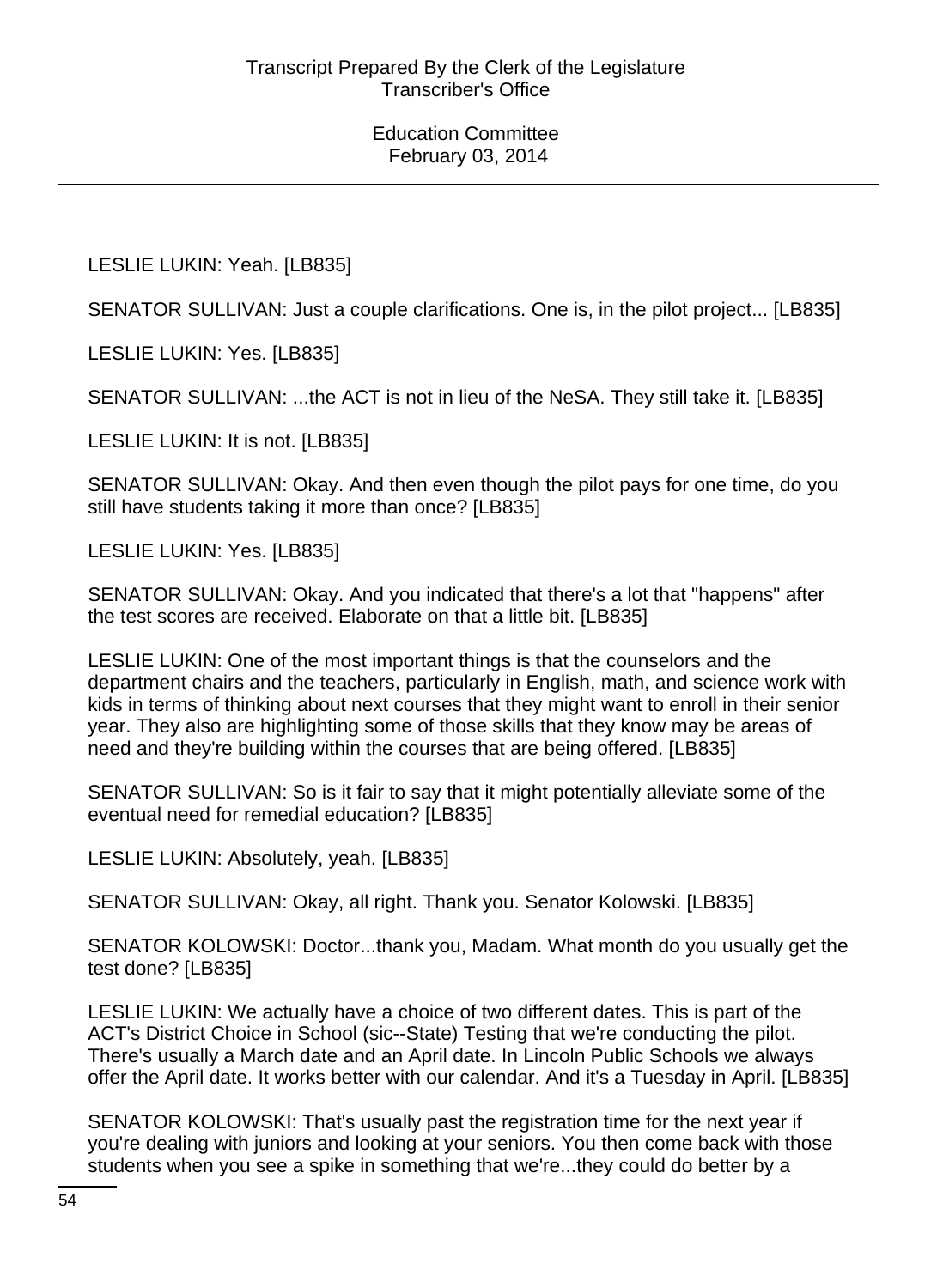change of schedule and work with them on that? [LB835]

LESLIE LUKIN: Absolutely. It's past the initial registration. [LB835]

SENATOR KOLOWSKI: Absolutely. [LB835]

LESLIE LUKIN: And in high schools there's lots and lots of additional work and cleanup that takes place after initial registration. [LB835]

SENATOR KOLOWSKI: Just wanted to ask. Thank you. [LB835]

LESLIE LUKIN: Yeah, absolutely. And to answer the question you asked earlier, we had...really 100 percent of our graduating seniors had participated in that ACT. [LB835]

SENATOR KOLOWSKI: In all six buildings? [LB835]

LESLIE LUKIN: Yep, it was incredible. Yeah. [LB835]

SENATOR KOLOWSKI: Very good, thank you. [LB835]

SENATOR SULLIVAN: Any other questions? Thank you, Dr. Lukin. [LB835]

LESLIE LUKIN: Sure. [LB835]

SENATOR SULLIVAN: Welcome back. [LB835]

KYLE McGOWAN: (Exhibit 2) My name is Kyle McGowan, K-y-l-e M-c-G-o-w-a-n. I am now representing STANCE which is an organization of 12 midsize schools that have formed together with some like-minded legislative ideas. STANCE stands for Schools Taking Action for Nebraska Children's Education. And I hate to tell you, but I'm the junior varsity at this discussion because we were hoping to have two of our superintendents that actually were part of the pilot project. And I have a feeling they're getting a head start on the weather tonight on me. But I'm happy to speak about this topic and STANCE's supporting LB835. I have spoken with both Columbus superintendent and South Sioux superintendent and they're very excited about the project. They tell me that their students are motivated and they like the opportunity to put their students in a position to be ready to enter college. I will tell you that Crete was interested in being a pilot school. We have four times the number of ELL students. We're not a pilot school. To give you some specifics for Crete Public Schools and the ACT, we had about 75 percent of our graduates take the ACT. We're slightly above that...the state average I think for a composite score is like 21.4. We're a little bit above that. We do a lot to encourage our students to take the ACT again to put them in a position to make a decision. Now when I say that 75 percent, 90 percent of our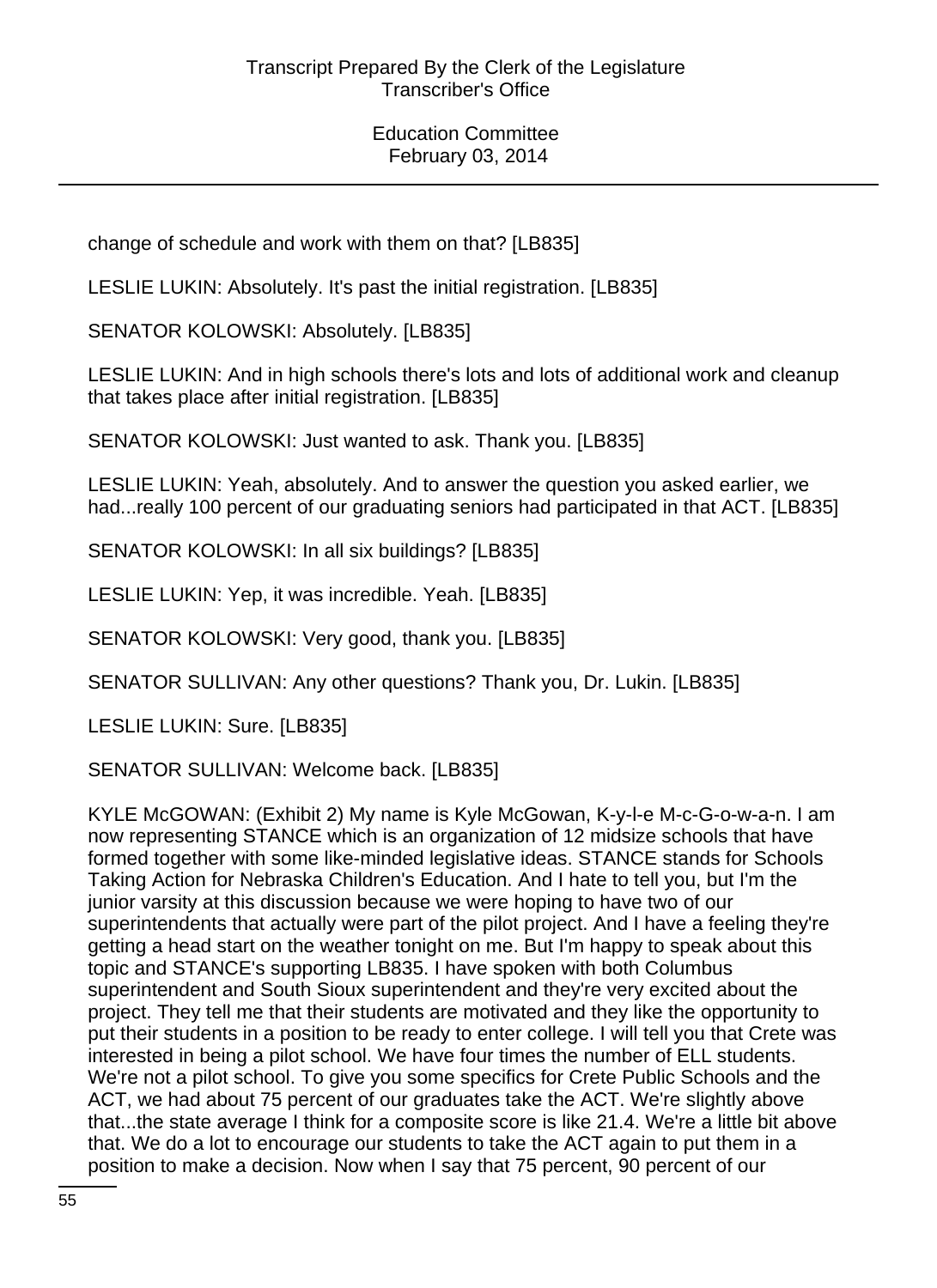graduates went on to either a four-year college, a trade school, or the military. So I do hesitate to say that there's more than one way to be successful, a successful citizen in addition to going to a four-year college. The data that's collected from the ACT and this project we think is important. We think it puts, again, students in a position to further their education and by having the ACT taken during a school day will really increase our numbers and support the idea of being college and career ready. So with that, I would try to answer any questions. [LB835]

SENATOR SULLIVAN: Thank you very much. Any questions for Dr. McGowan? Thank you for your testimony. Welcome. [LB835]

JOHN BONAIUTO: Thank you. Senator Sullivan, members of the committee, John, J-o-h-n, Bonaiuto, B-o-n-a-i-u-t-o. And the Nebraska Association of School Boards, the Nebraska Council of School Administrators both support LB835 in reauthorizing this pilot for another two years for all the reasons that Senator Avery gave in his opening. We also appreciate the observation that Senator Scheer made that, you know, if at some point this could be expanded that it would be excellent if this could be the test in place of the NeSA for many of the reasons you heard the previous testifier from LPS give as far as the good information that's given to the students and the counselors and the teachers and the students themselves on the ACT. With that, I'll conclude my testimony. Thank you. [LB835]

SENATOR SULLIVAN: Thank you, John. Any questions? Thank you for your testimony. Anyone else wishing to speak in support of LB835? Welcome. [LB835]

JAY SEARS: (Exhibit 3) Madam Chair, thank you, and members of the committee. I'm Jay Sears, J-a-y S-e-a-r-s, and I'm representing the Nebraska State Education Association, and we are in support of the extension of the ACT pilot program proposed in LB835. I'd like to take the opportunity to thank Senator Avery for bringing the bill and its reauthorization journey through the Education Committee. You've heard all the reasons why. One of the discussion pieces that you started with Senator Avery as he did his opening...is intriguing to our organization also is we look at the lottery funds and what they're going to fund and the fact that we're going to get a couple more years data if you pass the reauthorization of the ACT Act to help us determine good public policy. And in fact the NSEA would be glad to explore that opportunity, use the Education Innovation Fund in some manner to do that...also if it's going to pay dividends for us. Might mention that currently a lot of the testing program that's going on through NeSA is federally funded. And we're going to have to look statewide at how we take over some of that funding process when the federal funds run out on the NeSA testing and all of the testing across the nation. But...well, you also have a bill coming up soon about visioning in Nebraska and how we're going to do all of that. And so that might be a good thing to put in the mix also. But again, we support the extension of the ACT pilot and look forward to seeing the data in the next couple years. So thank you. [LB835]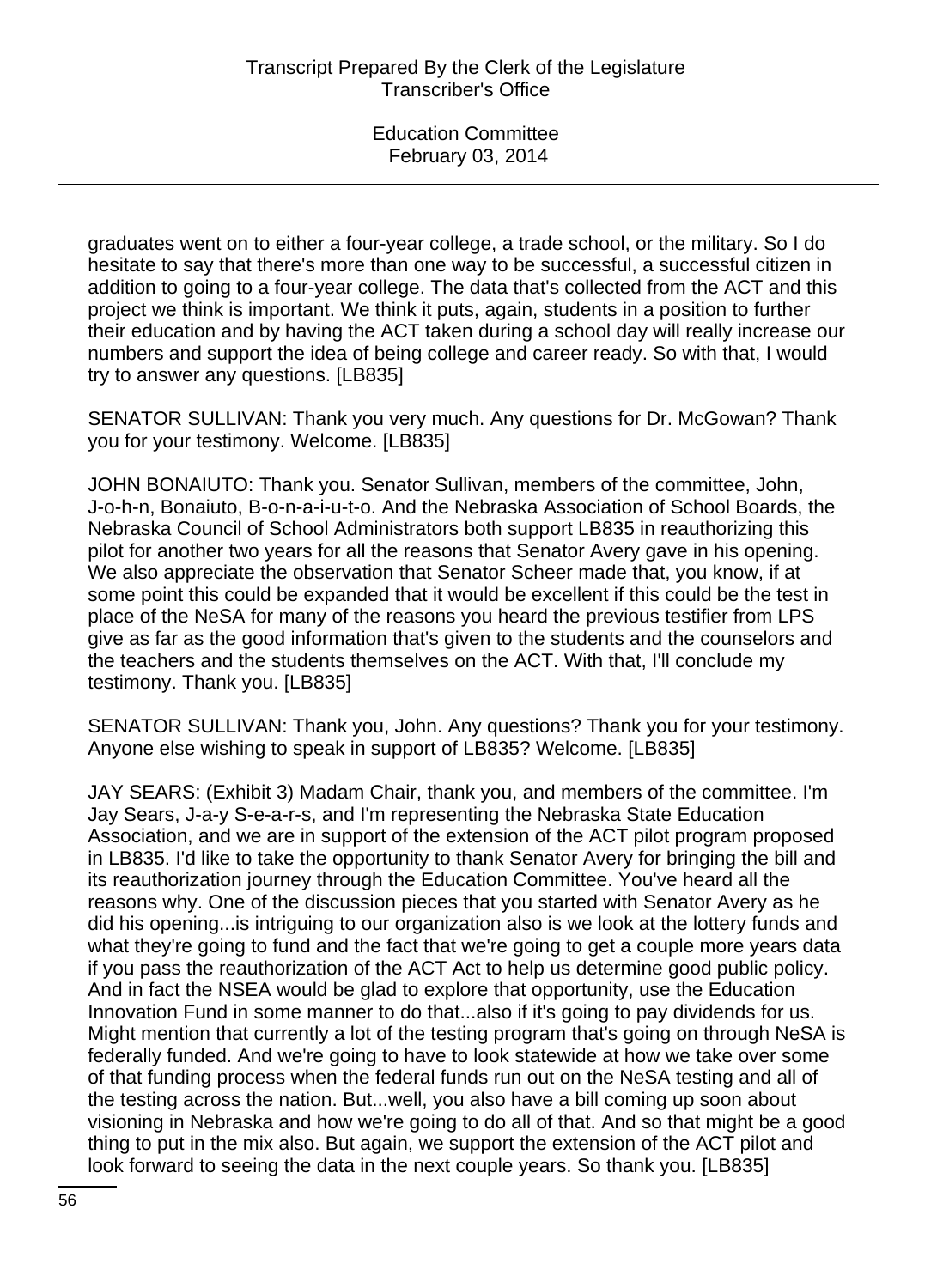SENATOR SULLIVAN: Jay, is there a time line actually when we know the federal funds will be going away for NeSA testing? [LB835]

JAY SEARS: I'm not sure. And I'm sure someone at the department can help us understand that process. But my understanding is the building of all the testing and things have partly been funded or mostly been funded by federal funds in that process. So that's another cliff to look at as we come down the road, so... [LB835]

SENATOR SULLIVAN: All right, very good. All right, thank you for your testimony. Any other further proponent testimony? Anyone wishing to speak in opposition to LB835? Anyone wishing to speak in a neutral capacity? Welcome. [LB835]

CARNA PFEIL: (Exhibit 4) Thank you. I'm Carna Pfeil, C-a-r-n-a P-f-e-i-l, and I'm the interim executive director of the Coordinating Commission. And I thought I...we sent a letter in just talking about this, but I thought maybe I'd clarify a few things since you were talking about the reporting. What you have before you that Senator Avery provided was the first and we call it the baseline because the first students who took the test in the pilot, all of those pilot schools, that was '11-12. And they were juniors so they needed another year to graduate. So they graduated in spring of 2013. We always give them at least one semester, and we like to do two semesters, so that they can get into college so that we know that they are in college somewhere whether it's a four-year, a two-year, a private career school. They may be going to get...to a hairstyling school. So we give them that time so the first time that we'll be looking at that pilot, that first year of the pilot will be this year. And we run it in April of 2014. As soon as that is run then we will do the comparisons to see how those students stacked up against what you have as your baseline, okay? And that's what you have right now before you that Senator Avery gave you is the baseline. This will then be compared to that baseline because those are students that have taken...that are going on to college and some have taken the ACT and some have not. But those are the ones that we have in our system that we did before the pilot. Once we do that pilot...and we will be giving that to the department probably toward the end of April, and that will show the first year. The second year, and those are the students who took it in '13, they just graduated or will be graduating in '14, and so we won't look at them until the 2015 April. I will...and we hope, you know, that we're going to have more students going on to college. One of the things that we wanted to provide for you in the letter was that things have changed. Those students who are taking the test in '14, which is those juniors taking the test this April, while they are in the pilot...and before we...the information they're getting is we compare the pilot to all of those other high schools that were not in the pilot to see if those pilot schools...if more kids went on to college because that was really the basis. We thought that more kids would go on to college. Because those that are not in the pilot have decided this is a good idea and they have now paid for their juniors to take the test in 2014, you'll find a lot more schools. I think we were notified there are 13 more high schools providing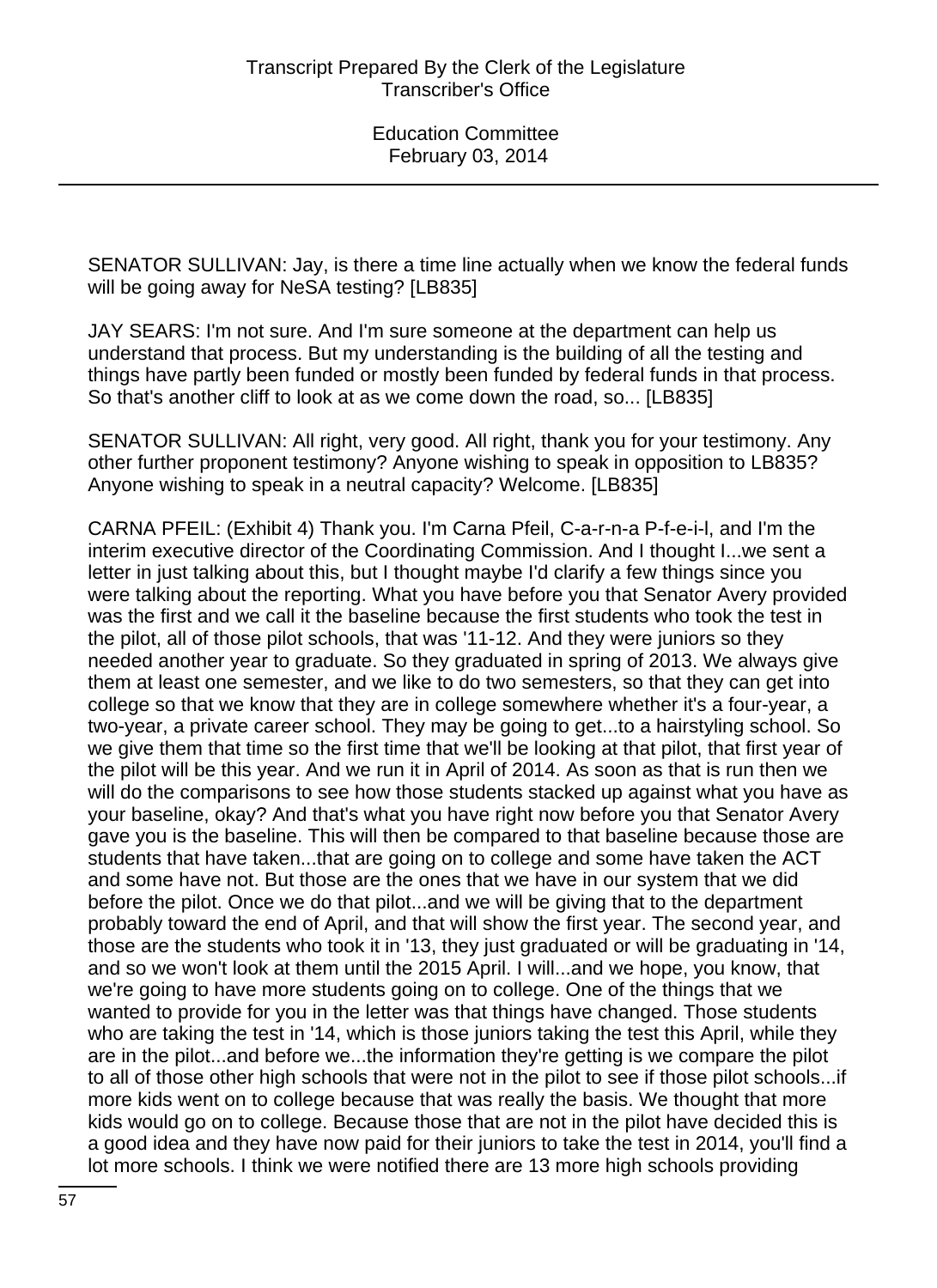Education Committee February 03, 2014

funding so all of their juniors can take the test. We have a bit of an issue if we are comparing now because it isn't apples to apples anymore. We aren't truly comparing a pilot to those who didn't pay for all of their juniors to take it. So because we do a lot of research, we're kind of uncomfortable about this type of thing. We can't tell you...and I honestly think it's going to show that that comparison may not be as strong. It'll show that because you have more of them taking that, it could be less of an issue. I also have the correlation and Brian mentioned that to you. We just finished that. There was some data...there were some errors in the data, and it took us a long time for the Department of Ed to get us the valid data. We have that now. The correlations are very strong. And we looked at the correlation between NeSA and the ACT on three areas: math, reading, and science. You look at a correlation and it's zero to one. And anything above about .75 is a good correlation. We have a majority of them that are .75 or above. So there is a correlation between the NeSA and the ACT, so I think...I don't know how the department is going to use it. I assume they're going to use it to say, we probably can substitute those tests because there's a correlation. That's what I wanted you to know, that although you could pay for the funding for the commission to do two more years and it might be good information so we can see how many kids are going on to college. We provide that information anyway. That's part of what we do in our progress report. And so I don't know if you want to pay for the extra. But I can tell you that comparing to the pilot to the nonpilot just isn't going to very valid information. So that's all I have. [LB835]

SENATOR SULLIVAN: Thank you, Carna. Is there any way that...because you probably, or at least the department knows the school districts that are offering the ACT that are nonpilot, could they be put into your study, then compare the other districts that aren't offering it, or is that not...? [LB835]

CARNA PFEIL: We could, but then you'd have a much larger pilot group if you wanted to put those in. You could take out those, but Millard is a very large school district. And if they're paying for their juniors to take it, then I'm not sure that you want to take those out. [LB835]

SENATOR SULLIVAN: No. [LB835]

CARNA PFEIL: You could, where you're just comparing those that are not paying for their juniors and those that are paying for their juniors. [LB835]

SENATOR SULLIVAN: And I don't suppose...or do you know if those nonpilot schools who are offering the ACT are doing any surveying and following the students? [LB835]

CARNA PFEIL: I don't know that they are. [LB835]

SENATOR SULLIVAN: Okay, all right. [LB835]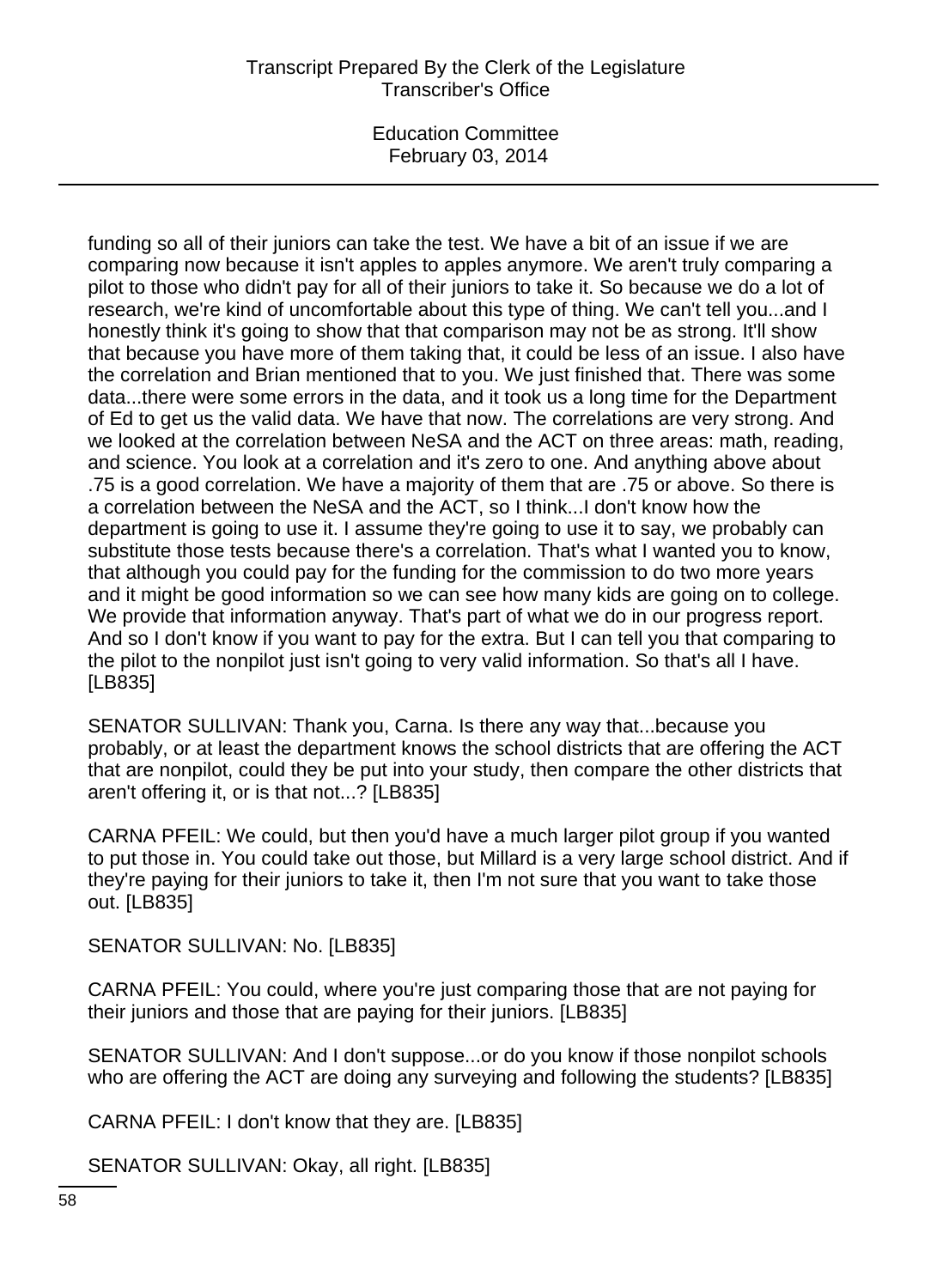CARNA PFEIL: Now we follow all students from when they graduate and they go into college, and we follow them to find out did they actually go on to college. And it's wherever they go. It's not just in Nebraska. It's across the country, and it's all types of institutions. [LB835]

SENATOR SULLIVAN: I thought about asking this when Brian was talking because...is there another reason to continue this pilot not so much what you're trying to do but in meeting some of the stipulations or requirements from the federal program? [LB835]

CARNA PFEIL: And I can't answer that. I would assume there is. But I think... [LB835]

SENATOR SULLIVAN: Okay. [LB835]

CARNA PFEIL: ...from what we have looked at, and we are just going to be getting the data on those who are going on to college, but I think you're going find that paying for...and I tend to agree with Senator Avery. There are a lot of them now who see the value of paying for their juniors to take this. And out of the nonpilots, they're seeing the values of that. And so maybe it's time to just move to that point and pay for all juniors. [LB835]

SENATOR SULLIVAN: Okay. [LB835]

CARNA PFEIL: Just an observation. [LB835]

SENATOR SULLIVAN: Thank you. Any other questions for Dr. Pfeil? Senator Scheer. [LB835]

SENATOR SCHEER: Carna, I know we always got copies as a State Board. Is it possible for committee to get a copy of the report as well? [LB835]

CARNA PFEIL: Of the correlation? [LB835]

SENATOR SCHEER: Yes. [LB835]

CARNA PFEIL: As soon as...we just got that finished because of the problems with data. I am reviewing it right now. And once I've made my corrections and we get that, I would say before the end of the week that we will have it at the department. And we need to give it to them first because they're paying for us to do this. [LB835]

SENATOR SCHEER: Sure. [LB835]

CARNA PFEIL: But as soon as they have it, you know, I'm assuming you can ask for it